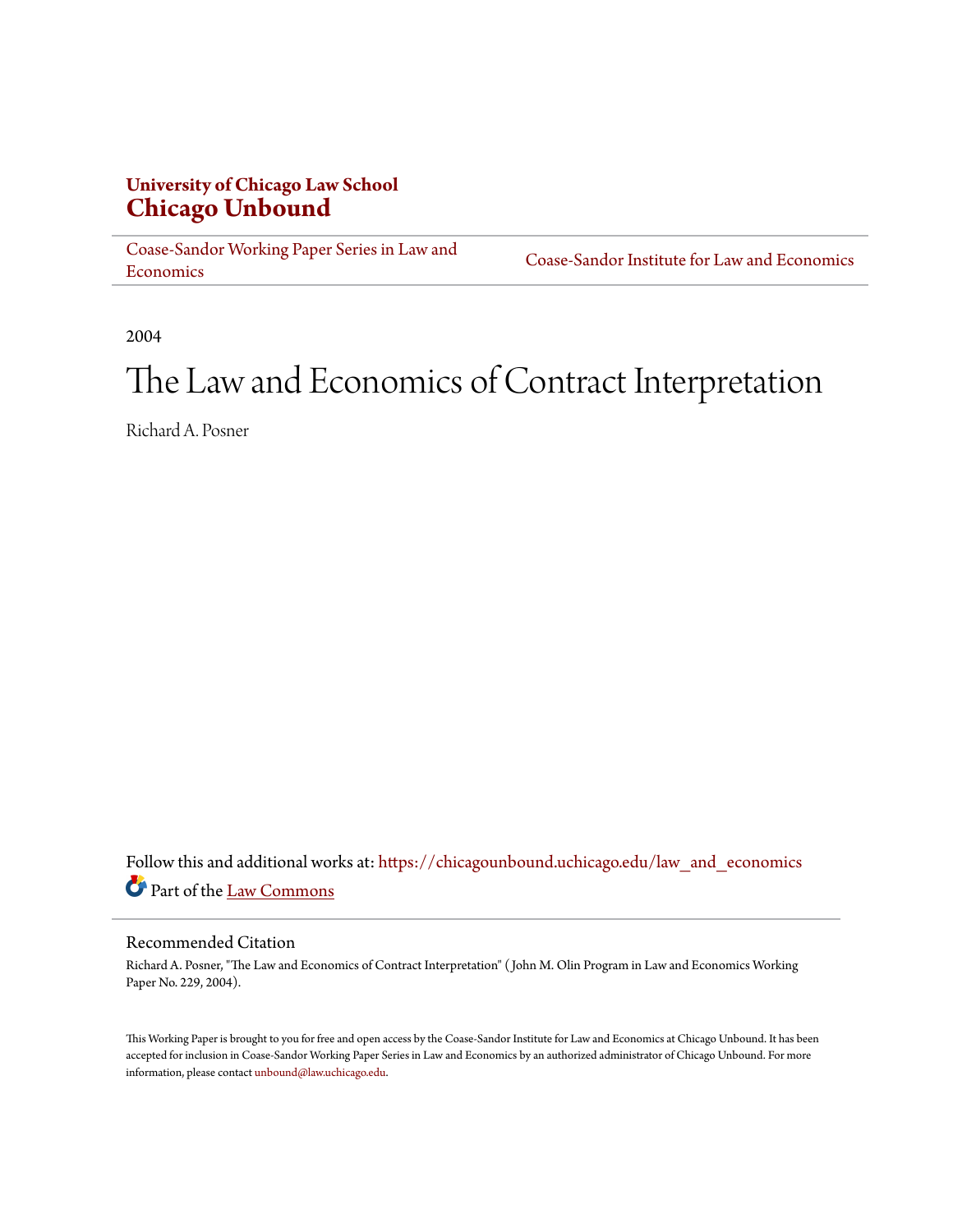# CHICAGO

**JOHN M. OLIN LAW & ECONOMICS WORKING PAPER NO. 229 (2D SERIES)**



# The Law and Economics of Contract Interpretation

*Richard A. Posner* 

#### **THE LAW SCHOOL THE UNIVERSITY OF CHICAGO**

November 2004

This paper can be downloaded without charge at: The Chicago Working Paper Series Index: <http://www.law.uchicago.edu/Lawecon/index.html> and at the Social Science Research Network Electronic Paper Collection: [http://ssrn.com/abstract\\_id=615185](http://papers.ssrn.com/sol3/search.taf)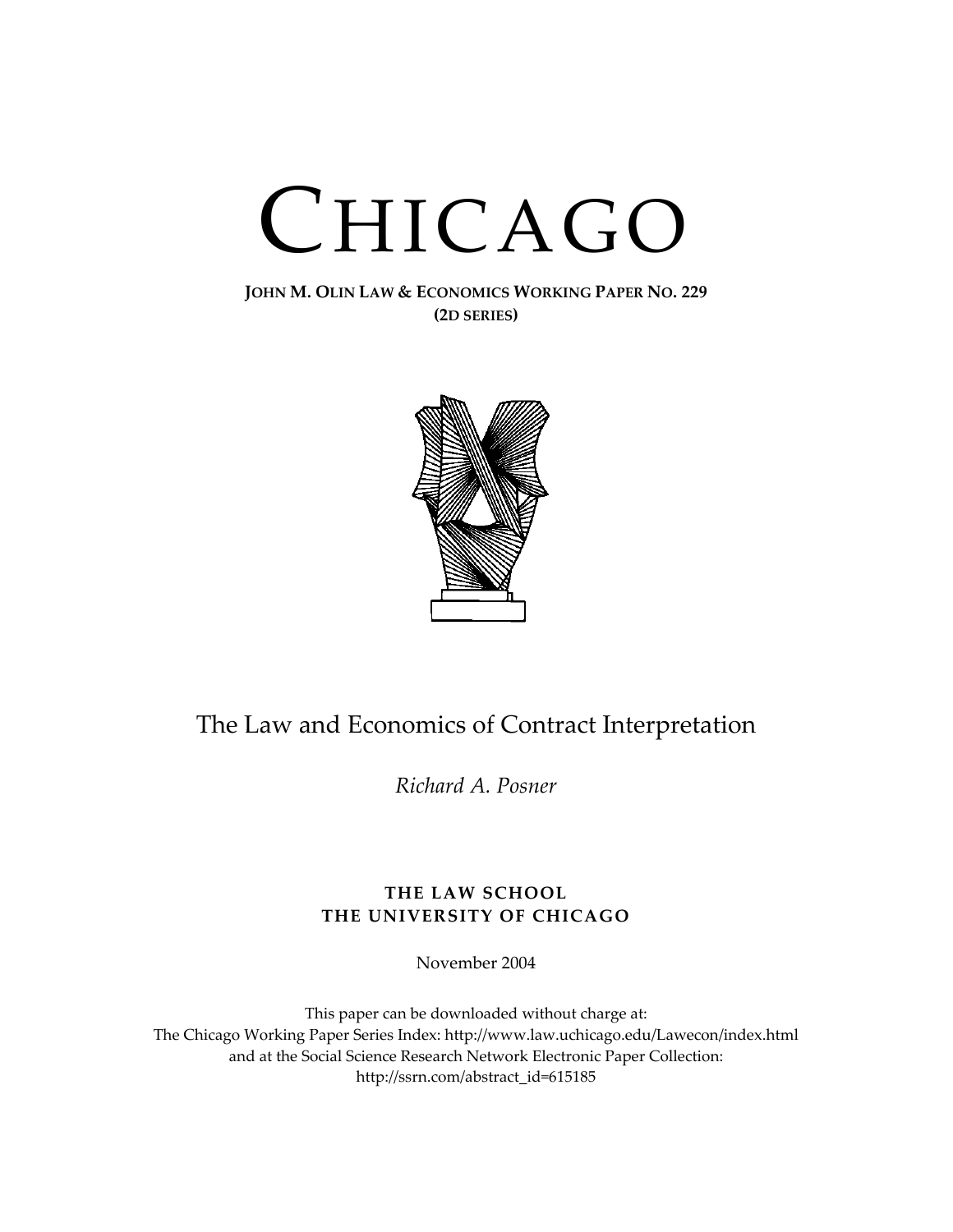## **THE LAW AND ECONOMICS OF CONTRACT INTERPRETATION**

#### **RICHARD A. POSNER**[1](#page-2-0)

#### *Abstract*

Contract interpretation is an understudied topic in the economic analysis of contract law. This paper combines simple formal analysis of the tradeoffs involved in interpretation with applications to the principal doctrines of contract interpretation, including the "four corners" rule, mutual mistake, *contra proferentum*, and what I call the (informal but very important) rule of "extrinsic nonevidence." Gap filling is distinguished, and the relativity of interpretive doctrine to the interpretive medium—jurors, arbitrators, and judges in different kinds of judicial system—is emphasized.

#### I. INTRODUCTION

There is now a large economic literature on contracts and contract law, but the *interpretation* of contracts, as distinct from issues involving formation, defenses, validity, and remedies, has been rather neglected. Not entirely so;<sup>2</sup> but the economic literature on contract interpretation has an abstract cast, evincing only limited interest in the relevant legal doctrines[.3](#page-2-2)

<span id="page-2-0"></span> <sup>1</sup> Judge, U.S. Court of Appeals for the Seventh Circuit, and senior lecturer, the University of Chicago Law School. I thank Lindsey Briggs, Rob Kenedy, and Paul Ma for their excellent research assistance and Douglas Baird, Lucian Bebchuk, Elizabeth Chorvat, Mitu Gulati, Claire Hill, William Landes, John Langbein, Jeffrey Lipshaw, Richard Porter, Eric Posner, Alan Schwartz, and participants in the Georgetown and Harvard law and economics workshops for very stimulating comments.

<span id="page-2-1"></span><sup>2</sup> See, for notable recent examples with many references to the previous literature, Steven Shavell, "On the Writing and Interpretation of Contracts" (National Bureau of Economic Resarch working Paper 10094, [http://www.nberg.org/papers/10094,](http://www.nberg.org/papers/10094) Nov. 2003); Pierpaolo Battigalli and Giovanni Maggi, "Rigidity, Discretion, and the Costs of Writing Contracts," 92 *American Economic Review* 798 (2002).

<span id="page-2-2"></span><sup>3</sup> Among the principal exceptions are Avery Wiener Katz, "Form and Substantive in Contract Interpretation," 104 *Columbia Law Review* 496 (2004); Alan Schwartz and Robert E. Scott, "Contract Theory and the Limits of Contract Law," 113 *Yale Law Journal* 541, 568–594 (2003); George M. Cohen, "Implied Terms and Interpretation in Contract Law," *Encyclopedia of Law and Economics*, vol. 3, p. 78 (Boudewijn Bouckaert and Gerrit de Geest eds. 2000); Omri Ben-Shahar, "The Tentative Case against Flexibility in Commercial Law," 66 *University of Chicago Law Review* 781 (1999); Eric Posner, "The Parol Evidence Rule, the Plain Meaning Rule, and the Principles of Contractual Interpretation," 146 *University of Pennsylvania Law Review* 533 (1998); Gillian K. Hadfield, "Judicial Competence and the Interpretation of Incomplete Contracts," 23 *Journal of Legal Studies* 159 (1994); Charles J. Goetz and Robert E. Scott, "Principles of Relational Contracts," 67 *Virginia Law Review* 1089 (1981).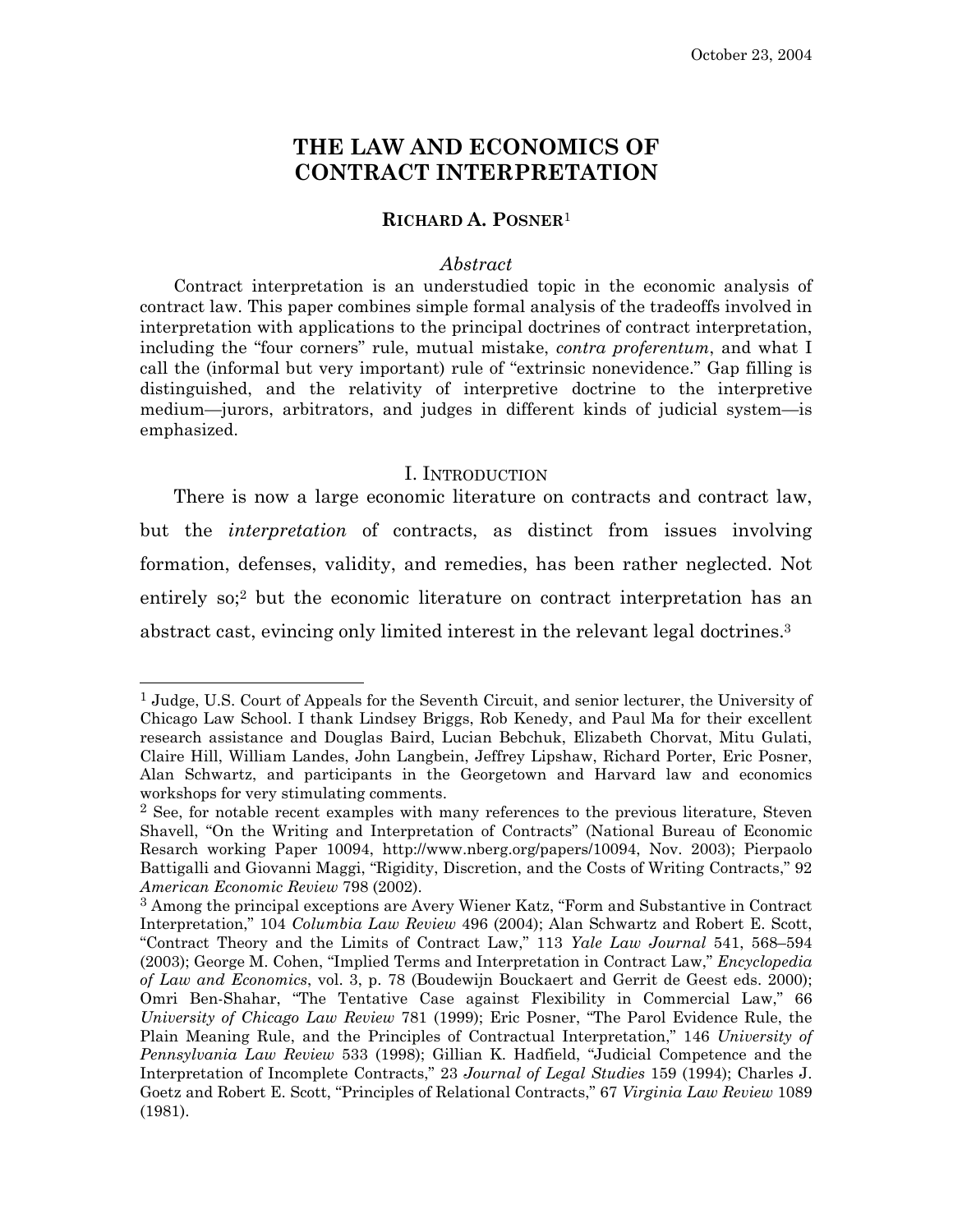Interpretation might seem an activity remote from economics—might seem a subject for cognitive psychologists, epistemologists, students of linguistics, legal doctrinalists, perhaps even literary critics—but I shall try to show that economics can be of considerable help in understanding the problems involved in interpreting contracts.

 Contract interpretation is the undertaking by a judge or jury (or an arbitrator—more on arbitration later) to figure out what the terms of a contract are, or should be understood to be.[4](#page-3-0) Interpretation should be distinguished from (simple) enforcement. The most important function of contract law is to provide a legal remedy for breach in order to enhance the utility of contracting as a method of organizing economic activity[,5](#page-3-1) and that function is independent of whether there is any uncertainty about the terms. The defendant may challenge the plaintiff's interpretation of the contract rather than acknowledge the breach, but unless there is a real uncertainty about the meaning of the contract no interesting question of interpretation is presented.

Still, significant interpretive questions often arise in contract litigation. The obvious although not only reason, besides clumsiness in the use of words, against which the legal linguists warn  $us<sup>6</sup>$  is that contractual performance generally occurs over time rather than being complete the instant the contract is signed. This is a central rather than accidental feature of the institution of contract (as of property). If exchange were simultaneous and limited to goods the quality of which was obvious on inspection (so that there was no danger of unwanted surprises down the road), there would be little

<span id="page-3-0"></span><sup>4</sup> The standard treatise discussion is E. Allan Farnsworth, *Farnsworth on Contracts*, vol. 2, ch. 7 (3d ed. 2004).

<span id="page-3-1"></span><sup>5</sup> See, for example, Thomas Cooley, Ramon Marimon, and Vincenzo Quadrini, "Aggregate Consequences of Limited Contract Enforceability," 112 *Journal of Political Economy* 817 (2004). This is not to deny the importance of reputation, reciprocity, and other factors in inducing compliance with contractual undertakings. I discuss the significance of reputation for interpretation later in the paper.

<span id="page-3-2"></span><sup>6</sup> See, for example, Carl Felsenfeld and Alan Siegel, *Writing Contracts in Plain English* (1981).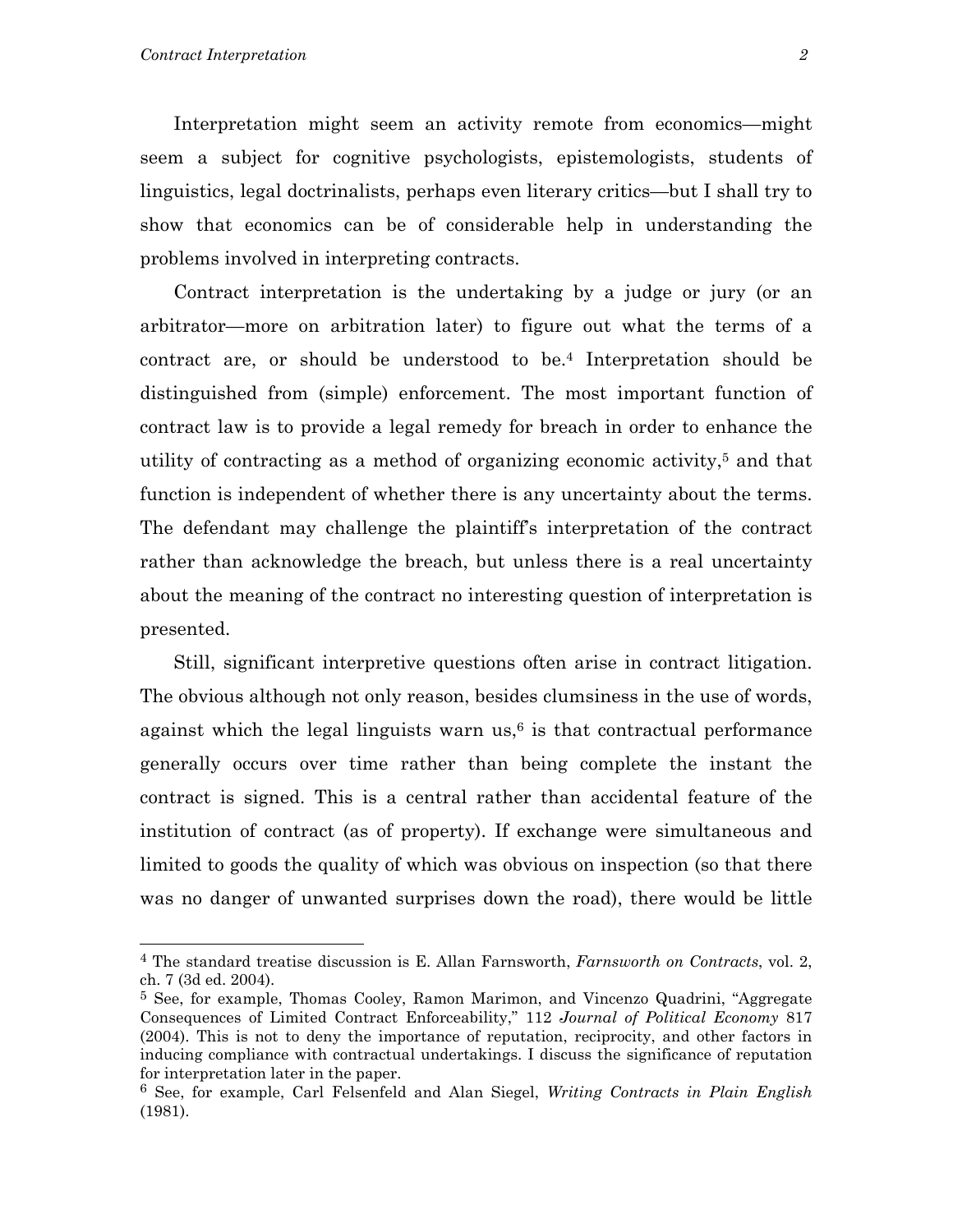need either for contracts or for legal remedies for breach of contracts. The main purpose of contracts is to enable performance to unfold over time without placing either party at the mercy of the other, as would be the case if for example a buyer could refuse to pay for a custom-built house for which there were no alternative buyers at the agreed price. So contracts regulate the future and interpretive problems are bound to arise simply because the future is inherently unpredictable.[7](#page-4-0) Stated otherwise, perfect foresight is infinitely costly, and, therefore, as the economic literature on contractual interpretation emphasizes, the costs of foreseeing and providing for every possible contingency that may affect the costs of performance to either party over the life of the contract are prohibitive[.8](#page-4-1)

Even in a setting of perfect foresight an interpretive problem may arise. Parties may rationally decide not to provide for a contingency, preferring to economize on negotiation costs by delegating completion of the contract, should the contingency materialize, to the courts. This is especially likely if they think that the likelihood that the contingency will materialize is slight. But even if they think the likelihood is significant they may prefer to leave the contingency unprovided for. Deliberate ambiguity may be a necessary condition of making the contract; the parties may be unable to agree on certain points yet be content to take their chances on being able to resolve them, with or without judicial intervention, should the need arise. It is a form of compromise, like "agreeing to disagree."

 The goal of a system, methodology, or doctrine for contractual interpretation is to minimize contractual transaction costs, broadly understood as obstacles to efforts voluntarily to shift resources to their most valuable use. Those costs can be very great when by inducing parties not to

<span id="page-4-0"></span><sup>7</sup> Hence contracts tend to be more detailed the longer their duration. Karen Eggleston, Eric A. Posner, and Richard Zeckhauser, "The Design and Interpretation of Contracts: Why Complexity Matters," 95 *Northwestern University Law Review* 91, 126 n. 101 (2000).

<span id="page-4-1"></span><sup>8</sup> See, for example, Richard A. Posner, *Economic Analysis of Law* 96 (6th ed. 2003); Jean Tirole, "Incomplete Contracts: Where Do We Stand?" 67 *Econometrica* 741, 772 (1999).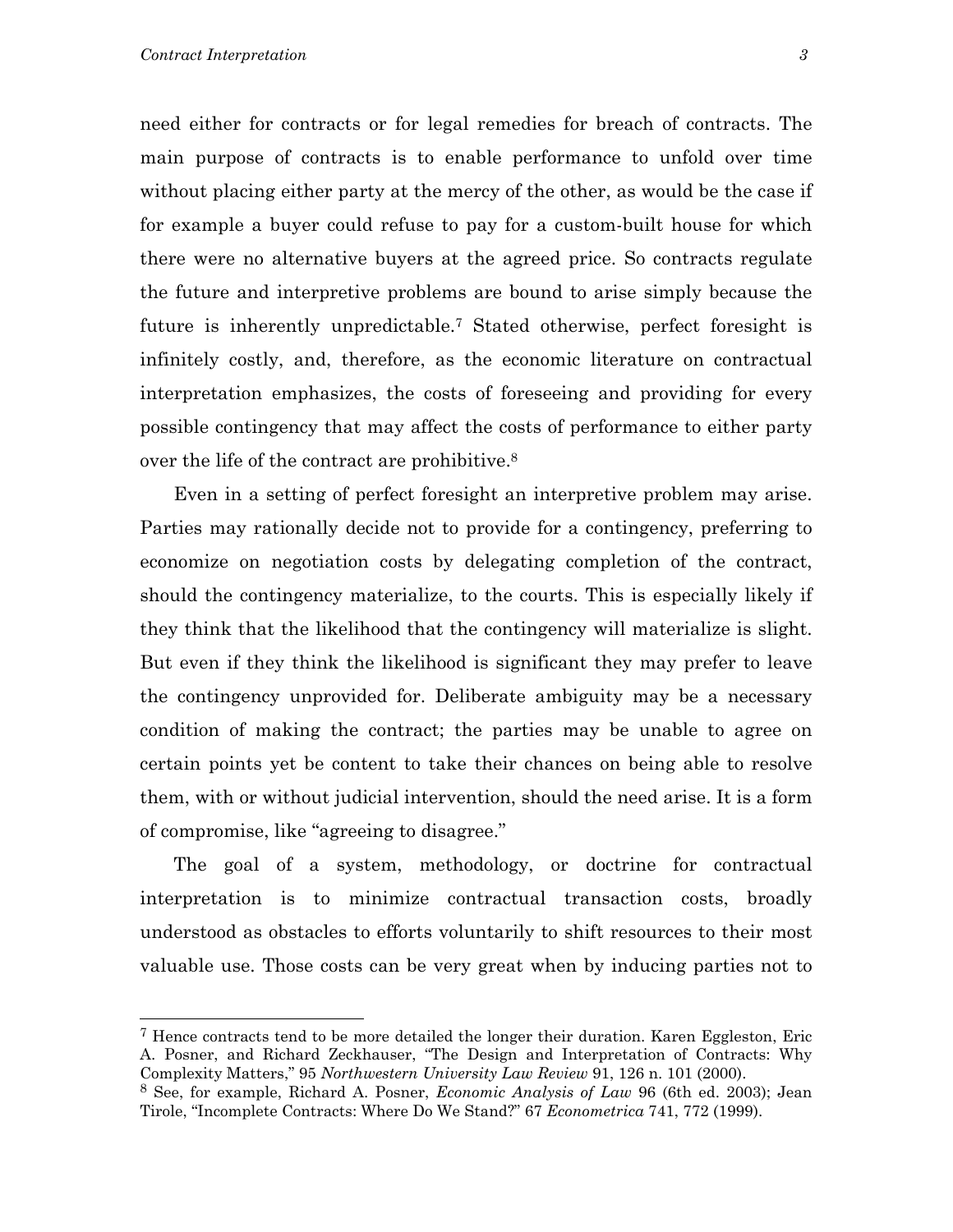contract they prevent resources from being allocated efficiently. Because methods of reducing contractual transaction costs, such as litigation, are themselves costly, careful tradeoffs are required. But it would be a serious mistake for courts to take the position that any ambiguity in a contract must be the product of a culpable mistake by one or both of the parties; that the judicial function in contract law is to punish parties who do not make their agreement clear. Sometimes it is (I'll give an example later), but more often it is not.

Contract interpretation is, of course, a judicial staple, so I have a professional as well as an academic interest in the subject. I want the paper to be helpful to judges and practicing lawyers as well as to academics, so I postpone most of my formal analysis to the last part of the paper. But the following very simple equation may help to set the stage for some readers. If *C* is the transaction cost (broadly defined) of a contract, then

$$
C = x + p(x)[y + z + e(x, y, z)],
$$
 (1)

where *x* is negotiation and drafting cost, *p* the probability of litigation, *y* the the parties' litigation costs, *z* the cost of litigation to the judiciary, and *e* error costs. The first term on the right-hand side, *x*, represents the first stage in determining the meaning of the contract, the stage at which the parties decide what the contract shall say. The second term represents the second stage, where in the event of a legal dispute over meaning the matter is submitted to adjudication. The costs thereby incurred include expenditures by the parties and the courts, plus an expected cost resulting from the possibility that the court will misinterpret the contract. This possibility is influenced by the parties' and the court's investment in the litigation but also by the parties' investment in making the contract as clear as possible, thus facilitating an accurate decision should a dispute over the contract's meaning arise and be brought to court. All the costs in the second stage must be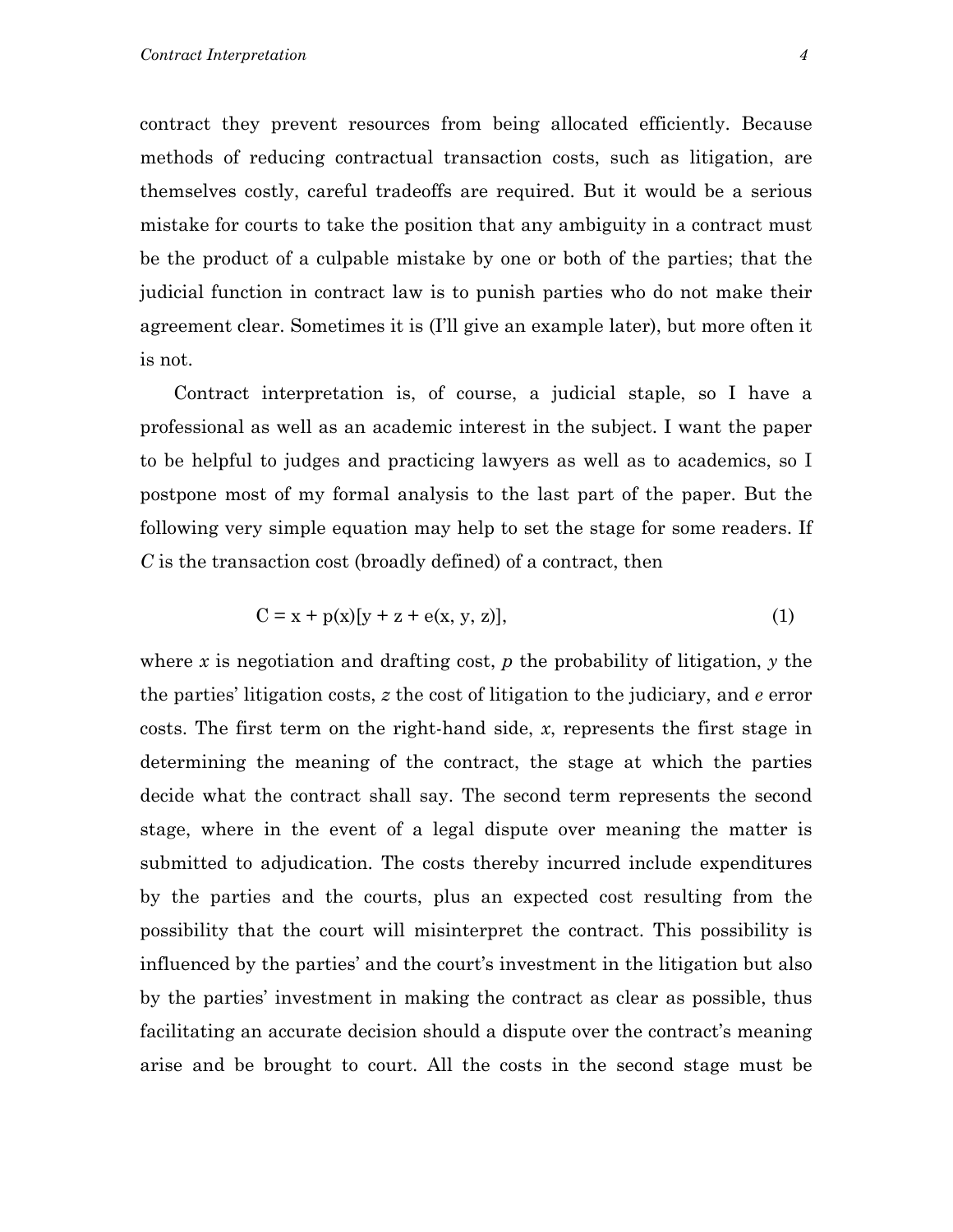discounted by the probability of a legal dispute, which lower the more the parties invested at the first stage in making the contract as clear as possible.

 The equation thus identifies the essential tradeoffs in analyzing the interpretation problem: the more the parties invest at the first stage, the lower the expected costs at the second stage. The object of the legal enforcement of contracts is to minimize the sum of these costs—rather than, for example, as might seem tempting, to insist that parties do whatever is necessary at the first stage to minimize the likelihood of litigation. The "do whatever is necessary" position is the effect and perhaps purpose of formalist interpretation, the tendency of which is to increase *x* by reducing *p* without understanding that an increase in *x* is a real cost and one that may outweigh the savings in expected litigation costs from the reduction in the probability of litigation.

#### II. GAP FILLING VERSUS DISAMBIGUATING

 Persons contemplating a transaction can reduce the potential error costs arising from imperfect foresight by shortening the duration of their contract (consider employment at will, or spot markets), since the near future is more predictable than the distant future. Another alternative ("agreeing to agree"), which is similar, is to agree on just a few things and reserve the rest for a future negotiation. Still another is the substitution of vertical integration for contracting—a producer might choose for example to make rather than buy an input. (Actually, this is the substitution of one type of contract for another—a contract of employment for a contract to purchase a good.) All are actually or potentially costly methods of avoiding contractual transaction costs.

A fourth alternative, which will often be cheaper and which brings us close to the central concerns of this paper, is to have a court or an arbitrator fill any gap in the contract when and if it emerges in the course of a dispute between the parties. For example, a contract that gives the dealer an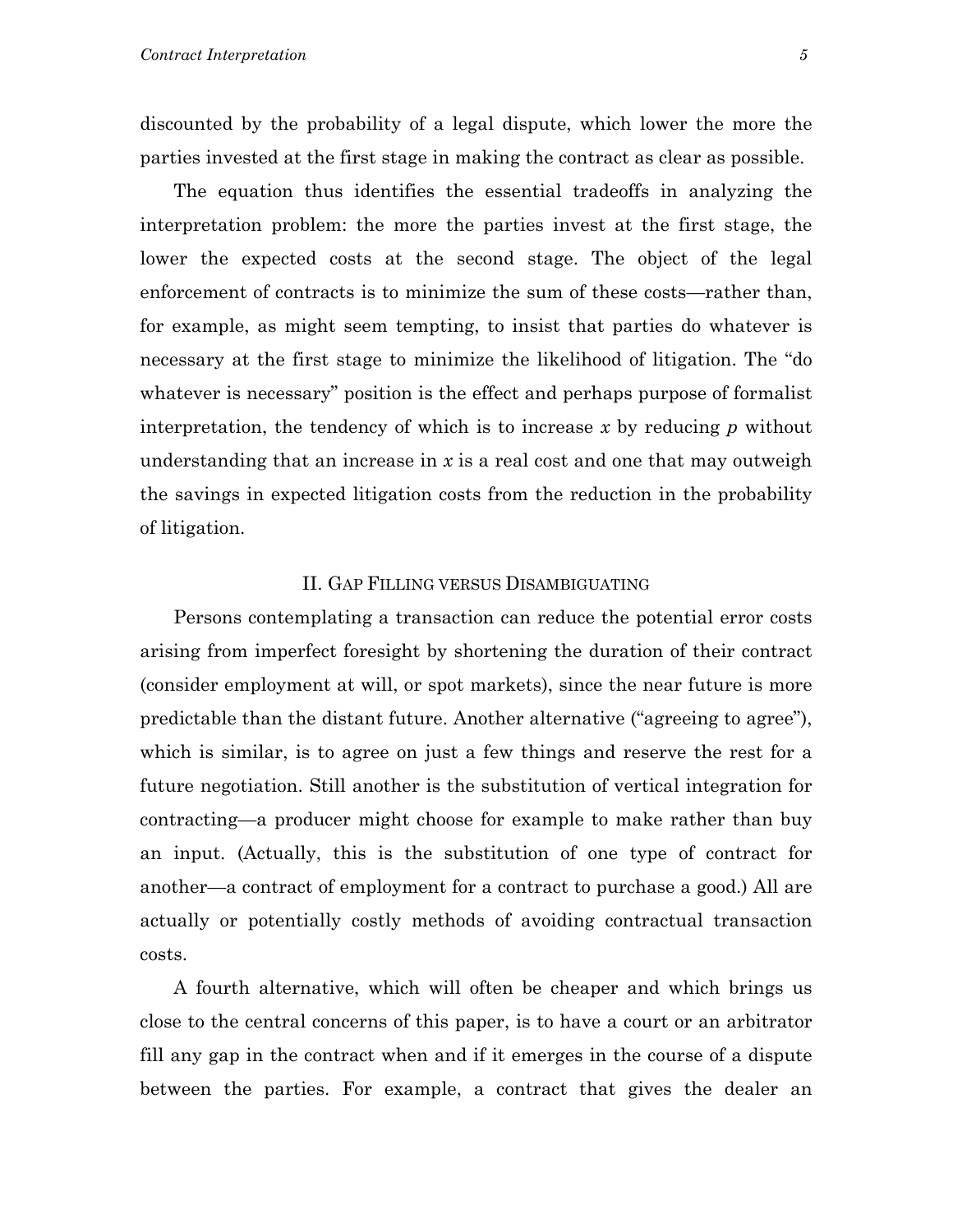exclusive right to distribute the supplier's product (as by granting him an exclusive territory) is presumed to require the dealer to devote his "best efforts" to promoting the supplier's product, $9$  on the theory that otherwise the supplier would have delivered itself into the dealer's power. So if a dispute arises as to the dealer's obligations under the contract, the court will interpolate a best-efforts clause unless the parties specified in the contract that the dealer would not have a best-efforts obligation. Similarly, although it is common for contracts to contain a *force majeure* clause, a court will in any event, in the name of impossibility, impracticability, or frustration, read into a contract an implied excuse based on these common law doctrines, which the parties however can agree to negate: a promise to perform even if performance proves impossible for reasons wholly beyond the promisor's control is not a contradiction in terms, but merely an undertaking that contains an insurance component.

 Judicial or arbitral gap filling is similar to the use of form contracts to economize on contracting costs. The forms contain standard clauses designed to resolve contingencies that may arise in the course of performance. The difference is that form contracts used in transactions with consumers tend to be one-sided because they are drafted by firms, trade associations, or professional associations, which naturally want their contracts to be slanted in their favor (though this is not a problem for disputes between members of the association). Standard clauses that evolve in litigation or arbitration, and thus are created or approved by an impartial third party, are more likely to be neutral.

 To my suggestion that form contracts used in consumer transactions tend to be one-sided it may be objected that competition can be relied upon to yield the optimal form. But that is doubtful. Hidden traps in the language of a contract are sprung only on the rare occasion in which there is a legal dispute. The expected benefit of a "good" form to the consumer is therefore

<span id="page-7-0"></span><sup>9</sup> Wood v. Lucy, Lady Duff-Gordon, 118 N.E. 214 (N.Y. 1917).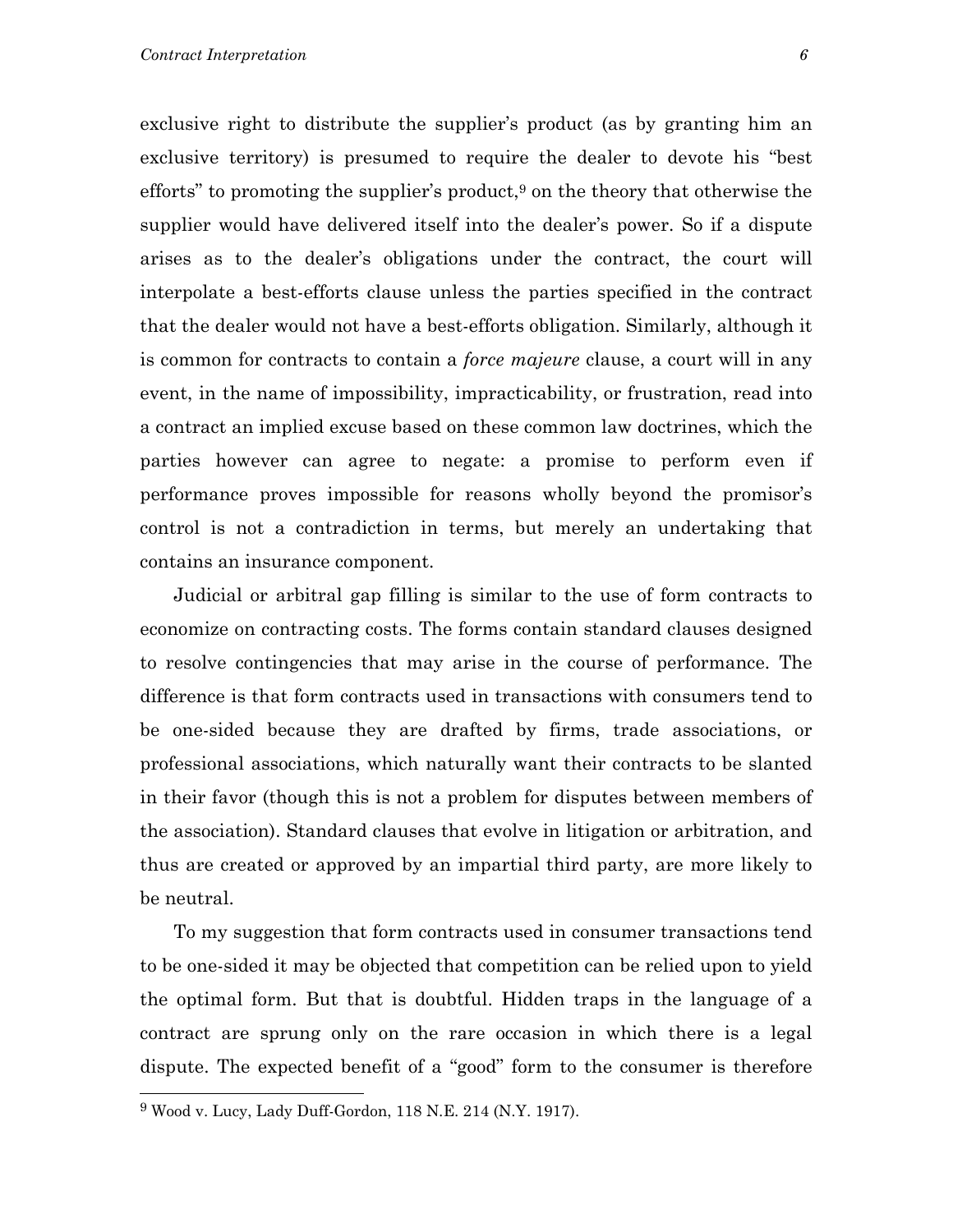slight and so is unlikely to figure in his decision to buy the seller's product, while the seller, having much better knowledge of the likelihood and consequences of such a dispute, will anticipate a small gain from imposing a "bad" form on his customers. In principle, other sellers could outcompete him by offering better forms to consumers, but it will be difficult to profit by this route. The benefits to the consumer are unlikely to be great enough to make the "good" form a selling point. More important, being reminded of the possibility of litigation is a downer for the prospective consumer. ("Don't worry; if I sue you, the contract will protect you.") The seller who reminds consumers of possible legal grief down the road is fouling his own nest.

There is a further point.<sup>10</sup> So far as holding a contract party to his contractual undertaking is concerned, there is an asymmetry between seller and buyer in cases in which the latter is a consumer rather than another business. The seller is constrained from breaking the contract both by considerations of reputation and by the threat of being sued; the consumer is subject, as a practical matter, to neither constraint, since he does not have a commercial reputation to lose and is unlikely to be able to pay a damages judgment. Slanting the terms of the contract in favor of the seller is a way of redressing the balance. In addition, it is possible that one reason sellers will not negotiate with consumers over changes to a form contract, besides the cost of the negotiation relative to the small stakes in an individual consumer sale, is that the consumer who asks to negotiate signals to the seller that he may be litigious, or otherwise a troublemaker.

 Form contracts, for example in the insurance industry, are common even between businesses, as distinct from consumer transactions. This may reflect in part simply a reluctance to alter terms that may have acquired a settled meaning through litigation. More on this point later when I discuss issues of interpretation, as opposed to gap filling.

<span id="page-8-0"></span><sup>10</sup> Which I owe to Lucien Bebchuk.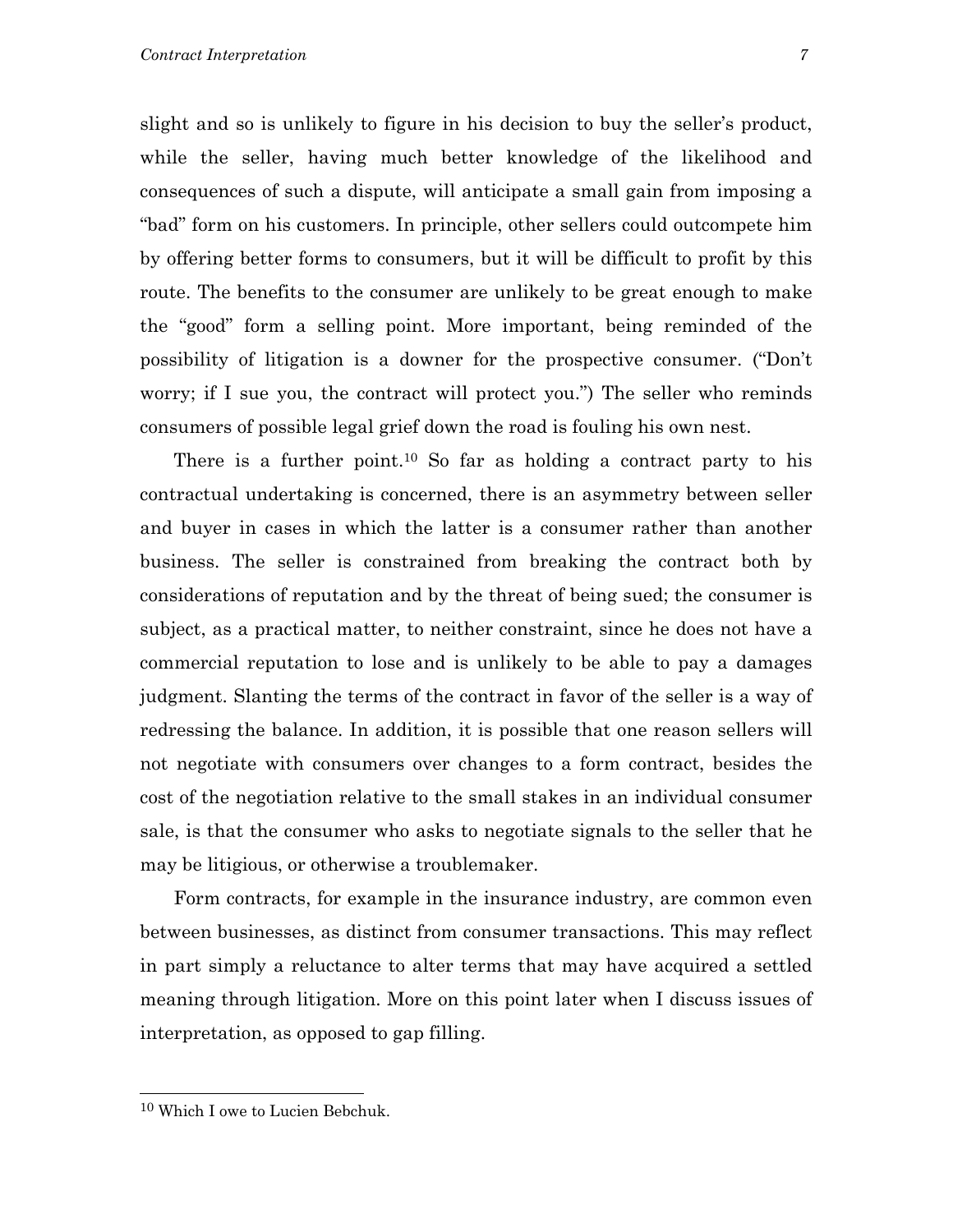Another method of gap filling, found in "code" nations such as Germany and other nations of Continental Europe, is for the legislature to enact a detailed code of contractual obligations, constituting implied terms that the parties can, however, negate. Contracts are shorter and interpretive issues lessened because the code provisions presumably will have been clearly drafted and received a uniform interpretation.<sup>[11](#page-9-0)</sup>

 Filling potential gaps in contracts, whether by means of form contracts or otherwise, should be distinguished from disambiguating specific terms, which is the heart of the problem of contract interpretation. A contract might contain an explicit best-efforts clause, yet the wording of the clause might leave a doubt as to what exactly the clause required of the dealer. Gap filling and disambiguating are both, however, "interpretive" in the sense that they are efforts to determine how the parties would have resolved the issue that has arisen had they foreseen it when they negotiated their contract.

I noted in reference to "code" nations that gap filling reduces interpretive uncertainty to the extent that the interpolated clauses will have acquired a settled, uniform meaning as a result of having been interpreted in cases. This is one reason for insurance companies' well-known reluctance to alter policy language once it has been interpreted by a court. But the other side of this coin is that the incorporation of "boilerplate" from earlier contracts in a new one may generate its own interpretive problems. A clause transposed to a new context may make an imperfect fit with the other clauses in the contract, generating ambiguity. (So litigation over the meaning of insurance contracts is quite common.) The fit can be improved by modifying the clause, but then the benefit of using language that has been given a settled meaning by judicial interpretation is lost.

The tradeoff between "off the rack" and "custom-designed" contractual language resembles that between legal rules and standards. A rule is clear by

<span id="page-9-0"></span><sup>11</sup> For evidence, see Claire A. Hill and Christopher King, "How Do German Contracts Do as Much with Fewer Words?" 69 *Chicago-Kent Law Review* 889, 912–915 (2004).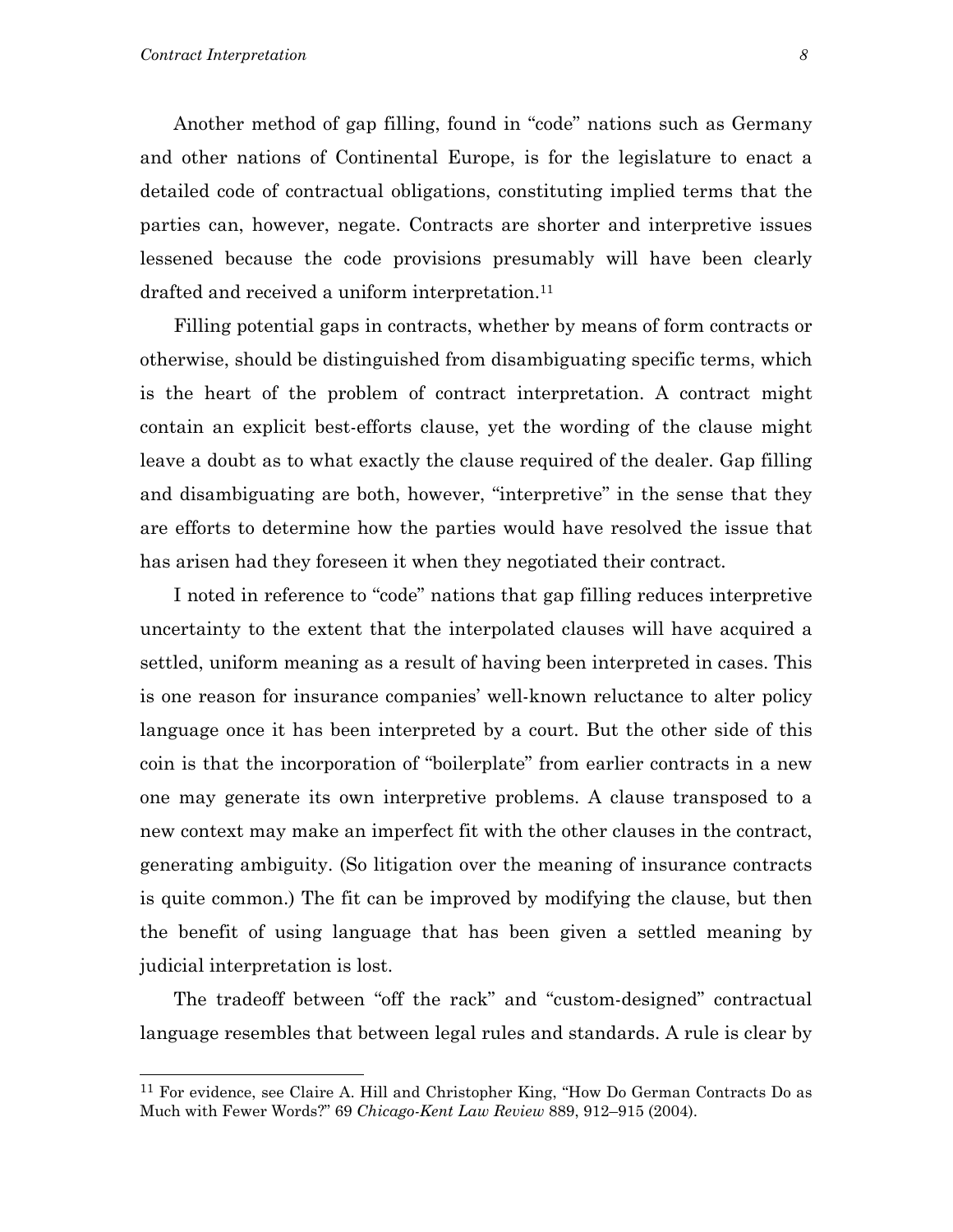virtue of being exact. But its very exactness makes it maladapted to unforeseen situations, creating pressure for recognizing exceptions, which will often reduce clarity. A standard is flexible and therefore adaptable to a variety of contexts, but the price of flexibility is vagueness.

The relevant tradeoffs in deciding whether to create a gap filler have been recognized for a long time.[12.](#page-10-0) The benefits of a gap filler are the savings in contractual transaction costs. Instead of parties to dealership contracts having to insert a best-efforts clause in every contract, the court interpolates such a clause in just the tiny fraction of contracts that are drawn into litigation in which an issue concerning the adequacy of the dealer's efforts arises. The costs of judicial gap filling are the error and administrative costs of judicial intervention. Those costs can be prohibitive, and then the court refuses to fill the gap, as in the common law's refusal to enforce a contract that doesn't contain a price or quantity term[.13](#page-10-1) The alternative of interpolating a "reasonable price" or "reasonable quantity" clause is rejected because it would be too burdensome (costly in a broad sense) for a court to figure out what price or quantity the parties would have chosen had they negotiated the term. Not only would the court have to conduct an elaborate inquiry (administrative cost), but no matter how elaborate the inquiry a substantial probability of error would remain and an erroneous

<span id="page-10-0"></span><sup>12</sup> See, for example, Richard A. Posner, *Economic Analysis of Law* 44 (1973).

<span id="page-10-1"></span><sup>13</sup> See, for example, Echols v. Pelullo, 377 F.3d 272, 276 (3d Cir. 2004); Tranzact Technologies, Ltd. v. Evergreen Partners, Ltd., 366 F.3d 542, 546 (7th Cir. 2004); Cloud Corp. v. Hasbro, Inc., 314 F.3d 289, 292 (7th Cir. 2002); Interstate Litho Corp. v. Brown, 255 F.3d 19, 27 (1st Cir. 2001). It is true that under the Uniform Commercial Code, as distinct from the common law, contracts for the sale of goods are enforceable even when they fail to specify a price; courts are to fill the gap by inserting a reasonable market price. UCC  $\S$  2– 305; Lickley v. Max Herbold, Inc., 984 P.2d 697 (Idaho 1999); Koch Hydrocarbon Co. v. MDU Resources Group, 988 F.2d 1529, 1534 (8th Cir. 1993). Since there is usually a readily ascertainable market price for goods, the administrative and error costs that courts incur in filling in the price are generally manageable. Note too that when a contract is held to be unenforceable for want of an adequate specification of price, but the performing party has performed in good faith, he will usually be allowed to claim the market value of his performance in a suit for restitution; in such a case the court is, in effect, "pricing" the contract. See, for example, Farash v. Sykes Datatronics, Inc., 452 N.E.2d 1245, 1248 (N.Y. 1983).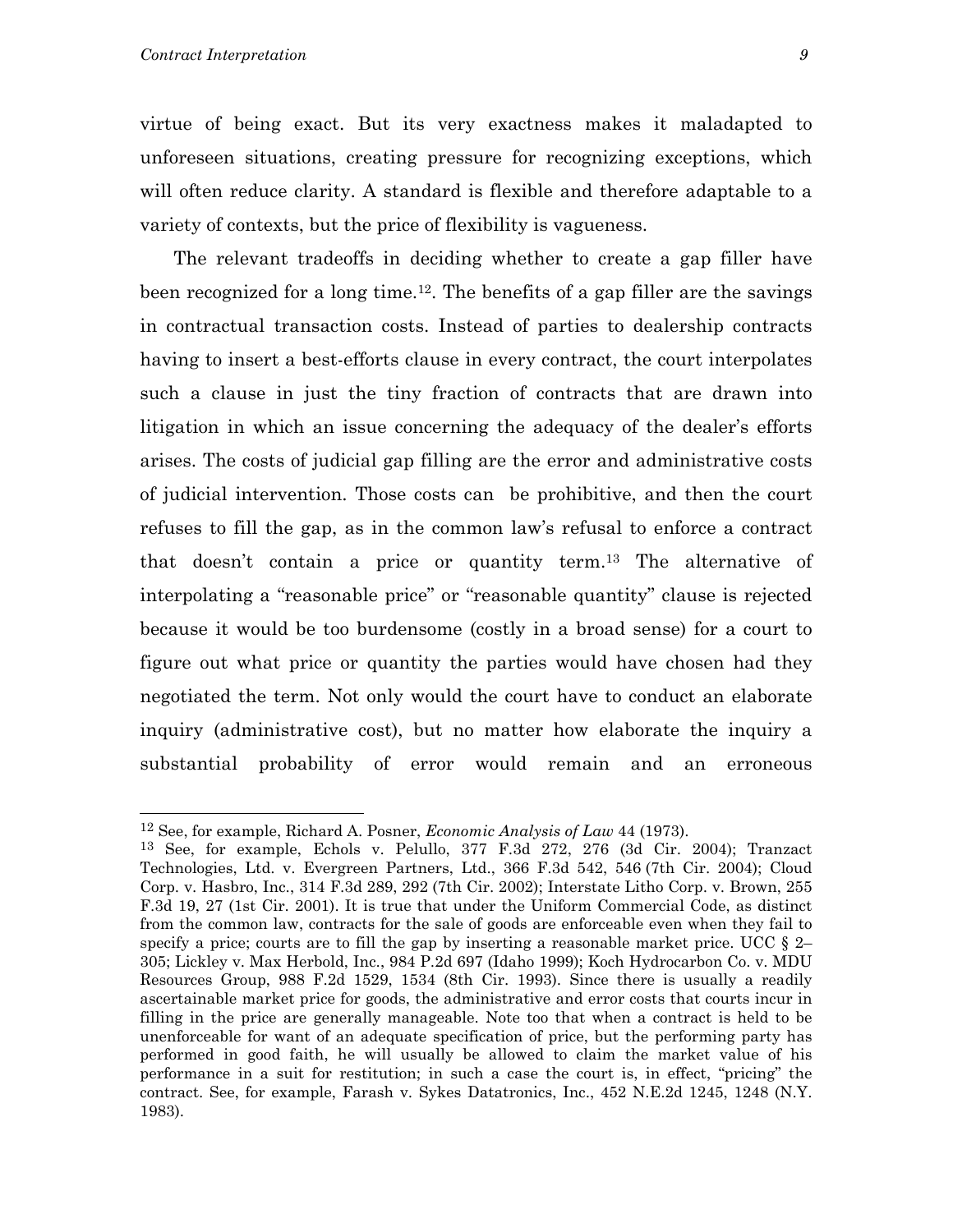interpretation undermines the utility of contracting as a method of organizing economic activity (error cost).

Nor would the cost savings at the contract-negotiation stage from judicial interpolation of the price or quantity term be significant. Normally it is only through inadvertence that the parties will have failed to negotiate price or quantity, and in those cases judicial interpolation of the missing term would not economize on overall contractual transaction costs. It would increase them because the costs of judicial gap filling in such a case would exceed the costs to the parties of filling the gap at the contract-negotiation stage; that's implicit in the parties' having inadverently omitted the term. Moreover, the absence of such a term is often compelling evidence that the parties' negotiations hadn't reached the stage of actual agreement, and in that event judicial interpolation of terms would amount to the court's making a contract for the parties rather than enforcing something that could properly be regarded as the deal they had struck.

 It might seem that the courts would never have good information for deciding what gap-filling rules would be optimal. But there are three reasons to think this view too pessimistic. The first is that even if for philosophical, political, or other reasons the goal of contract law is taken to be the enforcement of the parties' intended transaction whether or not it is a valuemaximizing one, the norm of economic efficiency provides a guide to deciding what transaction was, in all likelihood, intended. Each party wants to maximize his gain from the transaction, and that is usually best done by agreeing to terms that maximize the surplus created by the transaction—the excess of benefits over costs, the excess being divided between the parties. Of course each party will be concerned not with the total surplus as such but only with the absolute size of his share of it, but he will be more likely to maximize his share if there is enough surplus for the other party to do well also. Hence gap-filling rules based on notions of efficiency will tend to mimic the terms that the parties would have incorporated into their contract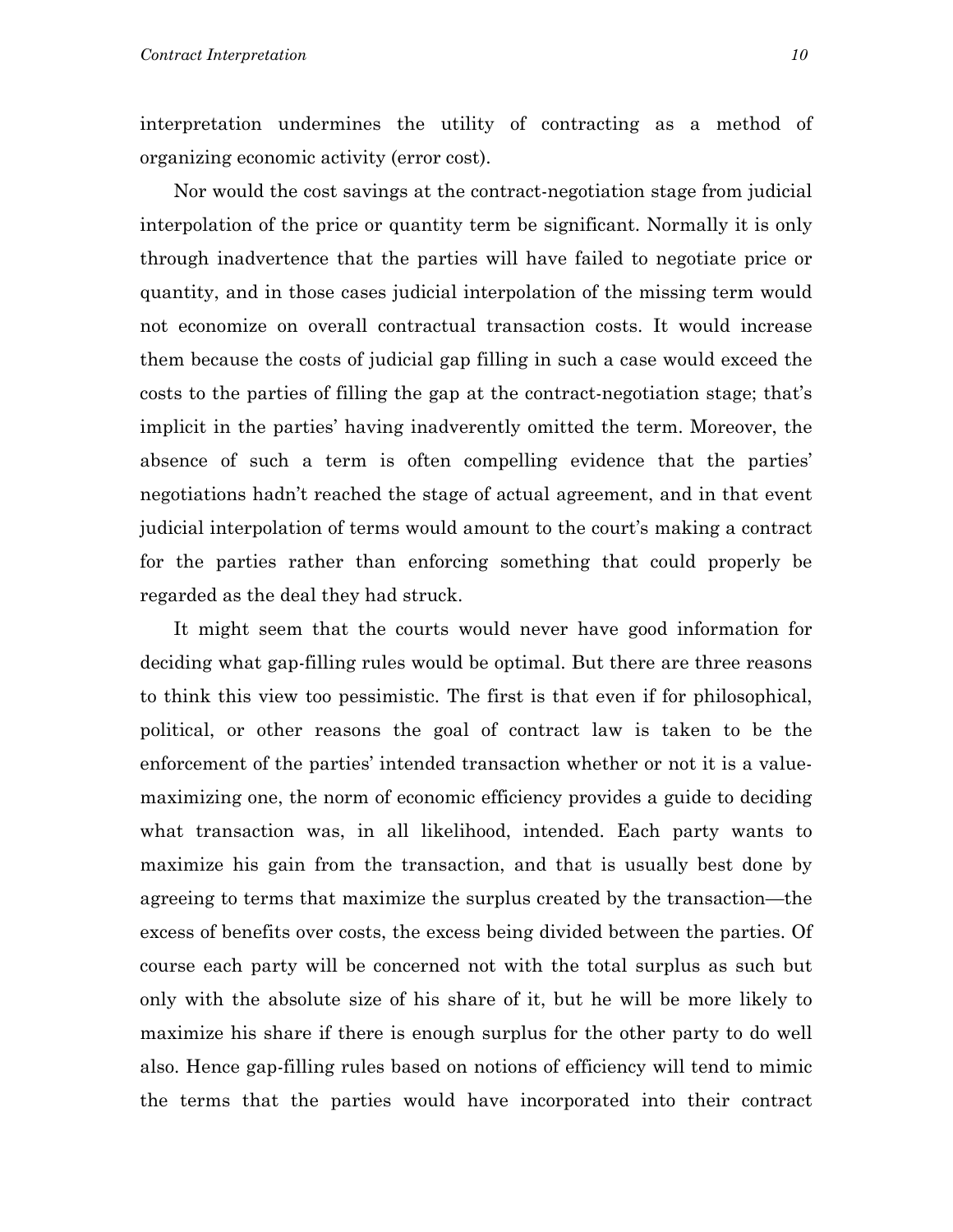explicitly had they foreseen the gap and been unwilling to rely on the courts to fill it sensibly.

 The second reason not to worry too much about courts' adopting inefficient gap-filling rules is that they can obtain those rules from the practices of the industry or trade in which the contract was made; they don't have to reason to them from first principles. Historically, Anglo-American contract law derived from the law merchant, the set of customary norms created by businessmen; such norms would carry a presumption of efficiency. And third, since the judicial gap-filling contract rules are *only* gap fillers, the parties can negate such a rule by expressly rejecting it in their contract. In other words, unlike many other legal rules, gap-filling rules for contract cases are subject to the discipline of the market. The argument one hears occasionally that parties to dealership agreements might not want a bestefforts obligation to be read into their agreement because the possibility of having to litigate over its meaning might exceed the benefits is thus superficial. They can exclude the judicial interpolation of such an obligation just by stating in the contract that the dealer is not legally obligated to use his best efforts to promote the supplier's product.

 But how will courts discover that a particular gap-filling rule is being negated in a large percentage of the contracts to which it applies? The contracts that are drawn into litigation do not necessarily constitute a representative sample of all contracts; nor is an individual judge likely to have had enough contract cases to be able to make an estimate of the percentage of a given class of contracts that rejects a particular gap filler especially since a negated gap filler is unlikely to figure in litigation.

However, this is not a decisive objection to judicial reconsideration of gapfilling rules. Academics can conduct the necessary inquiry into the negation rate, and a litigant who failed to negate such a rule in his contract, is being sued over it, and must now ask the court to abrogate it can inform the court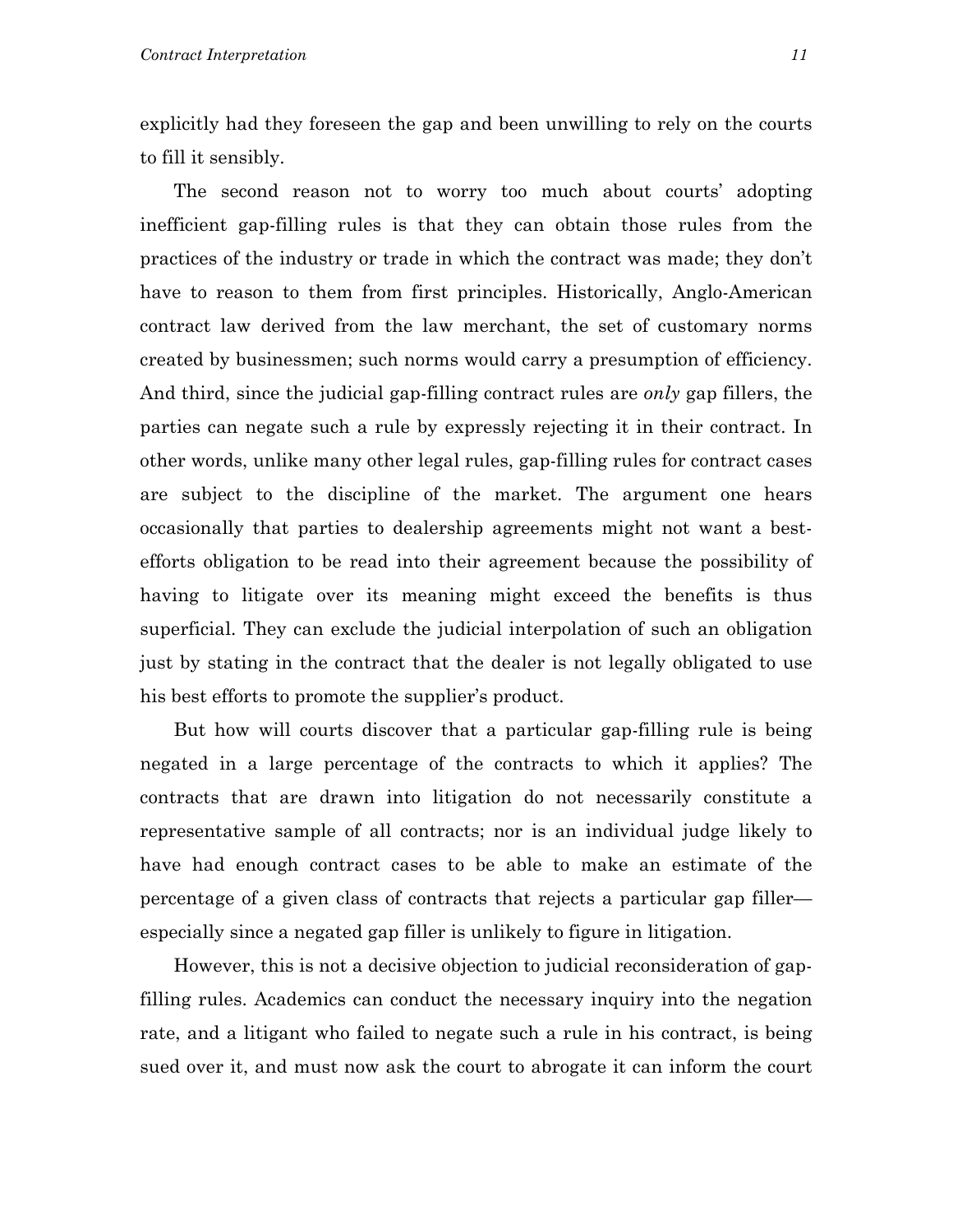of the results of the inquiry. (Depending on the results, it may be that it is the opponent who has the incentive to inform the court of them.)

#### III. METHODS OF DISAMBIGUATING CONTRACTS

 Turning to the question of the proper judicial role in disambiguating a specific contractual term, we are not concerned with gaps in the sense that the parties failed to provide for some class of contingencies, such as the dealer's not using his best efforts to promote his supplier's product. The problem instead is that it isn't clear what the term the parties used to plug the gap means. These cases could be turned into "gap" cases by redefining "gap" to mean not just the omission of a term but a gap in meaning because the term the party included is unclear with reference to the particular contingency that has materialized. The parties may have specified that the goods subject to the contract be transported on the ship *Peerless*, but it turns out that there are two ships by that name to which the contract might refer[.14](#page-13-0) Or the contract might state in one place that the option created by it must be exercised "prior to April 5" and in another that the option is void "after April 5."[15](#page-13-1) What is important is not whether these are called "gap" cases but that they call for a different analysis from gap-filling rules. In the case of ambiguity the court cannot just lift a ready-made clause off the shelf and plug it into the case to decide the interpretive question, reasonably confident that if the rule didn't fit the parties would have excluded it from their contract.

There are four ways in which the court might proceed:

<span id="page-13-0"></span><sup>&</sup>lt;sup>14</sup> Raffles v. Wichelhaus, 2 H. & C. 906, 159 Eng. Rep. 375 (Ex. 1864), discussed in Posner, note 8 above, at 104. The contract was for the sale of cotton at a fixed price, and the two ships sailed at different times. Because the price of cotton was volatile, the value of the contract to the purchaser would depend on the date on which he received the cotton and could resell it. That date would depend in turn on when the ship sailed. For a comprehensive analysis of the case in its historical context, see A. W. Brian Simpson, *Leading Cases in the Common Law*, ch. 6 (1995).

<span id="page-13-1"></span><sup>15</sup> Swiss Bank Corp. v. Dresser Industries, Inc., 141 F.3d 689 (7th Cir. 1998).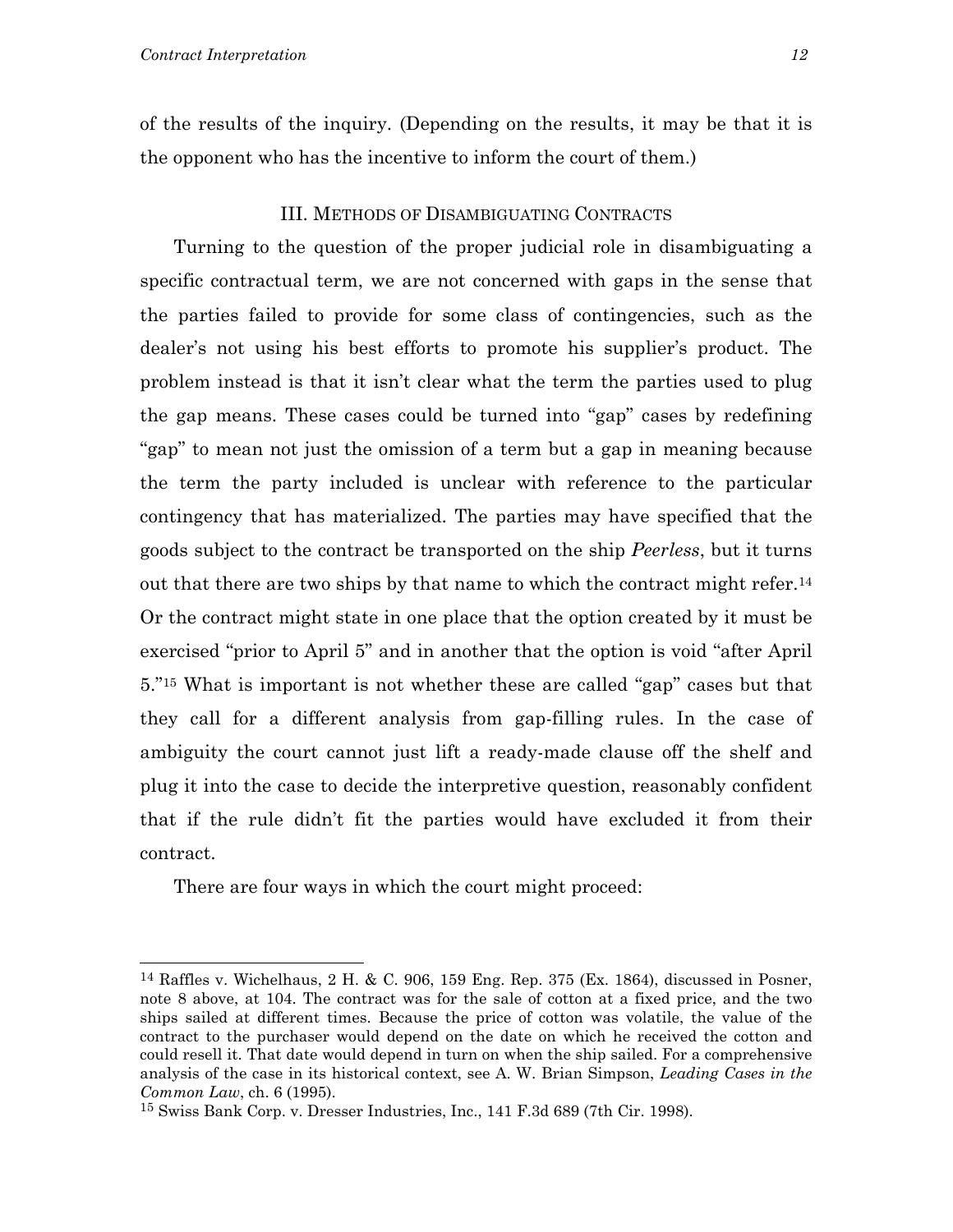- 1. Try to determine what the parties really meant; that is, assume they resolved the interpretive issue in their negotiations but just didn't express their resolution clearly.
- 2. Pick the economically efficient solution, on the assumption that that is probably what the parties intended, or would have intended had they thought about the issue.
- 3. Treat the case as a toss-up, and apply some rule for breaking ties, such as that ambiguities are resolved against the party trying to enforce the contract (which is what the court did in *Raffles v. Wichelhaus*), or against the party that drafted the contract (if it is a written contract). The second of these tie-breaking rules is conventionally defended on the ground that the drafting party may be able to pull a fast one on the other party, a defense that fails when the other party is commercially sophisticated[.16](#page-14-0) But it still may be a serviceable tie-breaker when all interpretive measures fail; and later I'll propose a rationale for the measure that is distinct though related to the "pull a fast one" rationale and may (no stronger word is possible, however) retain force even in cases in which the nondrafting party is commercially sophisticated.
- 4. Combine 1 and 3 by pretending that a written contract always embodies the complete agreement of the parties and that no other evidence of the contract's meaning, besides the text itself, is to be considered. This is the method of literalist or formalist interpretation.

Each approach involves different benefits and costs. The first confers the greatest benefits but also the highest costs. It might seem that the second would confer the greatest benefits because it would produce the most efficient interpretation. But that is incorrect. If the parties are better judges of their

<span id="page-14-0"></span><sup>16</sup> Beanstalk Group, Inc. v. AM General Corp., 283 F.3d 856, 858–859 (7th Cir. 2002); Missouri Pacific R.R. v. Kansas Gas & Electric Co., 862 F.2d 796, 800 (10th Cir. 1988); First State Underwriters Agency of New England Reinsurance Corp. v. Travelers Ins. Co., 803 F.2d 1308, 1311–1312 (3d Cir. 1986).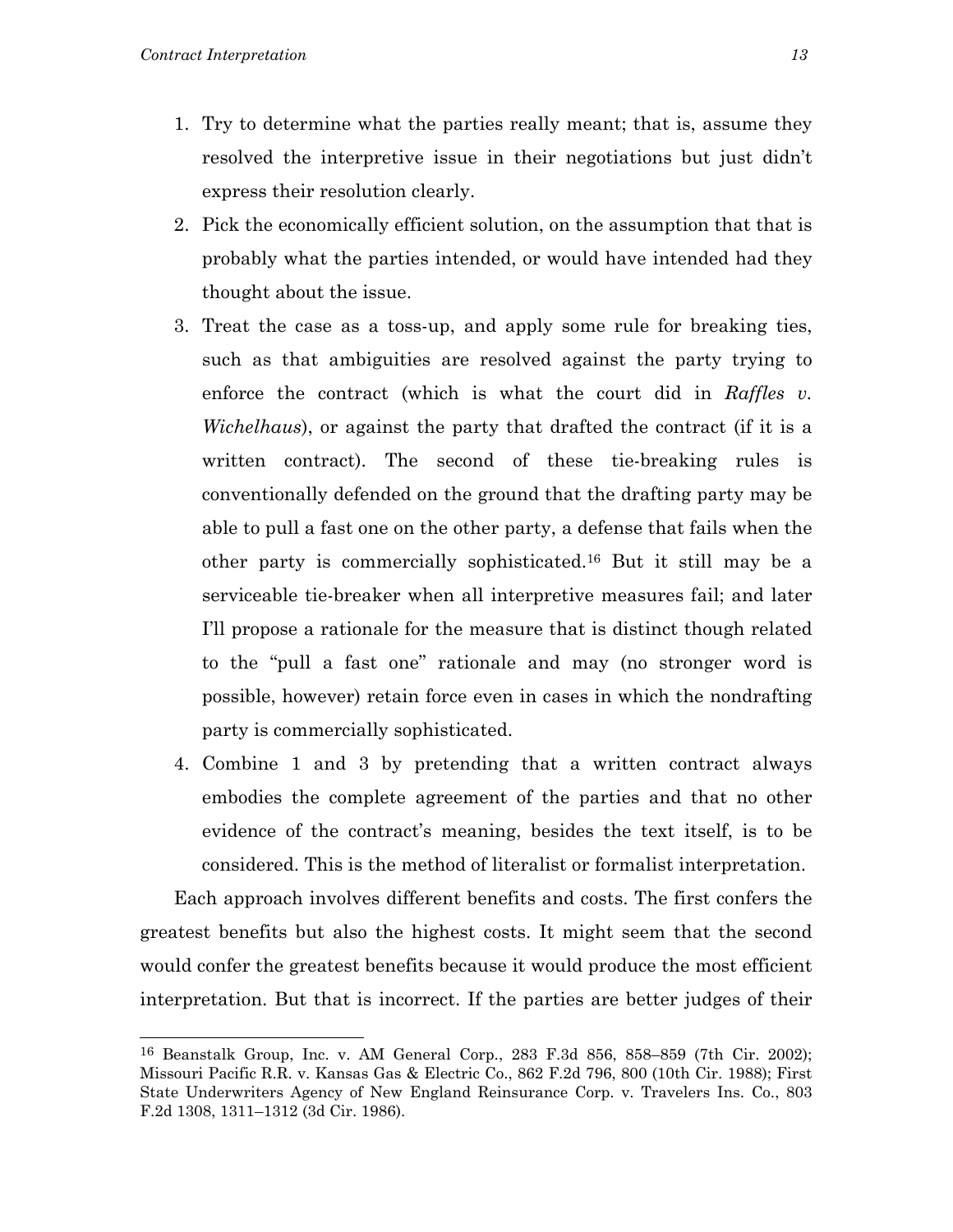self-interest than a court—surely the correct assumption, since the parties both have a greater stake and know more about their own circumstances than a court could know—then their intentions will provide a better guide to what the efficient terms would be than a court's attempt to determine them directly. Resolving an ambiguity by guessing what interpretation would be efficient is a second-best method of interpretation; the best, when it can be done at reasonable cost, is determining the contractual meaning that the parties intended.

But determining the parties' actual intentions will often require a costly and uncertain evidentiary inquiry. (I said that approach number 1 was the high-cost as well as the high-benefit alternative.) That inquiry is avoided when the court simply makes a best guess as to the interpretation that would have maximized the joint surplus of the contract had the parties been guided by that interpretation in drafting and performing the contract. (I elaborate on the "best guess" approach later in the paper.) Approach number 2 yields lower costs than 1 but also lower benefits, as when the court truncates its inquiry by pretending that contractual interpretation is purely semantic (approach number 4).

The third approach (use of a tie breaker) is the cheapest, but also yields the fewest benefits in most cases. Indeed, the benefits are often negative, because the approach increases contractual transaction costs—the prospect of an arbitrary judicial resolution of a contractual dispute will induce parties to expend greater resources on careful drafting. The benefits of the first two approaches derive from the fact that by interpreting the contract the court reduces the amount of care that the parties have to use in negotiating and drafting. Approach number 4 also induces expenditures on greater care in negotiation and drafting.

In some cases, however, the information required by the first or second approach is not obtainable at reasonable cost, just as in the case in which the contract omits the price or quantity term. There was no way in *Raffles v.*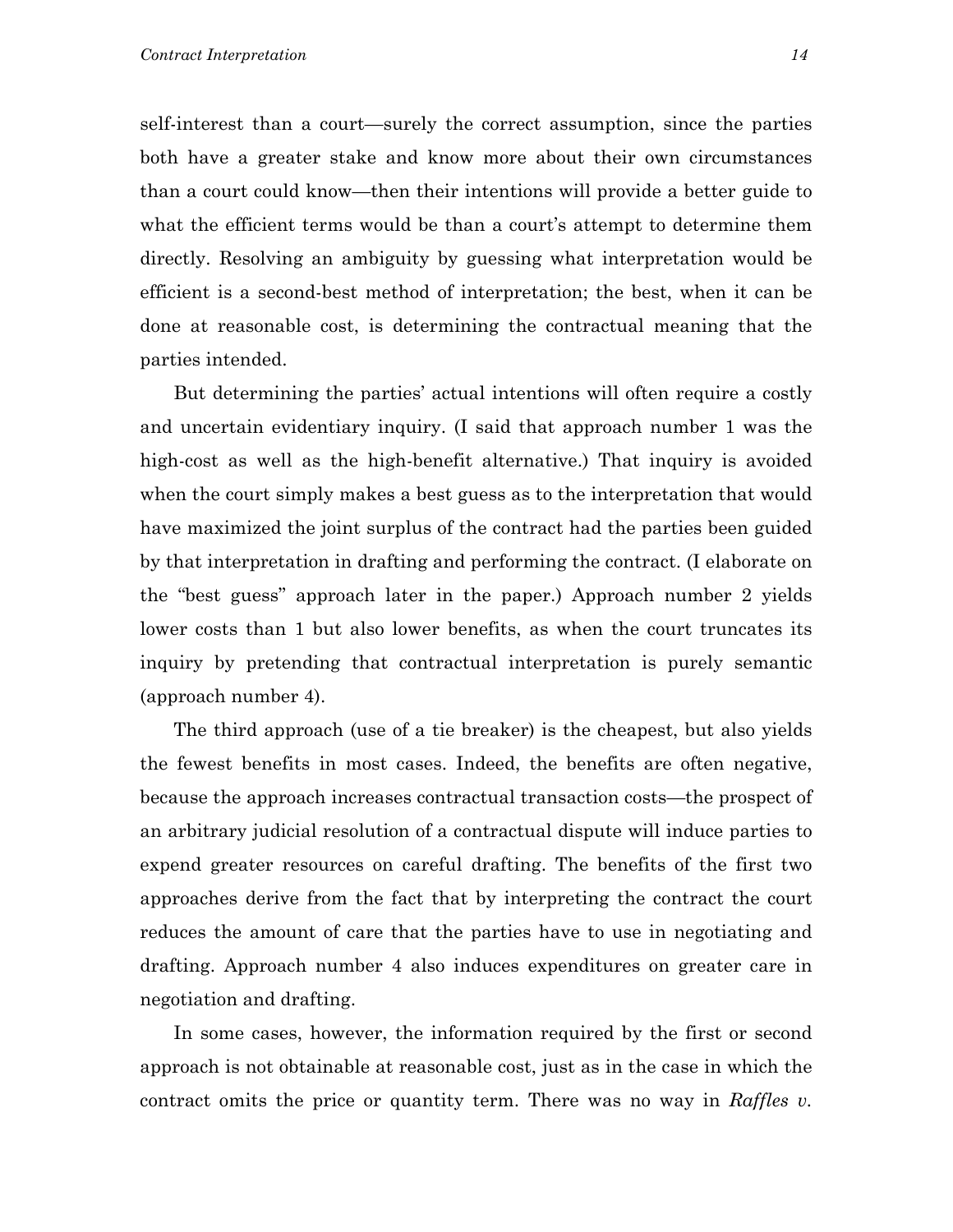*Wichelhaus* to determine either which ship the parties would have picked had they known there were more than one or which pick would have been the more efficient. When neither party is blamable,<sup>17</sup> or both parties are equally blamable[,18](#page-16-1) for an incurable uncertainty in their contract, it makes economic sense to allow the contract to be rescinded[.19](#page-16-2) For in such a case there is no presumption that one party was trying to repudiate a value-maximizing transaction. But the qualification in "equally blamable" is important, because one function of contract enforcement, as we'll see, is to penalize a party who negligently creates interpretive uncertainty.

The fourth, or formalist, approach, traditionally associated with Williston's contract treatise and contrasted with the "realist" approach of Corbin's treatise, has been making a comeback in the academic literature.<sup>20</sup> This may be due in part to the fact that fewer and fewer legal academics have significant experience in the "real world" of contract drafting or business litigation. With academics as with (as we'll see) judges, the less one knows about the real-world setting of a contract, the less comfortable one is apt to be with an interpretive approach that emphasizes the contract's real-world context; one will prefer to remain on the semantic surface.

#### IV. THE INTERPRETIVE MEDIUM: JUDGES, JURORS, AND ARBITRATORS

<span id="page-16-0"></span><sup>17</sup> Oswald v. Allen, 417 F.2d 43, 45 (2d Cir. 1969)

<span id="page-16-1"></span><sup>18</sup> Balistreri v. Nevada Livestock Production Credit Association, 262 Cal. Rptr. 862 (App. 1989).

<span id="page-16-2"></span><sup>19</sup> Colfax Envelope Corp. v. Local No. 458-3M, Chicago Graphic Communications International Union, AFL-CIO, 20 F.3d 750, 753 (7th Cir. 1994).

<span id="page-16-3"></span><sup>20</sup> See, for example, *Symposium: Formalism Revisited*, 66 *University of Chciago Law Review* 527 (1999). For rebuttal, see, for example, David V. Snyder, "Language and Formalities in Commercial Contracts: A Defense of Custom and Conduct," 54 *SMU Law Review* 617 (2001); and for a good discussion of the opposing camps, see Clayton P. Gillette, "The Law Merchant in the Modern Age: Institutional Design and International Usages under the CISG" (Working Paper No. 04–005, N.Y.U. Law and Economics Research Paper Series, Jan. 2004). Most of the criticism of "realist" interpretation of contracts has focused on the Uniform Commercial Code rather than the common law. See, for example, Lisa Bernstein, "Merchant Law in a Merchant Court: Rethinking the Code's Search for Immanent Business Norms," 144 *University of Pennsylvania Law Review* 1765 (1996); Ben-Shahar, note 3 above. My focus in this paper is on common law contract interpretation.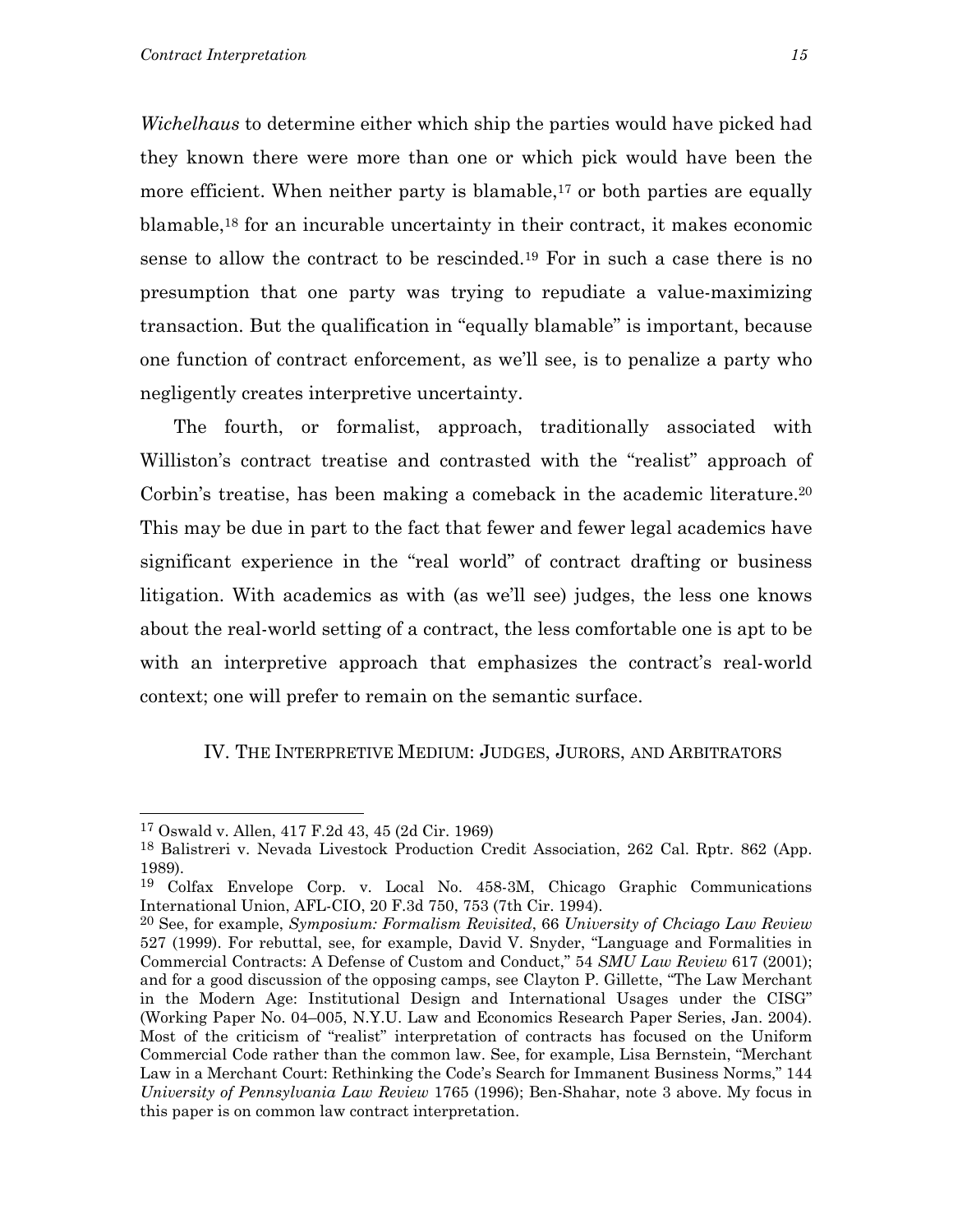Since the first interpretive approach that I—an effort to reconstruct the parties' actual intentions with respect to the issue on which the contract is ambiguous—yields the greatest benefits, we should consider carefully how its costs might be reduced without an equal reduction in benefits. In conducting this inquiry we must bear in mind that the costs include error costs as well as the legal and other costs (including judicial resources) that are directly incurred in litigating a contract case. There are two general ways of reducing the costs of determining the parties' intentions. One has to do with the interpreter, the other with the scope of allowable evidence; and they are related. I begin with the interpreter.

At one extreme, imagine that a fully professionalized, competent, and honest judiciary is assigned to determine the meaning of a contract. (Later I consider the choice between a lateral-entry judiciary, drawing judges from a legal practice in which they may have acquired some commercial know-how, and a career judiciary.) Error costs would be minimized. Governmental costs might be high because of the salary and other expenses of a high-quality tribunal. Yet equally they might be low if the high quality of the court's decisions resulted in a lower litigation rate because parties to contracts had less incentive to raise spurious interpretive issues; for then the judiciary would be smaller and so its expense would be lower.

But there are complications. Although the greater investment of governmental resources per case might be offset by lower costs of litigation to the parties, because the judges would need less help from the lawyers to reach a correct result, the reduction in the private costs of litigation might lead to an increase in the litigation rate. The high quality of the judiciary would also attract dispute-resolution business from arbitration and might even increase the number of contracts that are made, some fraction of which would give rise to litigated disputes. Remember that there are substitutes for contracts, and the substitutes become less attractive the lower contractual transaction costs are. And contracts would be shorter the more competent the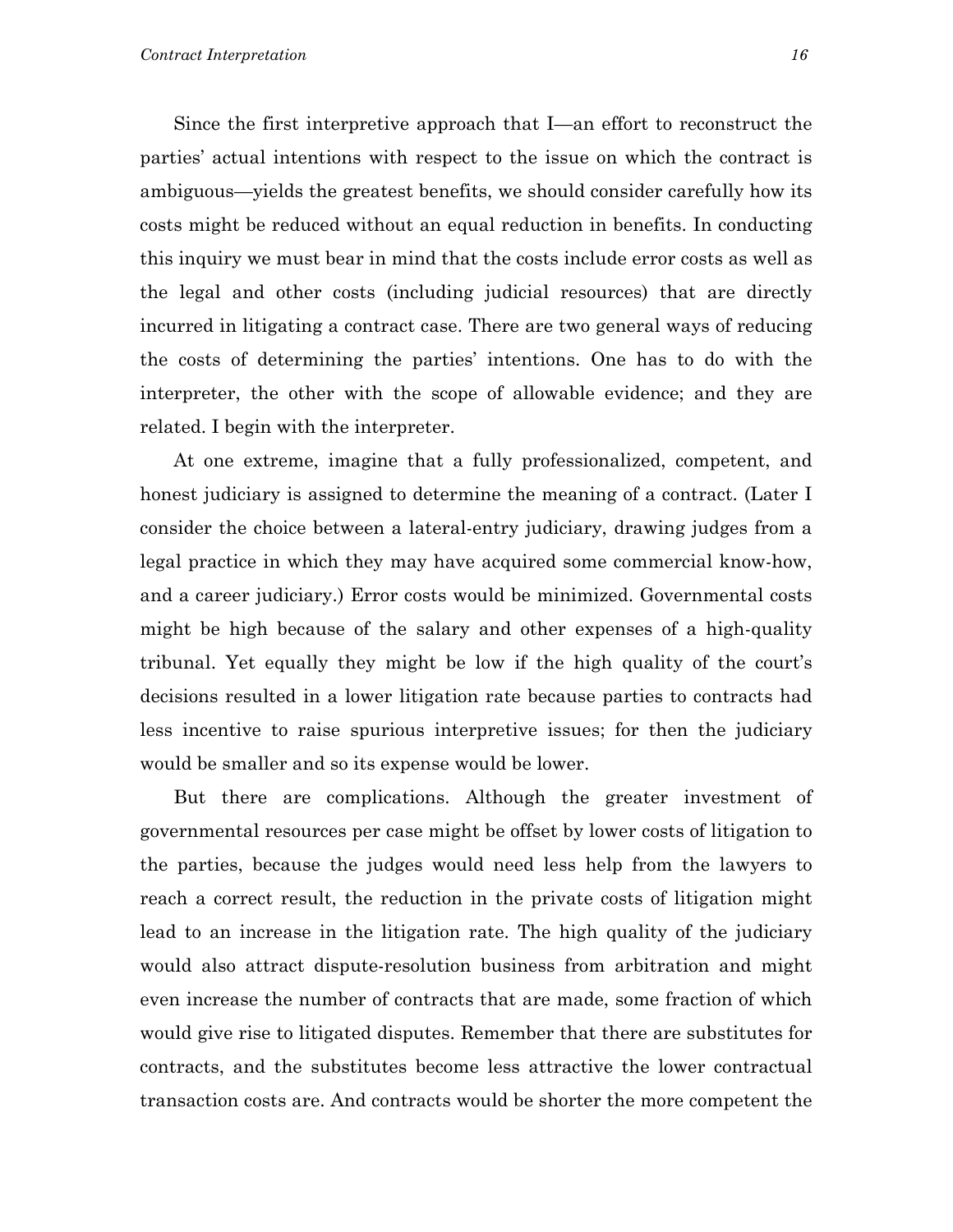judges were, because lawyers wouldn't worry that they had to spell everything out for a dim interpreter.<sup>21</sup> So contractual transaction costs would be reduced—but this might result in more contracts, and so in more litigation even if the rate of contract litigation fell. However, the net social benefits of the additional contracts would presumably exceed the costs of litigating the small percentage of those contracts that would give rise to litigation; for it seems implausible that the modest judicial subsidy of contracts, arising from the fact that parties to lawsuits do not bear the expenses incurred by the judiciary in enforcing contracts, results in inefficient contracts.

At the other extreme, consider a judiciary that is incompetent or corrupt, or more likely both. The costs of using such a judiciary either to ascertain the parties' intentions or to make a best guess concerning the most efficient resolution of the interpretive question would probably be prohibitive. In these circumstances the third or fourth approach (the use of tie breakers, and literalist or formalist interpretation) would probably be best. Either one would increase the parties' costs of negotiation and drafting, but the total costs would probably be lower than if the judiciary tried to resolve ambiguities. An incompetent judiciary could not perform the task satisfactorily, and uncertainty in interpretation would make it difficult to determine whether decisions were corrupt. It is easier to detect judicial corruption when the judicial function is cut and dried. If the only thing a judge is permitted to look at in interpreting a contract is the (written) contract, a public document, incompetent or corrupt contract decisions decisions that cannot be taken seriously as products of reasonable interpretation—will be easily detected.

Two intermediate interpretive institutions should be mentioned. One is the lay jury, which plays a significant role in the American system of contract adjudication, though in few, maybe no, others. The other is arbitration, which

<span id="page-18-0"></span><sup>21</sup> John H. Langbein, "Comparative Civil Procedure and the Style of Complex Contracts," 35 *American Journal of Comparative Law* 381, 385–387 (1987); Hill and King, note 11 above, at 904–906.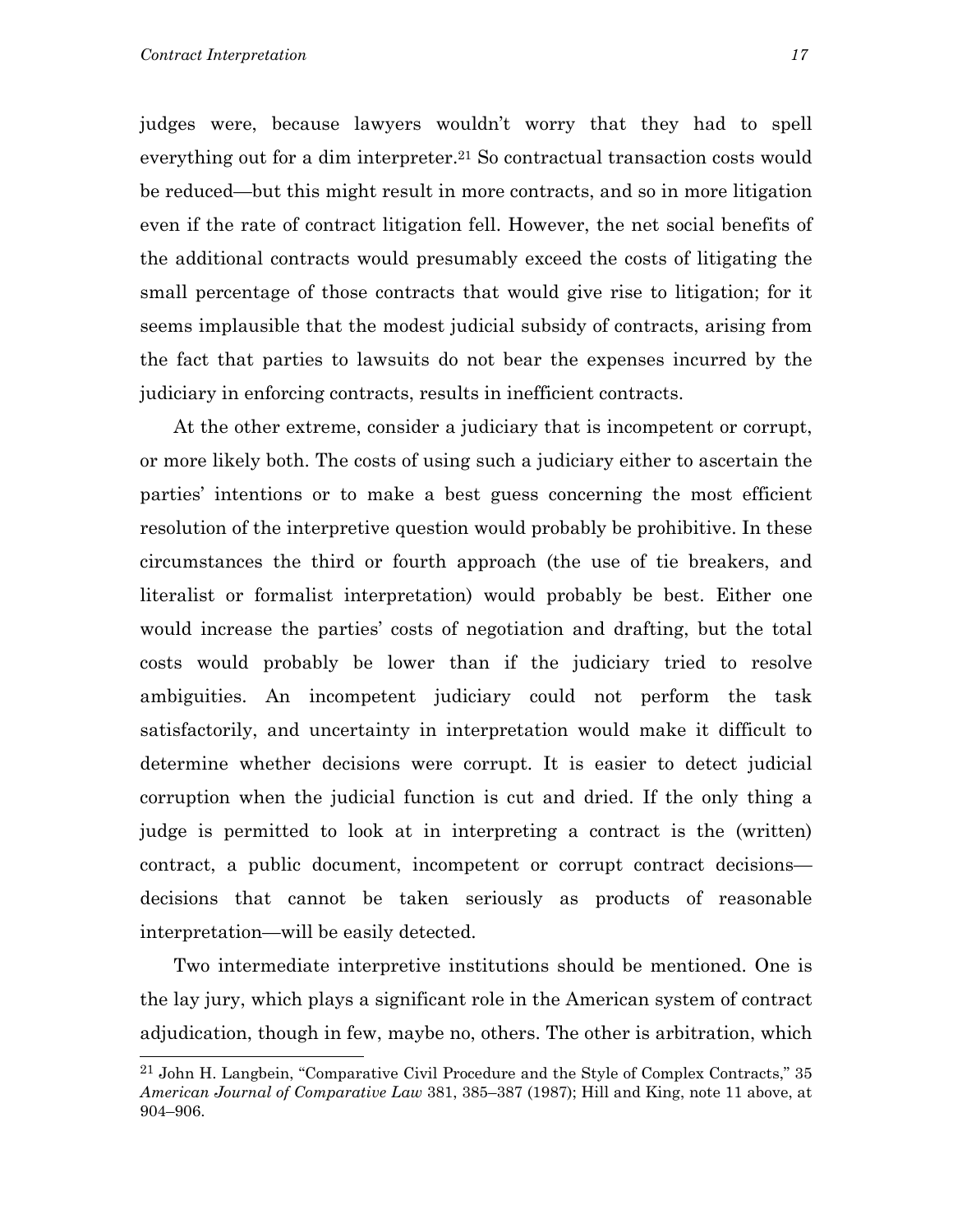in the case of contract arbitration (most arbitration is pursuant to arbitration clauses in contracts) is usually done by lay persons, but lay persons who unlike jurors have commercial experience and usually some expertise in interpreting the type of contract at issue. Parties are free to opt out of contract adjudication by including an arbitration clause in their contract, and this is frequently done. One motivation is to avoid the vagaries of determinations made by jurors (and judges!—in short, by triers of fact generally). Jurors rarely have commercial experience, and are generally and I think correctly considered unreliable judges of contract issues. And to the extent that arbitrators are considered more reliable interpreters than judges and juries, we can expect contracts containing arbitration clauses to be (other things equal) shorter than contracts that do not contain arbitration clauses. This is a testable proposition, but testing it would be complicated by the fact that the complexity and hence length of a contract might be a reason for distrusting a jury's ability to interpret it and therefore a spur to the inclusion of an arbitration clause.

Distrust of conventional triers of fact is not the only motive for the inclusion of an arbitration clause in a contract; it may not even be the main motive, considering how often arbitration is chosen in legal systems that do not use juries in civil cases. Other motives are privacy (judicial records are, with rare exceptions, public documents), the desire of the parties to have their disputes resolved on the basis of commercial custom rather than the formal law of a particular jurisdiction, a belief that arbitrators are less subject to various cognitive illusions (such as hindsight bias) than jurors,  $22$ and, because arbitrators are believed to tend toward middle-of-the-road

<span id="page-19-0"></span><sup>22</sup> Christopher H. Drahozal, "A Behavioral Analysis of Private Judging," *Law and Contemporary Problems*, Winter/Spring 2004, p. 105. But again I remind that arbitration is often selected when the alternative is a judge, not a jury, trial.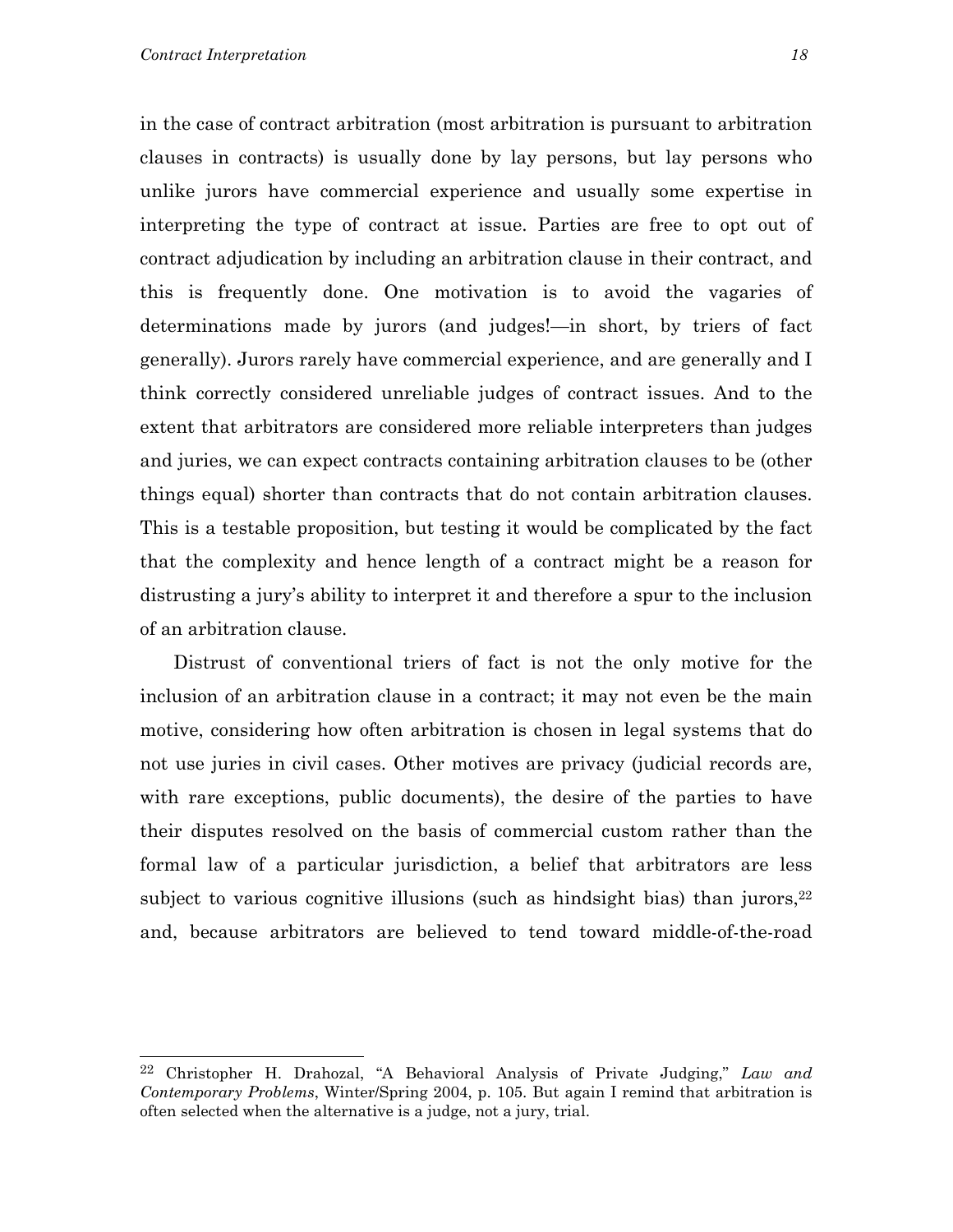results (as otherwise they are unlikely to be selected for future arbitrations), risk aversion.[23](#page-20-0)

Another motive for including an arbitration clause in a contract is that the party that expects to be sued, rather than suing, in the event of a breakdown of the contractual relationship will want such a clause because the "middle of the road" propensity of arbitrators will reduce the party's expected liability. A brokerage firm, for example, will want to have an arbitration clause because it is much more likely to be sued by a customer than to sue a customer. Now one might think that if including an arbitration clause would favor one party over the other, the other party would object, or would demand compensation. But it might not bother to do so because the expected cost to it would be difficult to estimate and probably slight when discounted by the probability of a breach of contract that would lead to an actual suit. The explanation is parallel to why one-sided form contracts in consumer transactions might be a competitive equilibrium.

Of course if "middle of the road" were too literally, potential defendants would derive no benefit. Suppose half the plaintiffs in some class of cases have meritless suits and therefore ought to receive zero damages, and half have meritorious cases and damages of \$10,000. The defendant is no better off if arbitrators award \$5,000 in all the cases. But if as is likely most suits are clearly without merit, so that the arbitrators feel comfortable in awarding zero relief in those cases, their middle-of-the-road propensity will operate only in the meritorious cases, and the effect will be to truncate the defendant's liability.

Mistrust of jurors as contract interpreters is further indicated by the growing practice of including a jury waiver in contracts.[24](#page-20-1) If the only motive

<span id="page-20-0"></span><sup>23</sup> Bruce L. Benson, "Arbitration," *Encyclopedia of Law and Economics*, note 3 above, vol. 5, p. 159; Jane Spencer, "Waiving Your Right to a Jury Trial," *Wall Street Journal*, Aug. 17, 2004, p. D1. Although the belief is widespread, it has yet to be empirically verified. Drahozal, note 22 above, at 114–118.

<span id="page-20-1"></span><sup>24</sup> Spencer, note 23 above.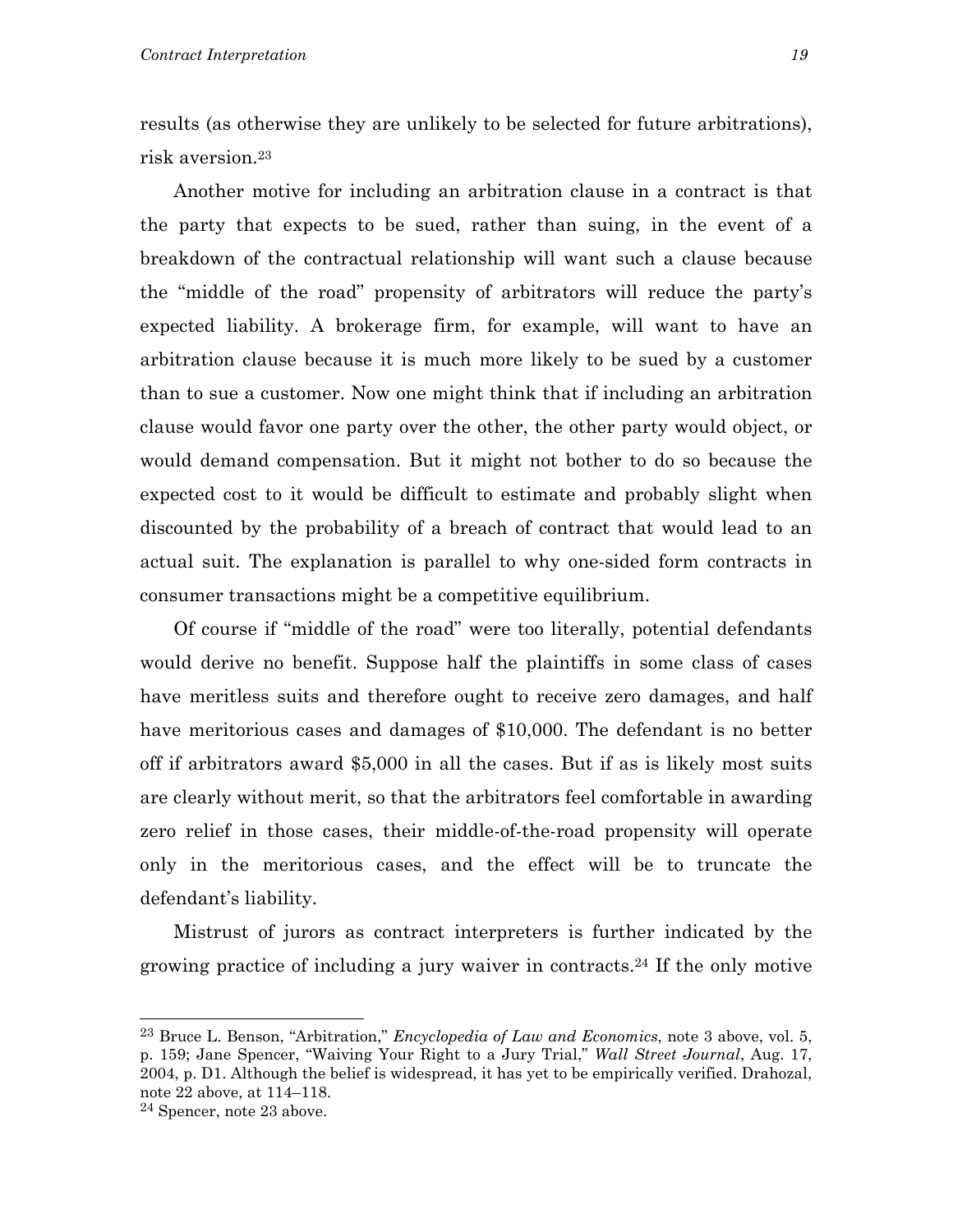for arbitration is to avoid a jury, such a waiver is an attractive alternative to an arbitration clause, especially for a party that does not anticipate an advantage from middle of the road judging. Most courts will enforce contractual jury waivers,  $25$  though some will not  $26$  and a number invoke "a presumption against denying a jury trial based on waiver," with the result that such "waivers must be strictly construed."[27](#page-21-2) The refusal to enforce such clauses, and even the presumption, make no sense[.28](#page-21-3) The usual reason given for it is that because the right to a jury trial is "highly favored, a waiver will be strictly construed.["29](#page-21-4) "Favoring" juries to resolve commercial disputes is either silly sentimentalism or a yielding to the trial lawyers' lobby. But a more important point is that these same courts enforce arbitration clauses, which involve a waiver not only of a jury but of a judge, as a matter of course. It would be interesting to see whether, as my analysis implies, arbitration clauses are more common in contracts governed by the law of states that refuse to enforce jury waivers.

The relativity of legal doctrine to the character and quality of the adjudicative system is well recognized in the area of evidence law. The rules of evidence are generally regarded as primarily devices for jury control; the rules exist in severely attenuated form (if at all) in legal systems that do not use juries. What is less well recognized is that the same is true with respect to the substantive law of contracts, and doubtless of other fields as well.

<span id="page-21-0"></span><sup>&</sup>lt;sup>25</sup> See, for example, Medical Air Technology Corp. v. Marwan Investment, Inc., 303 F.3d 11, 18–19 (1st Cir. 2002); Seaboard Lumber Co. v. United States, 903 F.2d 1560, 1563 (Fed. Cir. 1990); Malan Realty Investors, Inc. v. Harris, 953 S.W.2d 624 (Mo. 1997); Uribe v. Merchants Bank, 642 N.Y.S.2d 23 (App. Div. 1996); City of Emerald v. Peel, 920 S.W.2d 398 (Tex. Civ. App. 1996); Gelco Corp. v. Campanile Motor Service, Inc., 677 So. 2d 952 (Fla. App. 1996). 26 Bank S., N.A. v. Howard, 444 S.E.2d 799 (Ga. 1994); Grafton Partners LP v. Superior

<span id="page-21-1"></span>Court, 9 Cal. Rptr. 511 (App. 2004).

<span id="page-21-3"></span><span id="page-21-2"></span> $^{27}$  Medical Air Technology Corp. v. Marwan Investment, Inc., note 25 above, 303 F.3d at 18. 28 The issue is helpfully discussed in Stephen J. Ware, "Arbitration Clauses, Jury-Waiver Clauses and other Contractual Waivers of Constitutional Rights" (forthcoming *in Law and Contemporary Problems*).

<span id="page-21-4"></span><sup>29</sup> Gaylord Department Stores, Inc. v. Stephens, 404 So. 2d 586, 588 (Ala. 1981); see also, for example, North Charleston Joint Venture v. Kitchens of Island Fudge Shoppe, 416 S.E.2d 637 (S.C. 1992).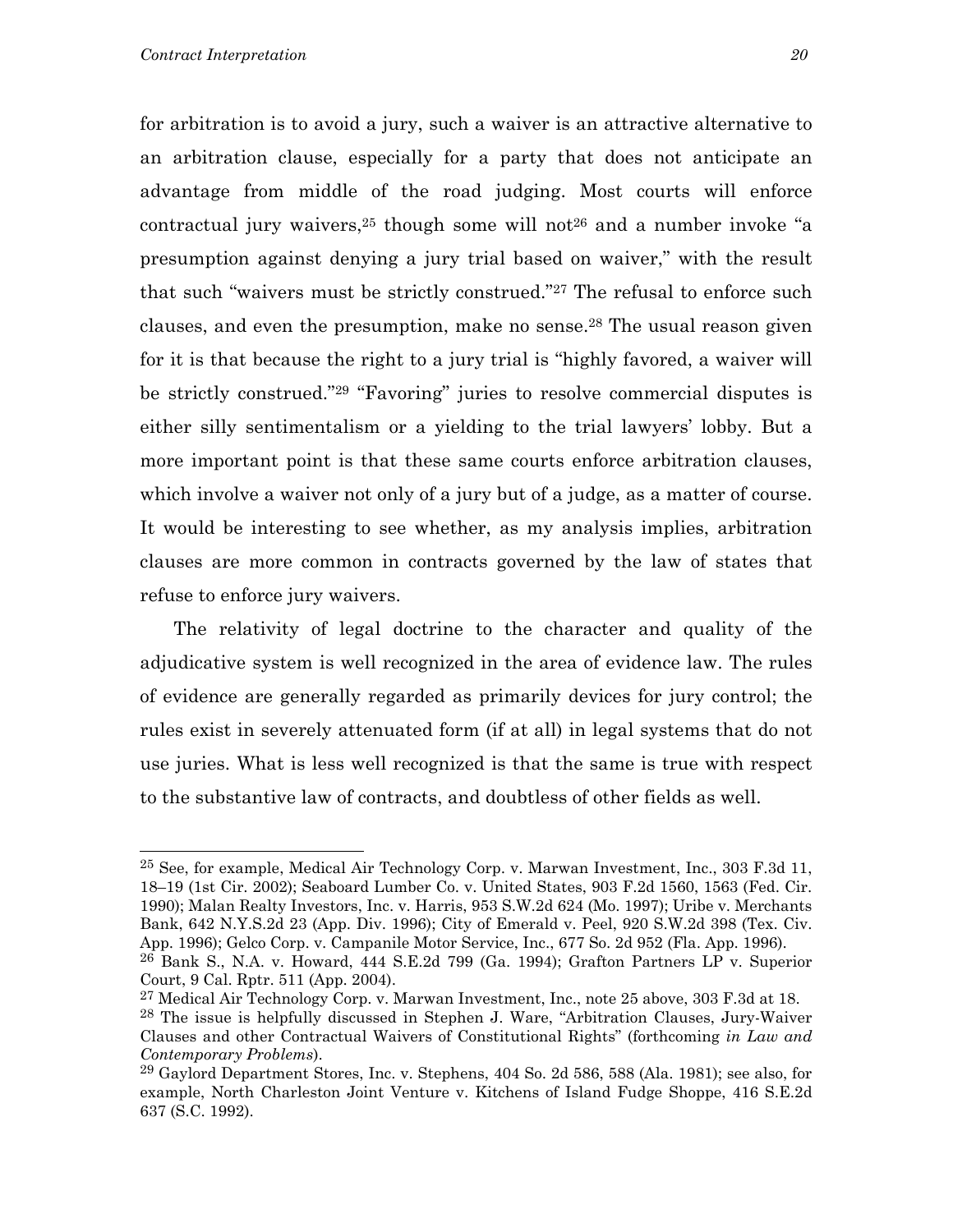#### V. INTERPRETIVE DOCTRINES

My discussion of the doctrines of contract interpretation will be selective. I will not discuss the kind of interpretive rules one finds in manuals of contract drafting, such rules as "between repugnant clauses, a possible interpretation which removes the conflict will be adopted," or "a contract susceptible of two meanings will be given the meaning which will render it valid.["30](#page-22-0) I can't make much sense of these. If two clauses are "repugnant," it is entirely possible that they are so because the parties goofed; and why suppose that a meaning that will make a contract valid is superior to one that invalidates it, if the former would result in a transaction to which the parties would have been highly unlikely to agree? In my judicial experience these rules are rarely invoked in litigation, unlike the ones that I shall be discussing.

#### *A. The "Four Corners" Rule*

Well before arbitration became a widely used or fully accepted method for resolving contract disputes, U.S. courts were, by limiting the jury's interpretive role, providing protection to contracting parties who didn't want to take a chance with a jury's resolving interpretive disputes. The courts did (and do) this in two interlocking ways—by limiting the jury's role and by limiting the scope of allowable evidence. Both are illustrated by the "four corners" rule, a basic rule of contract interpretation in American law. The rule bars the parties to a written contract that is "clear on its face"—meaning that a reader who is competent in English but unaware of the agreement's context would think that the writing admitted of only one meaning—from presenting evidence bearing on interpretation, which is to say "extrinsic"

<span id="page-22-0"></span><sup>30</sup> Scott J. Burnham, *The Contract Drafting Guidebook: A Guide to the Practical Application of the Principles of Contract Law* § 7.1, p. 90 (3d ed. 2003), quoting an earlier treatise. I do not mean to denigrate the value of handbooks of contract drafting. For good examples, see Robert A. Feldman and Raymont T. Nimmer, *Drafting Effective Contracts: A Practitioner's Guide* (2d ed. 2004); Justin Sweet, "The Lawyer's Role in Contract Drafting," 43 *State Bar of California Journal* 362 (1968).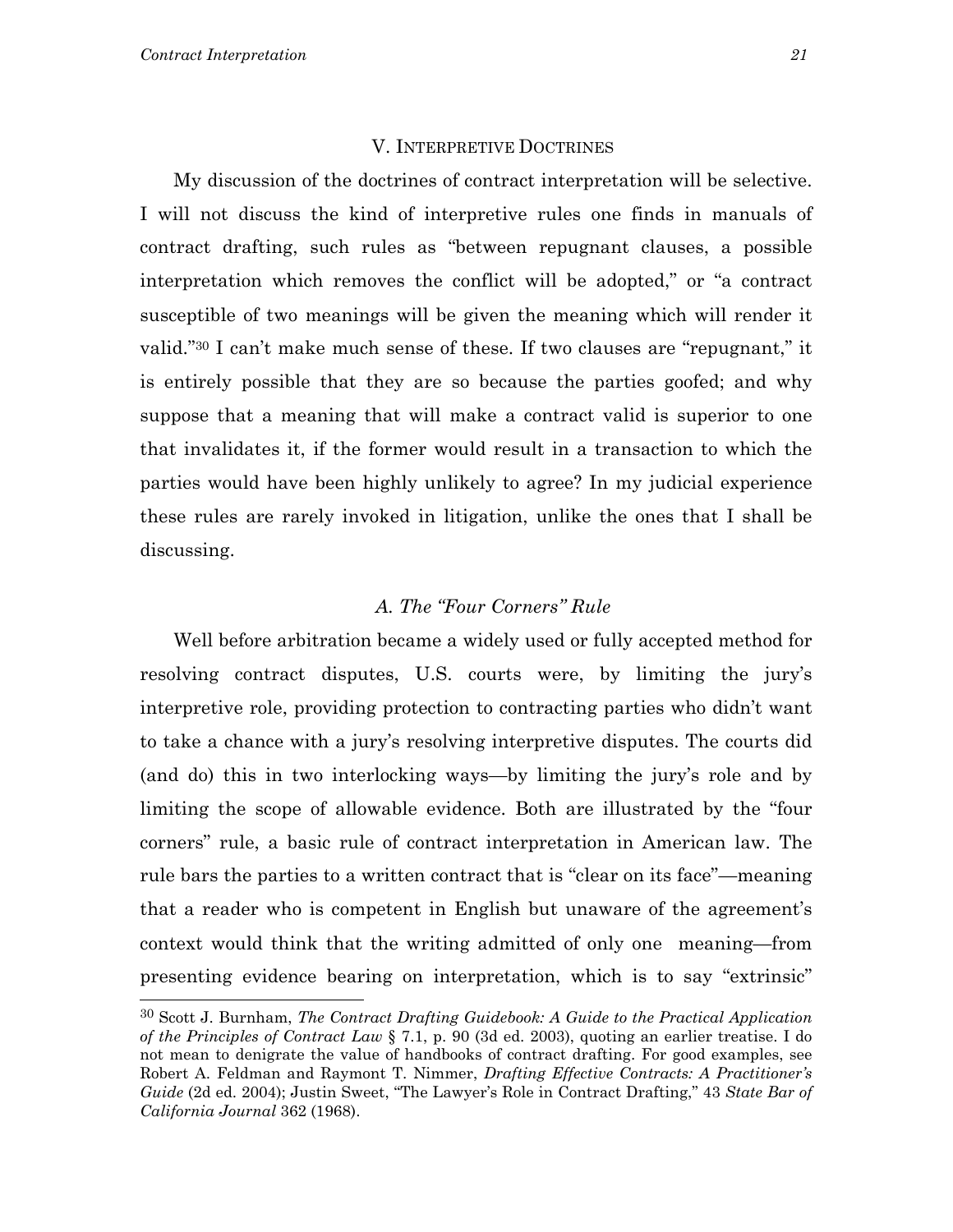evidence—evidence outside the "four corners" of the written contract itself. And the judge alone determines what the contract means when no extinsic evidence is presented, the theory being that he is a more competent interpreter of a document than a jury is.[31](#page-23-0)

But is this really a rule of "interpretation"? If the contract is clear, there is no need to interpret it. If it is unclear, the rule provides no guidance for extracting its meaning. The real significance of the rule, therefore, is in preventing juries from disregarding the clear meaning of a contract, as they might be inclined to do either because they were sympathetic to one side of the dispute or because they were credulous about testimony by one of the contracting parties that they meant something different from what the contract states. The rule is based, in other words, on the idea that "parties to a contract prefer, ex ante (that is, when negotiating the contract, and therefore before an interpretive dispute has arisen), to avoid the expense and uncertainty of having a jury resolve an interpretive dispute between them, even at the cost of some inflexibility in interpretation.["32](#page-23-1) The added expense arises mainly from the fact that jury trials are on average longer than bench trials[,33](#page-23-2) because of the time required for the jury voir dire and jury instructions and deliberations, because things have to be explained to juries at greater length than to a judge, and because more attention is paid to making and ruling on objections to the admission of evidence in a jury trial than in a bench trial.

It would be better to say, however, that parties "sometimes" prefer ex ante to avoid a jury, because, as I noted earlier in explaining interpretive approach number 4, of which the "four corners" rule might be thought an

<span id="page-23-0"></span> $31$  Notice that "extrinsic" is redundant, since the written contract itself is not evidence, that is, it is not submitted to a jury, or to the judge in his capacity as a trier of fact.

<span id="page-23-1"></span> $32$  FDIC v. W.R. Grace & Co.,  $877$  F.2d 614, 621 (7th Cir. 1989). On the problems involved in submitting contract disputes to resolution by juries, see, for example, Proteus Books Ltd. v. Cherry Lane Music Co., 873 F.2d 502 (2d Cir. 1989).

<span id="page-23-2"></span><sup>33</sup> In the federal courts, more than twice as long. Richard A. Posner, *The Federal Courts: Challenge and Reform* 193 n. 1 (1996).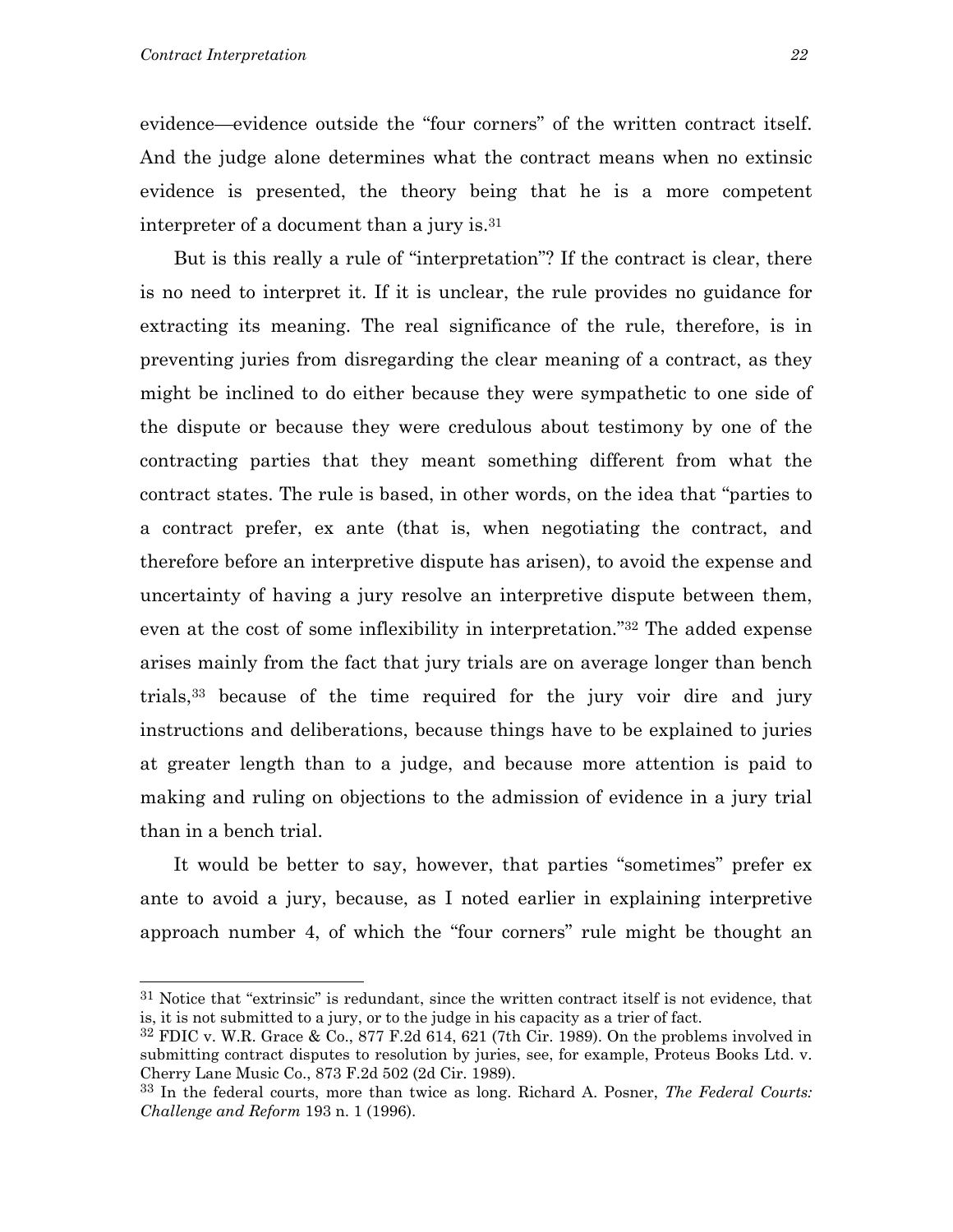instance, to trigger the rule the parties have to invest resources in making their written contract clear on its face. Thus, while this rule, like the rule that makes arbitration clauses binding and enforceable, enables contracting parties to protect themselves from the vagaries and additional expense of jury trials, it does so at some expense to them in added costs of negotiation and drafting. In the case of the arbitration case there is an added expense in the form of the arbitrators' fees, which the parties, not the taxpayer, pay.

As critics of the four-corners rule like to point out, one can never be completely confident of being able to determine the meaning of a document from the document alone. "[C]larity in a contract is a property of the correspondence between the contract and the things or activities that it regulates, and not just of the semantic surface.["34](#page-24-0) The contract's words point out to the real world, and the real world may contain features that make seemingly clear words, sentences, and even entire documents ambiguous. *Raffles v. Wickhelhaus*, the case about the multiple ships *Peerless*, is a case in point. No one just reading the contract with no background knowledge would have thought there was an ambiguity as to which ship the cotton was supposed to be shipped on; the ambiguity was "extrinsic" but none the less real. In such a case the four-corners rule yields no result; either reading of the contract in *Raffles v. Wichelhaus*—one in which the cotton was to be shipped by the *Peerless* that was sailing earlier, the other in which it was to be shipped by the later-sailing *Peerless*—was equally consistent with the words of the contract.

What is important is that the four-corners rule not be permitted to unravel completely, as it would be if a party to a contract were permitted to testify that although the contract seems clear, really the parties were using words in a special way. Critics regularly denounce the rule as philosophically unsound because it assumes that meaning does not reside in a document but

<span id="page-24-0"></span><sup>34</sup> AM International, Inc. v. Graphic Management Associates, Inc., 44 F.3d 572, 575 (7th Cir. 1995). See also, for example, Mar Oil, S.A. v. Morrissey, 982 F.2d 830, 840 (2d Cir. 1993).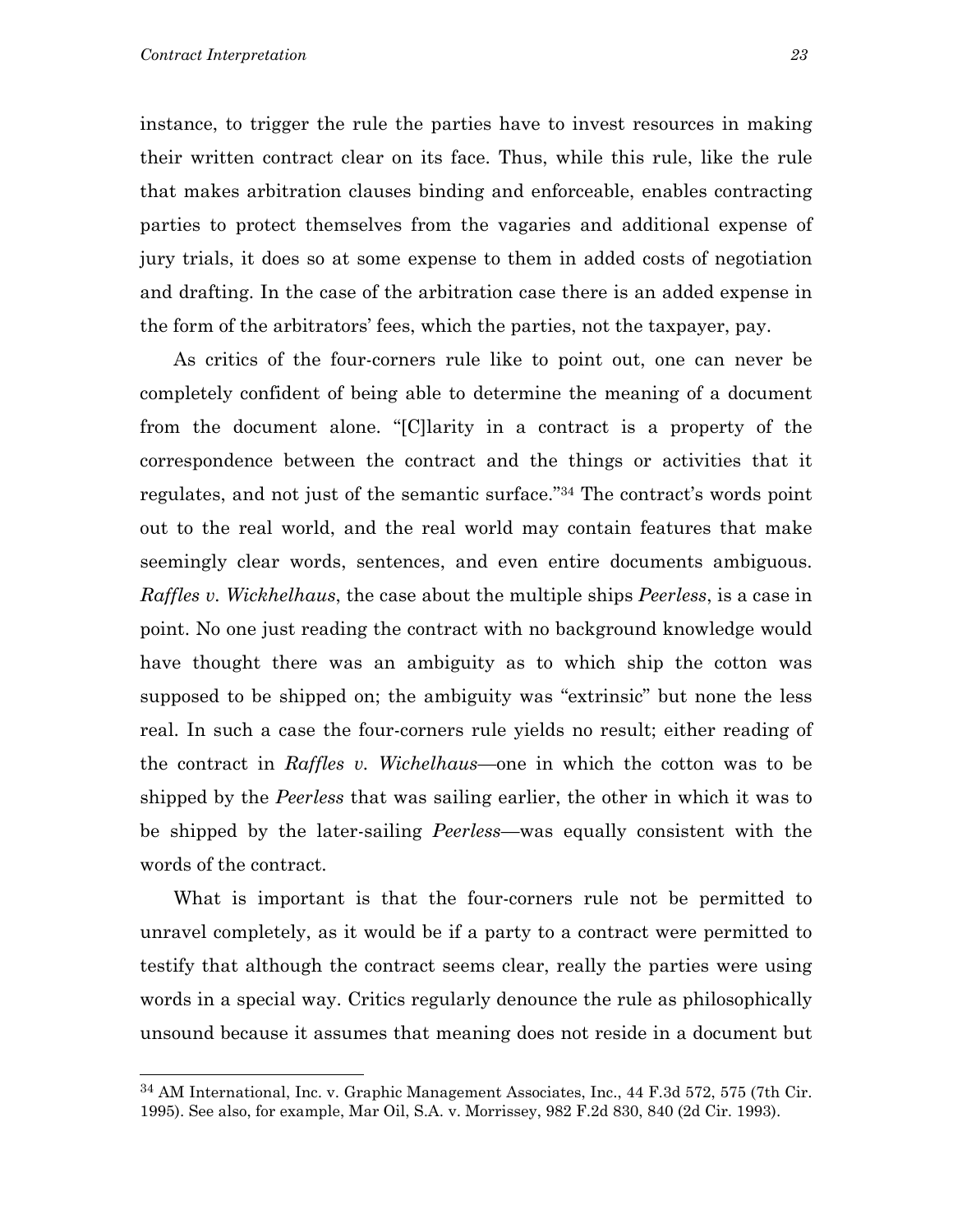rather is extracted or, perhaps better, imparted by a reader equipped with the requisite linguistic and cultural competence. In a section of Wigmore's famous treatise on evidence, captioned "General Principle: All Extrinsic Circumstances May be Considered," we read: "Once freed from the primitive formalism which views the document as a self-contained and self-operative formula, we can fully appreciate the modern principle that the words of a document are never anything but indices to extrinsic things, and that therefore *all the circumstances must be considered which go to make clear the sense of the words*—that is, their associations with things.["35](#page-25-0) The key mistake is in the word "therefore." From the undeniable fact that contractual interpretation requires that the interpreter know the language in which the contract is written, the meaning of a contractual commitment, and much else besides, it doesn't follow that "all" the circumstances relating to making sense of the contract should be matters for inquiry at trial. The critics have missed the point. The four-corners rule merely bespeaks skepticism that taking evidence is always the best way to resolve a legal dispute over a contract's meaning.

There is a happy medium, and that is to allow an extrinsic ambiguity to be shown only by *objective* evidence[.36](#page-25-1) By "objective" I mean to exclude a party's self-serving testimony that cannot be verified because it concerns his state of mind or a conversation to which the only witness was the other party to the contract. That there were two ships *Peerless* which could have transported the cotton that was the subject of the contract was a readily verifiable fact, in contrast to the unverifiable assertion of an interested party,

<span id="page-25-0"></span><sup>35</sup> John Henry Wigmore, *A Treatise on the Anglo-American System of Evidence in Trials at Common Law*, vol. 9, § 2470, pp. 224, 227 (3d ed. 1940).

<span id="page-25-1"></span><sup>36</sup> Matthews v. Sears Pension Plan, 144 F.3d 461, 467 (7th Cir. 1998); Cole Taylor Bank v. Truck Ins. Exchange, 51 F.3d 731, 737–38 (7th Cir. 1995); AM International, Inc. v. Graphic Management Associates, Inc., 44 F.3d 572 (7th Cir. 1995); Kerin v. United States Postal Service, 116 F.3d 988, 992 n. 2 (2d Cir. 1997); Duquesne Light Co. v. Westinghouse Electric Corp., 66 F.3d 604, 614 (3d Cir. 1995); Carey Canada, Inc. v. Columbia Casualty Co., 940 F.2d 1548, 1557–1558 (D.C. Cir. 1991); Mellon Bank, N.A. v. Aetna Business Credit, Inc., 619 F.2d 1001, 1009–1013 (3rd Cir. 1980). .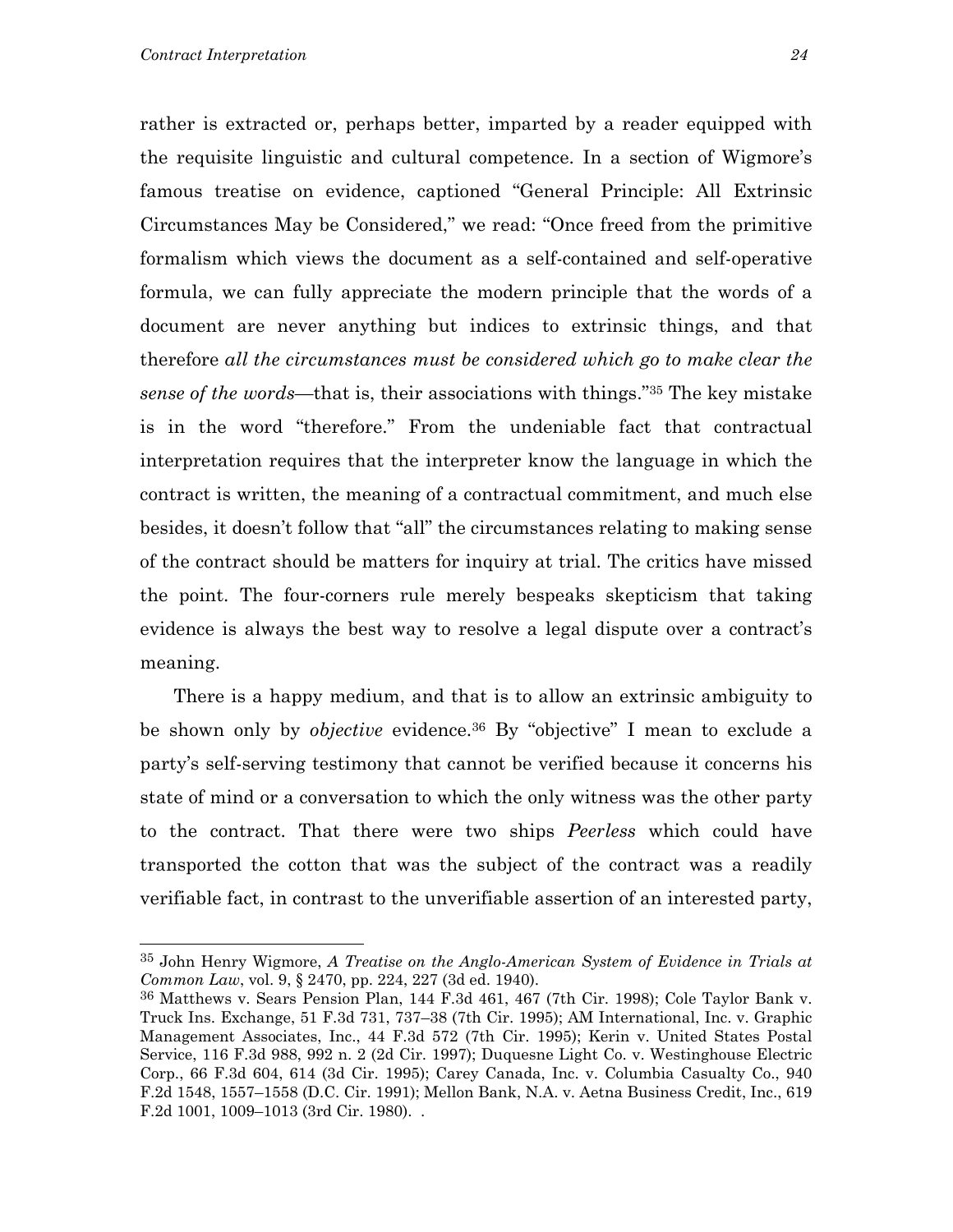Similarly, dictionaries, articles, treatises, and evidence of custom or trade usage that gives special meaning to words that a reader of the contract ignorant of the trade might suppose were being used in their everyday sense are objective sources of facts because they are not within the parties' control. Such evidence much harder to fake<sup>37</sup> than parties' testimony concerning their intentions and understandings and unrecorded, unwitnessed conversations[.38](#page-26-1) The parties' behavior as distinct from their assertions, at least when it predates the beginning of the controversy and so is not plausible regarded as strategic,  $39$  is also objective in my sense of the term.  $40$ 

An alternative to the position that only objective evidence may be used to demonstrate that seemingly clear contractual language is ambiguous is to have the judge screen evidence offered to demonstrate ambiguity; only if he thinks it really does demonstrate ambiguity does he allow the jury to use it to determine the contract's true meaning. This is the approach of the muchcriticized but also widely followe[d41](#page-26-4) *Pacific Gas & Electric* case,[42](#page-26-5) but the difference between it and the "objective evidence" approach that I champion seems small; and notice their common roots in concern with allowing jurors to be swayed by spurious but perhaps plausible testimony.

<span id="page-26-0"></span><sup>37</sup> In re Envirodyne Industries, Inc., 29 F.3d 301, 305 (7th Cir. 1994). I am aware of criticisms that evidence of trade usage can be misleading too. See, for a balanced practioneroriented discussion, Feldman and Nimmer, note 30 above, § 5.03.

<span id="page-26-1"></span><sup>38</sup> Bristow v. Drake Street Inc., 41 F.3d 345, 352 (7th Cir. 1994); lnternational Union, United Automobile, Aerospace & Agricultural Implement Workers of America v. Skinner Engine Co., 188 F.3d 130, 145 (3d Cir. 1999); Garza v. Marine Transport Lines, Inc., 861 F.2d 23, 26 (2d Cir. 1988).

<span id="page-26-2"></span><sup>39</sup> Smart v. Gillette Company Long-Term Disability Plan, 70 F.3d 173, 180 (1st Cir. 1995).

<span id="page-26-3"></span><sup>40</sup> Mathews v. Sears Pension Plan, 144 F.3d 461, 469 (7th Cir. 1998).

<span id="page-26-4"></span><sup>41</sup> See, for example, Taylor v. State Farm Mutual Automobile Ins. Co., 854 P.2d 1134, 1140 (Ariz., 1993).

<span id="page-26-5"></span> $42$  Pacific Gas & Electric Co. v. G.W. Thomas Drayage & Rigging Co.,  $442$  P.2d 641 (Cal.) 1968); see E. Allen Farnsworth, *Contracts* § 7.12, pp. 479–480 (1999). For criticism, which may however reflect a misunderstanding of the scope of the decision, see Trident Center v. Connecticut General Life Ins. Co, 847 F.2d 564, 569 (9th Cir. 1988): "it matters not," Judge Kozinski said, "how clearly a contract is written, nor how completely it is integrated, nor how carefully it is negotiated, nor how squarely it addresses the issue before the court: the contract cannot be rendered impervious to attack by parol evidence." *Id* at 569. But as my court explained in *Cole Taylor Bank v. Truck Ins. Exchange*, note 36 above, 51 F.3d at 738, "California decisions since *Trident* have declined to endorse that decision's interpretation of California law."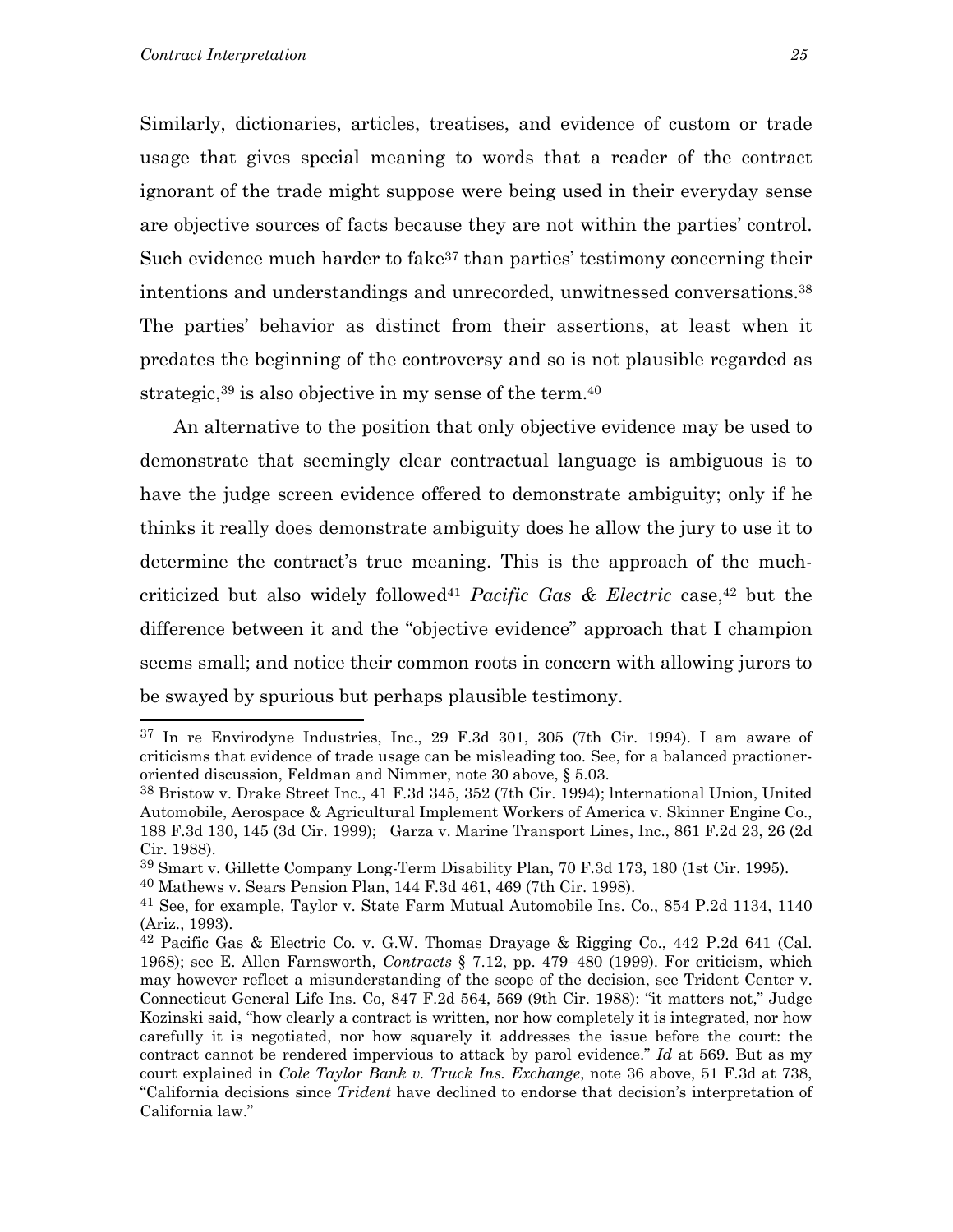Contract parties who don't want the court to stray even this far from the written word can provide in their contract that the court is to base its interpretation solely on the words of the contract, although I haven't found a case in which such a provision was mentioned. Maybe this is because the parol evidence rule, discussed in the next section, bars the introduction of the most questionable form of extrinsic evidence—self-serving testimony by one of the parties as to what the parties *really* agreed to in the negotiations leading up to the signing of the contract.<sup>43</sup> Contracts do, however, sometimes contain disclaimers of the use of trade usage as an aid in interpretation,<sup>44</sup> or other disclaimers of conventional interpretive rules.[45](#page-27-2)

The incorporation of trade usage into contracts is closely related to judicial gap-filling through interpolation of best-efforts, good-faith, and other implied ("default") terms, and can be defended on similar grounds.<sup>46</sup> Were evidence of trade usage barred in contract litigation, parties to contracts would be driven to include additional detail in their contracts, for example definitions of terms that might be taken in the wrong sense by a court ignorant of how the terms were used in the industry to which the contract pertained. The need to add this detail would increase the costs of negotiation

<span id="page-27-0"></span><sup>&</sup>lt;sup>43</sup> "A merger clause attempts to restrict an adjudicator's interpretive base to the written words" of the contract. Alan Schwartz and Joel Watson, "The Law and Economics of Costly Contracting," 20 *Journal of Law, Economics and Organization* 2, 22 (2004). A merger clause, as we are about to see, is the standard method of invoking the parol evidence rule.

<span id="page-27-1"></span><sup>44</sup> Feldman and Nimmer, note 30 above, § 5.03[A][3].

<span id="page-27-2"></span><sup>45</sup> For example, disclaimer of *contra proferentum*: "The canon of contract interpretation that ambiguities, if any, in a writing be construed against the drafter shall not apply to this Agreement." *Rowan Companies, Inc., Asset purchase sale agreement, April 1, 1996.* This is one of the tens of thousands of contracts contained (and searchable electronically) in the very valuable and underused Contracts Database maintained by the Contracting and Organizations Research Institute (CORI) at the University of Missouri and available for search at http://cori.missouri edu. On CORI's contract and other projects, see Michael E. Sykuta, *Empirical Research on the Economics of Organization and the Role of the Contracting and Organizations Research Institute (CORI)* (Contracting and Organizations Research Institute, University of Missouri-Columbia, Dec 19, 2001).

<span id="page-27-3"></span><sup>46</sup> As in Jody S. Kraus and Steven D. Walt, "In Defense of the Incorporation Strategy," in *The Jurisprudential Foundations of Corporate and Commercial Law* 193 (Krau and Walt eds. 2000).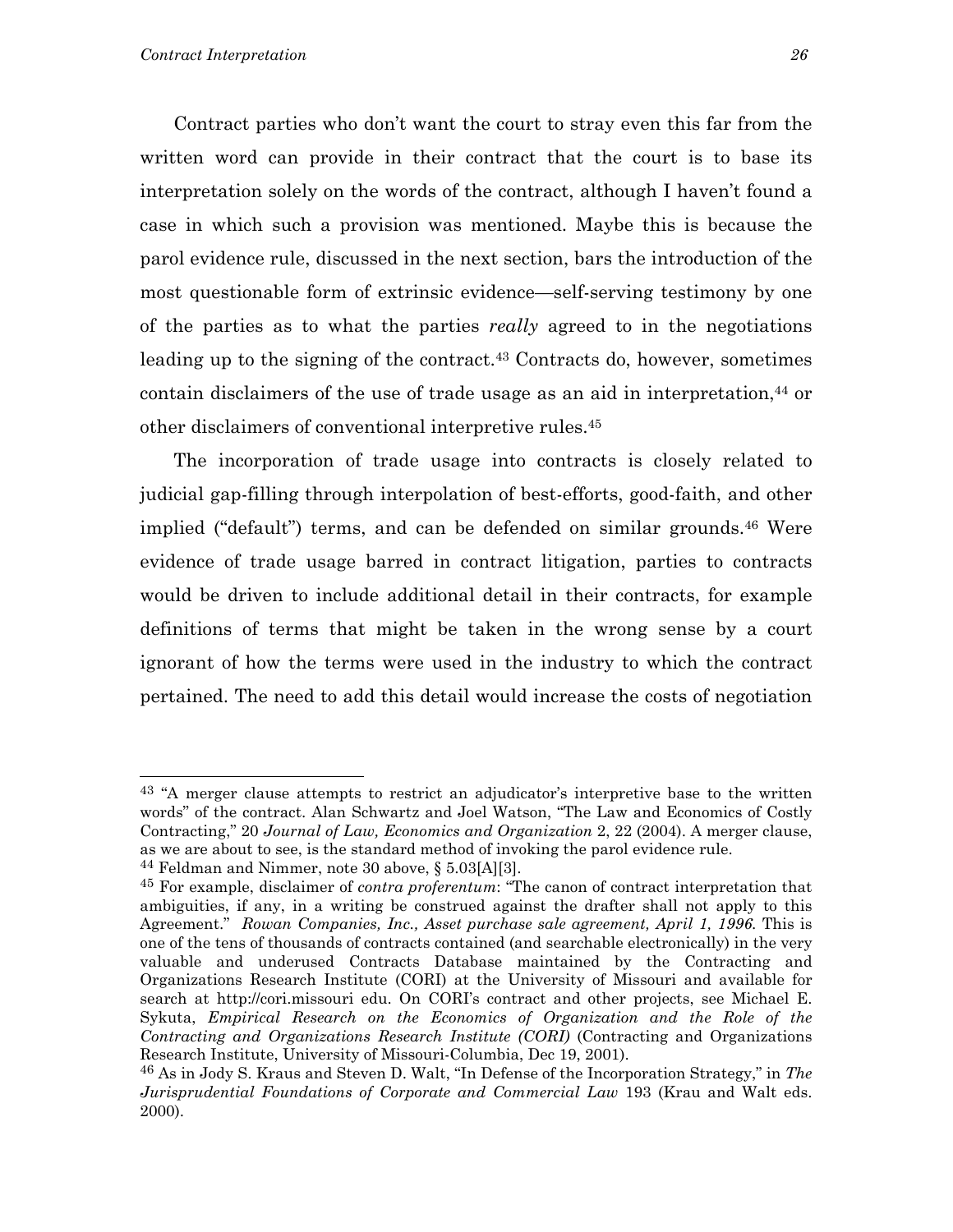and drafting, while the benefits would be realized only in the small minority of cases that gave rise to a legal dispute.

Cases like *Raffles* in which trade usage or other objective evidence cannot be used to disambiguate a contract are often classified as "mutual mistake" cases. That is a misleading usage. It implies that if one party to a contract testifies that "we thought we were agreeing to *X*, even though the contract says *Y*," he has created a triable issue. That would be destabilizing. What the cases that allow rescission on the ground of "mutual mistake" are really about is a demonstrable real-world fact that makes a semantically unproblematic contract either insolubly ambiguous or nonsensical. It is an example of the dependence of meaning on context.

Rescission is the usual result when mutual mistake is found, but sometimes the result is the reformation of the contract. An interesting, though questionable, example is *Aluminum Co. of America v. Essex Group, Inc*.[47](#page-28-0) Alcoa signed a contract with Essex in 1967 to convert Essex's alumina into aluminum. Because the contract had a long term (21 years, at Essex's option), the parties included a price escalator clause based in part on the wholesale price index for industrial commodities. Energy is a small component of the index but the major input into the manufacture of aluminum. As a result of the steep increase in the price of oil and therefore the cost of electricity (many electric plants run on oil) in 1973 and 1974, Alcoa's cost of contractual performance rose much faster than the WPI, precipitating its suit for reformation. The court ruled in Alcoa's favor, holding that the parties had intended the price escalator clause to reflect the real increase in Alcoa's costs over the life of the contract.

I am unconvinced. Alcoa is a highly sophisticated company with long experience in contracting, and in designing the price escalator clause had consulted no less a figure than Alan Greenspan, at the time a leading economic consultant. As between Alcoa and Essex, it would seem that the

<span id="page-28-0"></span><sup>47 499</sup> F. Supp. 53 (W.D. Pa. 1980).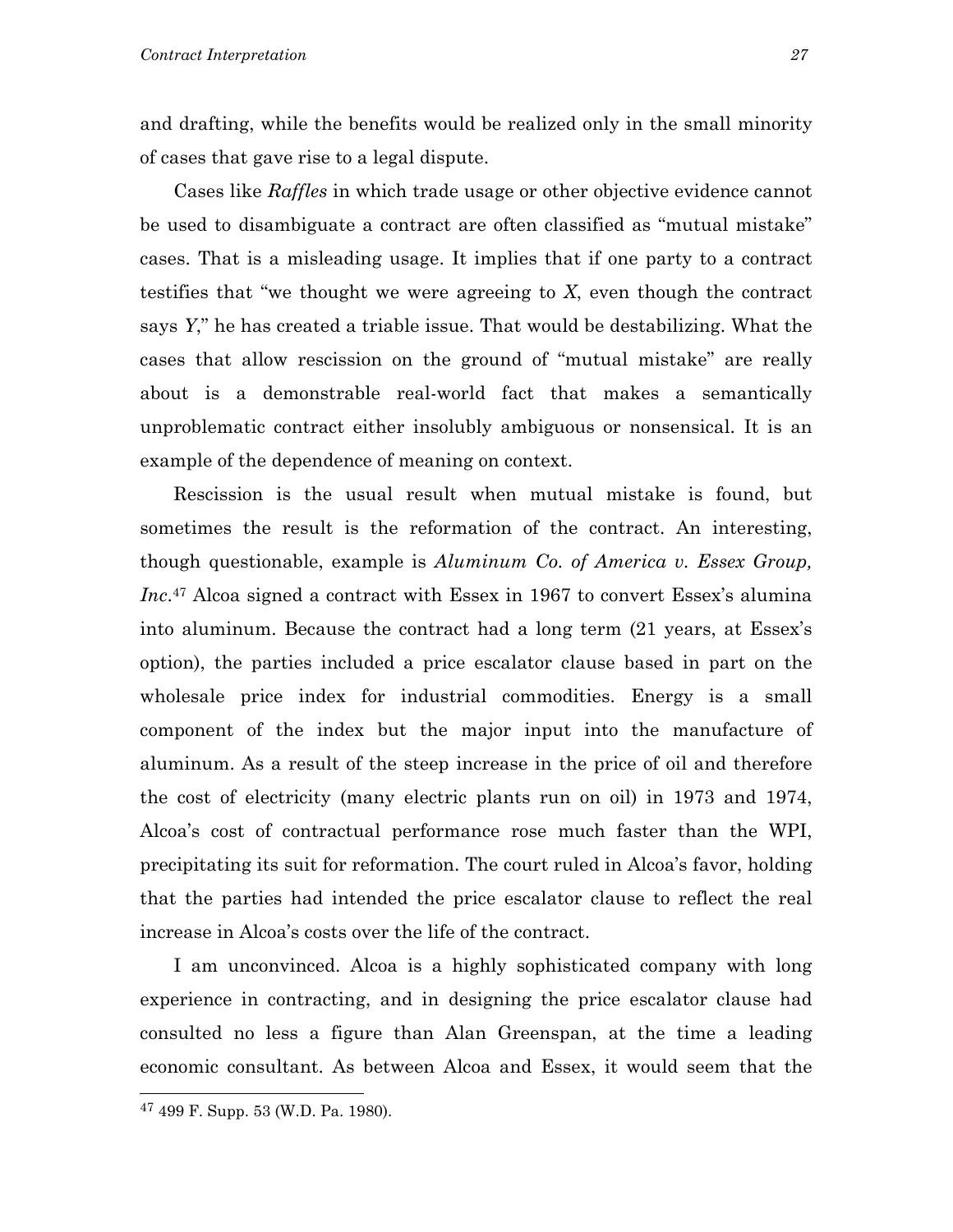former was the superior bearer of the risk of an unexpected increase in cost, and that might seem to argue for resolving doubts about the meaning of the clause against Alcoa; but I am dubious of that rationale, for a reason I'll explain when I discuss the doctrine of *contra proferentum*.

The reason why Alcoa should have lost lies elsewhere. The greater the value of a contract, the higher the socially cost-justified expenditure of the parties on making the contract complete at the drafting stage. This opens up the possibility that Alcoa may not have invested enough care in drafting the price escalator clause. Immediately one is put in mind of the possibility of borrwing from the economics of torts and asking who the "cheapest cost avoider" in the case was—that is, who could have minimized at least cost the transaction costs (broadly defined, as throughout this paper, to include dispute-resolution and error costs) that ensued from the mismatch between the price escalator clause and the actual cost conditions of contract performance that gave rise to the litigation. In some cases it will be the court because the costs of drafting to avoid the mistake that later gave rise to the litigation (but perhaps there was only a slight probability that it would do so) would have exceeded the expected benefits and if so it would probably be better (cheaper) to allow the court to complete the contract if and when a dispute arises. But it seems pretty clear that Alcoa was the cheaper cost avoider; its mistake was careless in the economic (which is also the legal) sense of a large gap between the (lower) costs of error avoidance and the (higher) costs of error. Rescission on grounds of mutual mistake should be reserved for cases in which neither party is the cheaper cost avoider. This is another reason for thinking the term "mutual mistake" unhelpful; it does not point to the operative consideration, which is whether either party was at (greater) fault in failing to anticipate and provide for the contingency that has given rise to the legal dispute. Although the court in *Alcoa* discussed the issue of the price escalator clause in terms of mutual mistake, impossibility, and frustration, the issue was at bottom an interpretive one.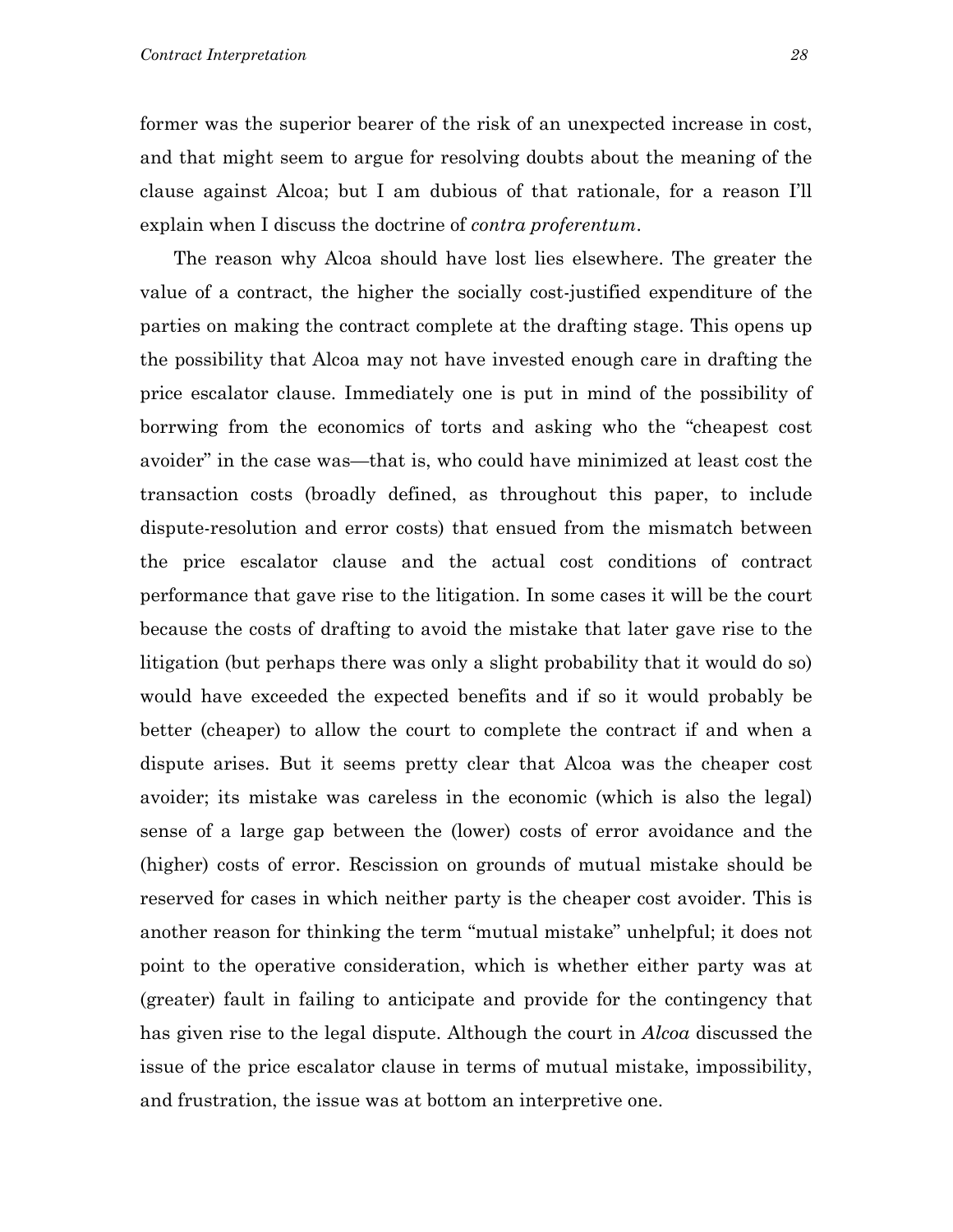*Alcoa* exposes the following paradox. Because the probability it might experience significant cost increases over the life of the contract was significant and the potential consequences substantial, Alcoa could reasonably have been adjudged to have failed to invest sufficiently in making the contract clear at the outset. The less probable a contingency is to materialize, the less likely it is that an investment in careful drafting would be cost-justified; better to let the court complete the contract in the few cases in which the contingency does materialize. Yet the lower that probability, the lower the expected benefits of judicial intervention. So maybe courts should refuse to decide cases in which a contract is upended by a low-probability event! But that would be an error of disaggregation. The probability of a particular contingency's materializing may be slight; but the probability that *some* contingency in what may be a very extensive array of low-probability events will materialize may be great. If 10 independent events each has a probability of occurring of 1 percent, the probability that at least one of them will occur is only a shade under 10 percent. In such a case it may be more economical for the court to stand ready to interpret the contract with regard to *any* contingency that may arise than for the parties to try to anticipate and provide specifically for *each* possible contingency. This point is obscured by the fact that in *Alcoa* the single contingency of a steep increase in the cost of performing the contract was foreseeable in the conventional legal sense of being sufficiently probable to make the parties' providing for it in the contract cost-justified.

#### *B. The Parol Evidence Rule*

Another important limitation on the jury's role in contract interpretation and, concomitantly, on the breadth of the permitted evidentiary inquiry, is the parol-evidence rule. If the parties have a written contract that looks complete ("integrated," in the jargon of contract law—and so parties wanting the protection of the parol evidence rule will usually include a clause in the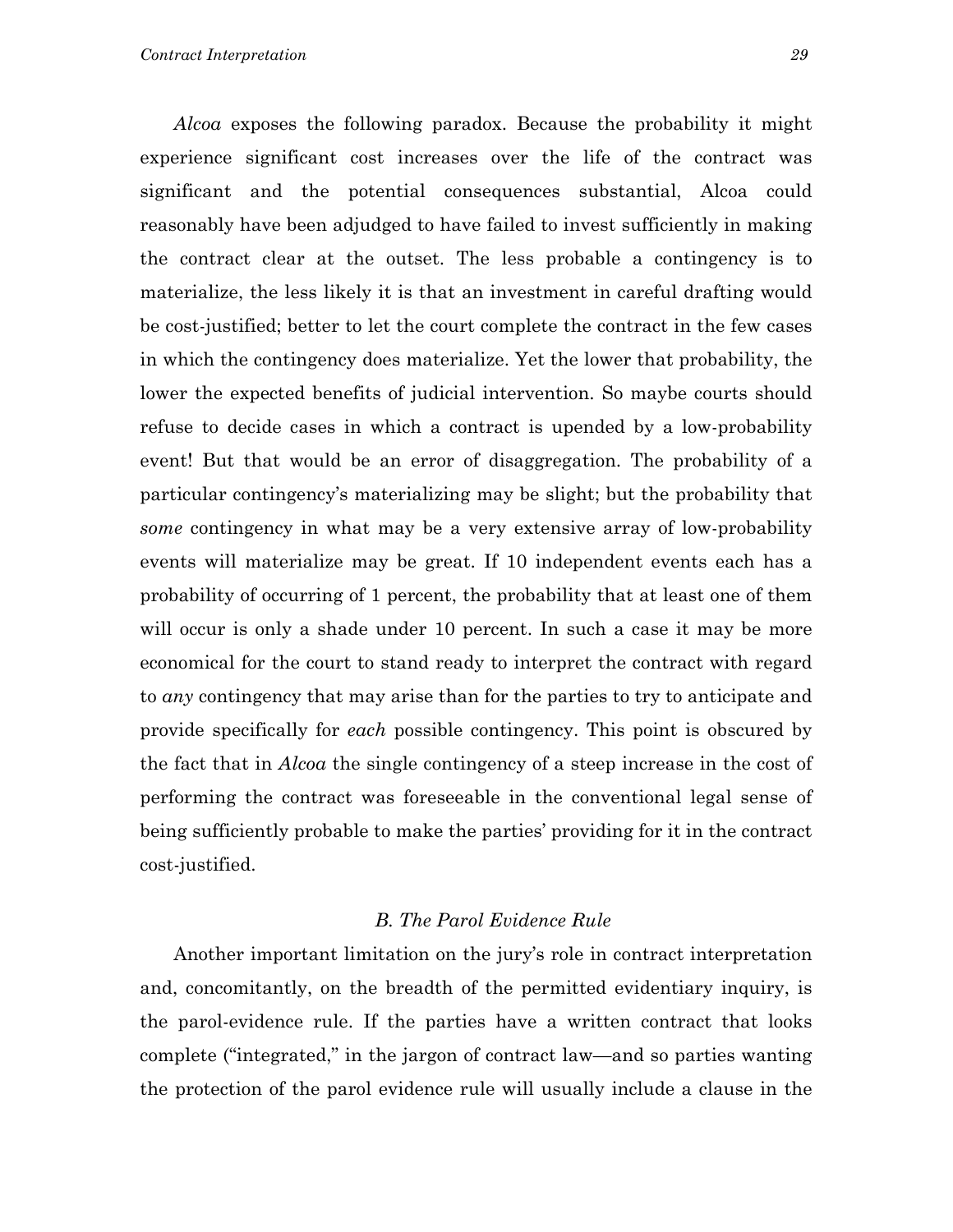contract, called a "merger clause," stating that the contract is indeed integrated), evidence concerning the negotiations leading up to the execution of the contract will be inadmissible to contradict its terms—to create, that is, an interpretive issue for a jury to chew over. So just as the parties choose whether to have a written contract and whether to include an arbitration clause, they also choose whether to state that their contract is integrated and by so doing to limit further the role of the jury (and of the judge as a trier of fact) and the expense of litigating a suit should their contractual relationship break down.

The parol-evidence rule overlaps the four-corners rule but is not identical because it forbids only the use of evidence of the precontractual negotiations to contradict the written contract. The four-corners rule goes further by excluding the use of extrinsic evidence to supplement rather than only to contradict the written contract.

#### *C. Extrinsic Nonevidence, or the "Best Guess" Rule*

Probably more important than either the four-corners rule or the parolevidence rule in limiting the scope of the jury and (what is not quite the same thing, since the right to a jury trial is often waived) the frequency of trials in contract cases is the tendency of courts—a proclivity, a preference, rather than the dictate of a rule—to resolve contractual ambiguities without recourse to extrinsic evidence and thus without a trial; to resolve them, in short, by making a "best guess." I am using "evidence" here in the standard legal sense of materials that create a contestable issue that requires a trial to resolve. If a contract is not clear on its face, but instead is vague or ambiguous,[48](#page-31-0) the judge will have to go outside the contract to decide what it means. But he can go outside it without getting entangled in the sort of factual disagreements that require a trial to untangle. He can, in other

<span id="page-31-0"></span><sup>48</sup> Though often used as synonyms, purists distinguish them, defining "vague" as indefinite in extension and "ambiguous" as having two or more possible meanings. I don't understand the relevance of the distinction to the interpretation of contracts.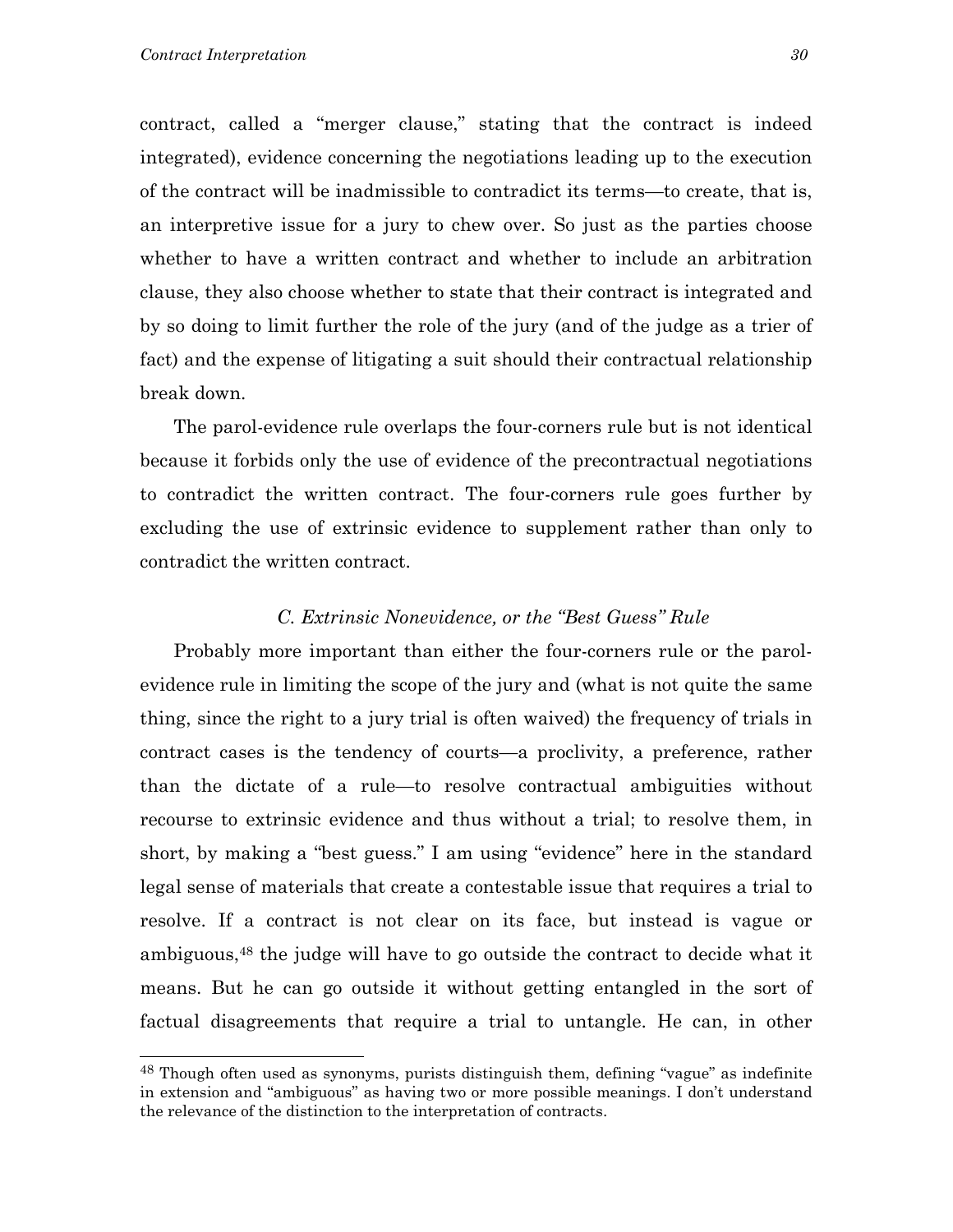<span id="page-32-2"></span>words, go outside it without taking evidence. He can for example use common sense, which "is as much a part of contract interpretation as is the dictionary or the arsenal of canons."[49](#page-32-0) Because the simplest, most intuitive economic thinking is close to being common sense, we can begin to sense the importance of interpretive approach number 2, the use of an efficiency norm to interpret ambiguous contractual terms. Generally speaking, contracts seek (1) to assign the risk of some adverse event that would frustrate performance either to the party that can prevent the event at least cost or, if the event is not preventable at reasonable cost, to the party that is the superior risk bearer, and (2) to prevent either party from taking advantage of vulnerabilities created by nonsimultaneity of performance[.50](#page-32-1) Judges can understand this without formal training in economics (though it helps if they have had some practical experience with contracts) and frequently they can determine which party is the superior risk avoider or risk bearer without taking evidence.

Suppose the litigants in a breach of contract case present rival interpretations of their contract to the judge, and it is apparent, without need for a trial to resolve a factual disagreement, that one of these interpretations would make the contract extremely one-sided. That would be a reason—call it common sense or, if some explicit economic reasoning is employed, the promotion of efficiency—for the judge to choose the other interpretation: "Since most though of course not all contracts involve the exchange of things of commensurate value, an interpretation that makes a contract grossly onesided is suspect.["51](#page-32-2) "People usually don't pay a price for a good or service that

<span id="page-32-0"></span><sup>49</sup> Fishman v. LaSalle National Bank, 247 F.3d 300, 302 (1st Cir. 2001).

<span id="page-32-1"></span><sup>&</sup>lt;sup>50</sup> Posner, note 8 above, at § 4, pp. 91–96; for judicial illustrations, see Bidlack v. Wheelabrator Corp., 993 F.2d 603, 607 (7th Cir. 1992) (en banc); Market Street Associates Limited Partnership v. Frey, 941 F.2d 588, 594–96 (7th Cir. 1991); Argonaut Insurance Co. v. Town of Cloverdale, 699 F.2d 417, 420 (7th Cir. 1983). And recall my discussion of the *Alcoa* case.

<sup>51</sup> United States v. National Steel Corp., 75 F.3d 1146, 1151 (7th Cir. 1996); see also Rhone-Poulenc Inc. v. International Insurance Co., 71 F.3d 1299, 1303 (7th Cir. 1995); In re Kazmierczak, 24 F.3d 1020, 1021 (7th Cir. 1994); Kaiser-Francis Oil Co. v. Producer's Gas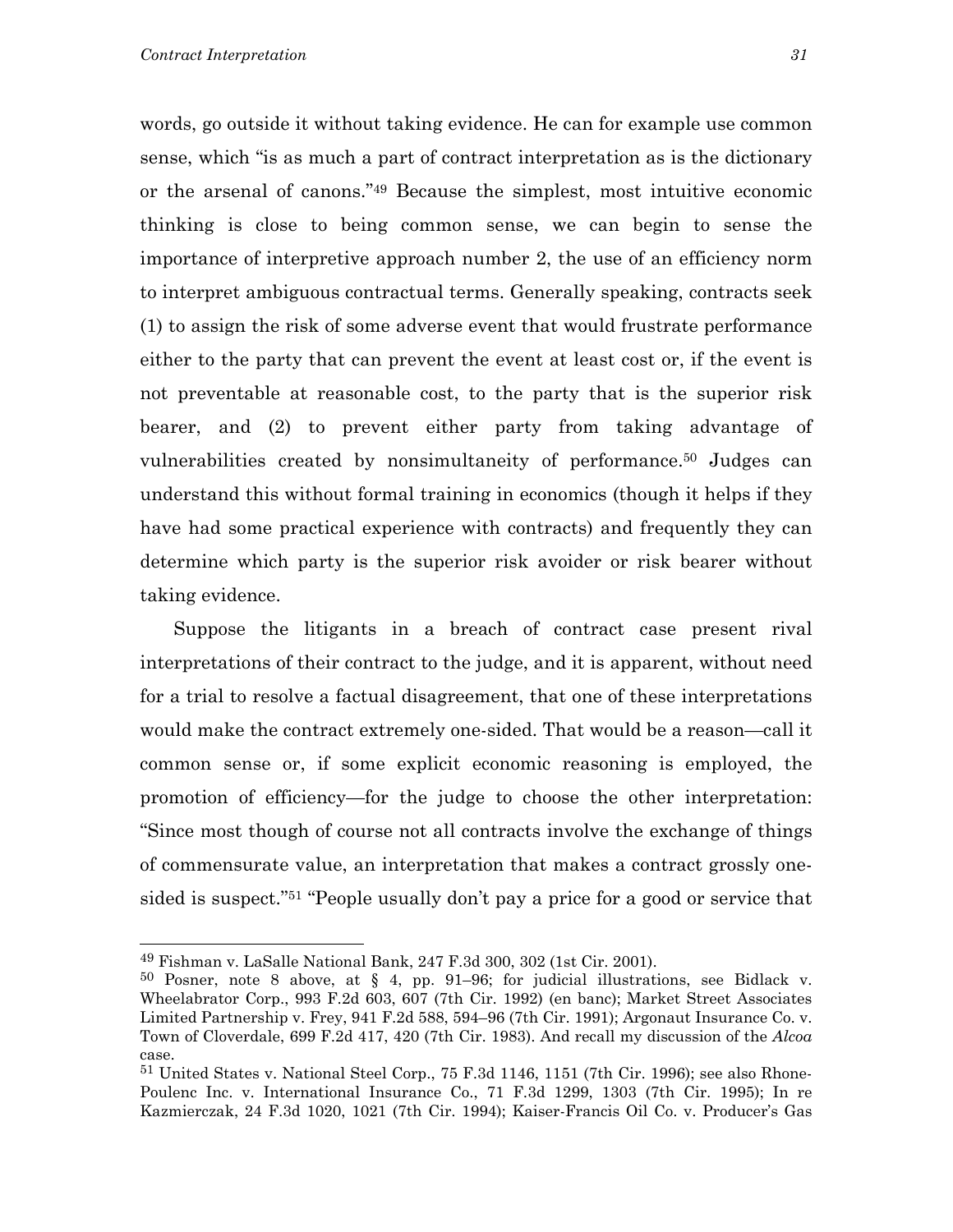.

is wildly in excess of its market value or sell a good or service…for a price hugely less than its market value.["52](#page-33-0) More broadly, "An interpretation which sacrifices a major interest of one of the parties while furthering only a marginal interest of the other should be rejected in favor of an interpretation which sacrifices marginal interests of both parties in order to protect their major concerns."[53](#page-33-1)

A closely related principle is that if it's apparent, again without having to conduct a trial to resolve factual disagreements, that one of the rival interpretations proposed makes commercial nonsense, the interpretation will be rejected because it probably does not jibe with what the parties understood when they signed the contract.<sup>54</sup> "A contract will not be interpreted literally if doing so would produce absurd results, in the sense of results that the parties, presumed to be rational persons pursuing rational ends, are very unlikely to have agreed to seek.["55](#page-33-3)

Notice how three of the four interpretive methods that I introduced in Part III—trying to determine the parties' actual intentions, trying to figure out the efficient resolution of their dispute, and trying to confine interpretation to the words of the contract rather than dumping the interpretive issue in the lap of a jury—tend to merge in practice. It would be one thing to impose the efficient solution in the teeth of the parties' agreement. That would be not only paternalistic, but reckless, because it would be rare that a judge or jury had a better sense of the conditions for an

Co., 870 F.2d 563, 566 (10th Cir. 1989); Martin v. Vector Co., 498 F.2d 16, 25 (1st Cir. 1974).

<span id="page-33-0"></span><sup>52</sup> Hartford Fire Ins. Co. v. St. Paul Surplus Lines Insurance Co., 280 F.3d 744, 747 (7th Cir. 2002).

<span id="page-33-1"></span><sup>53</sup> Sharon Steel Corp. v. Chase Manhattan Bank, 691 F.2d 1039, 1051 (2d Cir. 1982). See also Frigaliment Importing Co. v. B.N.S. International Sales Corp., 190 F. Supp. 116 (S.D.N.Y. 1960) (Friendly, J.), and other cases cited in Farnsworth, note 4 above, vol. 2, § 7.11, p. 300 n. 23.

<span id="page-33-2"></span><sup>54</sup> Dispatch Automation, Inc. v. Richards, 280 F.3d 1116, 1119 (7th Cir. 2002); Rhode Island Charities Trust v. Engelhard Corp., 267 F.3d 3, 7 (1st Cir. 2001).

<span id="page-33-3"></span><sup>55</sup> Beanstalk Group, Inc. v. AM General Corp., 283 F.3d 856, 860 (7th Cir. 2002); see also Nelson v. Schellpfeffer, 656 N.W.2d 740, 743 (S. Dak. 2003); Bohler-Uddeholm America, Inc. v. Ellwood Group, Inc., 247 F.3d 79, 96 (3d Cir. 2001).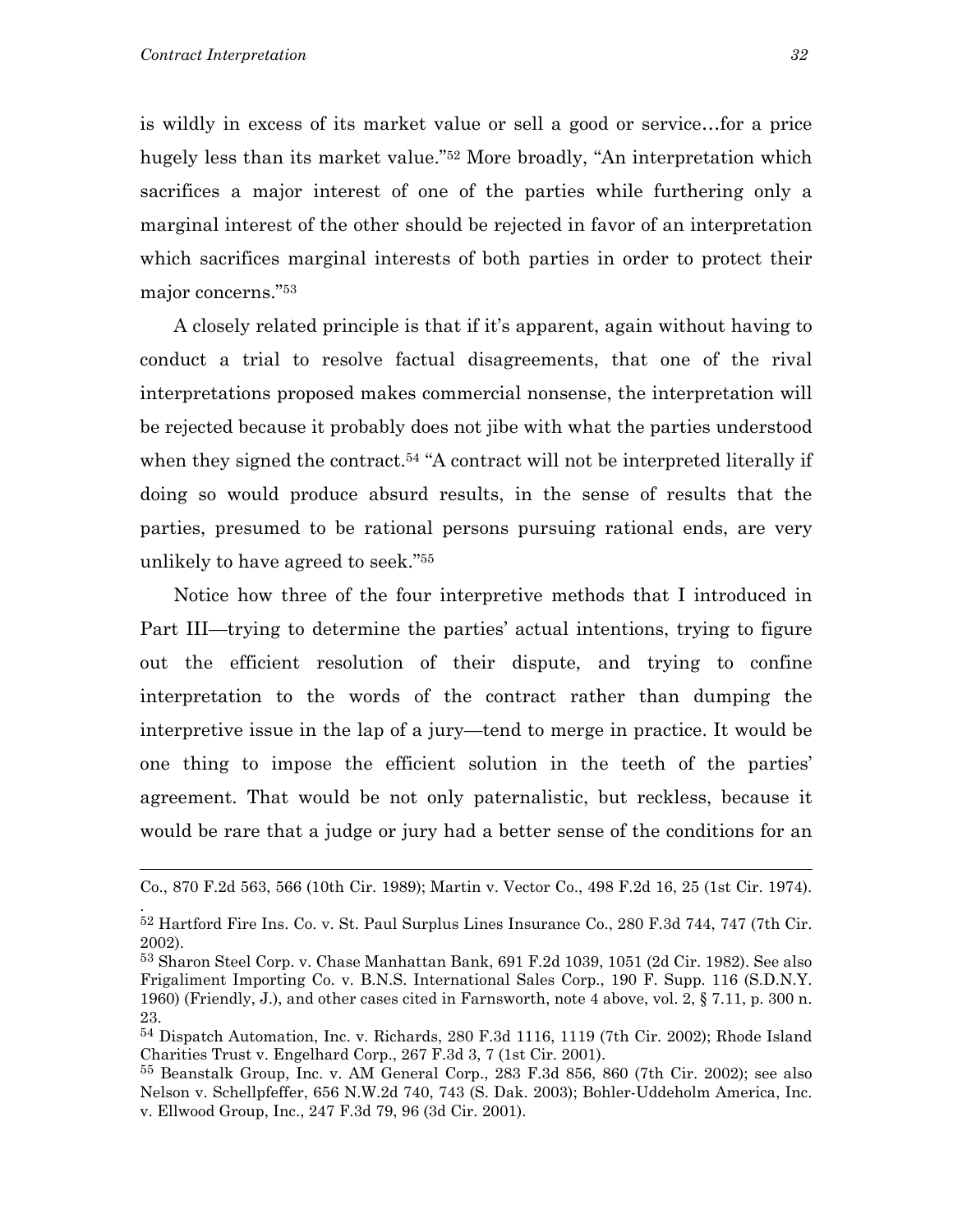efficient transaction than the parties themselves had. But often, when the parties' intentions are not readily inferable from the written contract, the best, the most cost-efficient, way to resolve their dispute is not to take testimony and conduct a trial but simply to use commercial or economic common sense to figure out how, in all likelihood, the parties would have provided for the contingency that has arisen had they foreseen it. It is a step beyond literalism but a small one that preserves many of the advantages of interpretive approach number 4.

An implication of this discussion is that the more the judge knows about the commercial context of a contract, the easier it will be for him to interpret it accurately without having to conduct a trial. (This implication might be testable empirically by comparing the time from filing to disposition of contract cases decided by judges who came to judging from a career in civil litigation compared to judges who had come to judging from a career in prosecution.) The experienced judge's expertise is a substitute for the evidence that would be necessary to bring an inexperienced judge up to the same level of knowledge.<sup>56</sup> This is a conventional argument for the superiority of commercial arbitrators to judges or jurors—that they are more knowledgeable about business and therefore more likely to interpret ambiguous contractual language correctly and (the point I am stressing) without having to put the parties to the expense of presenting testimonial and documentary evidence (other than the contract itself). There is some evidence that arbitration clauses are indeed more likely the less explicit the terms of a contract are,<sup>57</sup> though there is again a problem of the direction of causation—the terms may be less explicit because the parties have faith in the interpretive acumen of arbitrators.

Although I began this section of the paper by offering the "rule" of "extrinsic nonevidence" as a method of jury control, it is also a way of

<span id="page-34-0"></span><sup>56</sup> Katz, note 3 above, at 526.

<span id="page-34-1"></span><sup>57</sup> Christopher R. Drahozal and Keith N. Hylton, "The Economics of Litigation and Arbitration: An Application to Franchise Contracts," 32 *Journal of Legal Studies* 549 (2003).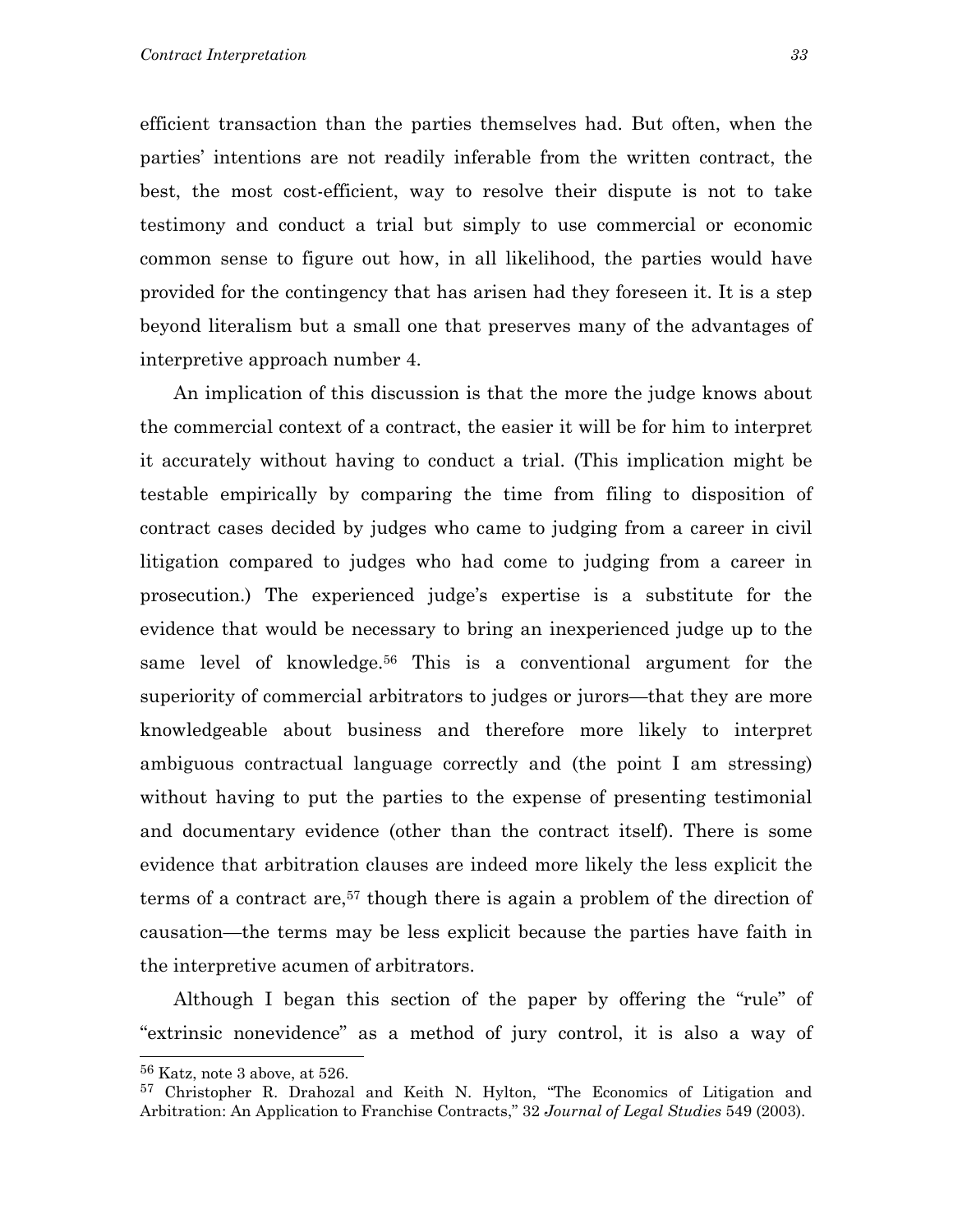reducing legal error. Not that judges can't make mistakes in their appeal to common sense and simple economic principles; but if they refuse to look beyond the text, they are certain to make many errors. Because contracts can never be complete (I once had a case in which the contract was 2000 pages long—but did not cover the issue that the parties were litigating<sup>58</sup>, there is always a possibility that the words chosen by the parties to describe their deal will make a mismatch with an unforeseen contingency that has arisen. What I am describing as the "rule" of extrinsic nonevidence, or the "best" guess" approach, allows the judge to complete the contract in such a situation without subjecting the parties to the vagaries of trial by jury.

All this assumes that the judges have some minimum competence in understanding commercial dealings, and the assumption is not always justified; when it is not, literalism may be a superior approach after all. Williston and Corbin may not be inconsistent; they may simply have different domains. Formalism may be the correct approach not only when the judges are of dubious competence or honesty, as I suggested earlier, but also when, as in the European judiciaries (and those of most other countries as well, such as Japan), they are career judges with, therefore, less real-world experience than English and American judges, who generally become judges only after a career in practice. Judges in career judiciaries tend to be specialists—and their specialty may be contract law or even a subset of contract disputes, such as disputes arising from construction contracts—but it is an unanswered question how far specialization within a judicial career can substitute for experience as a practitioner.

A neglected point against formalism in legal systems in which the judges have some feel for commercial realities is that businessmen are not literalists. They do not have the lawyer's exaggerated respect for the written word and thus do not expect bizarre consequences to follow from mistakes in drafting. There is frequent conflict between lawyer and client over how

<span id="page-35-0"></span><sup>58</sup> S.A. Healy Co. v. Milwaukee Metropolitan Sewerage District, 50 F.3d 476 (7th Cir. 1995).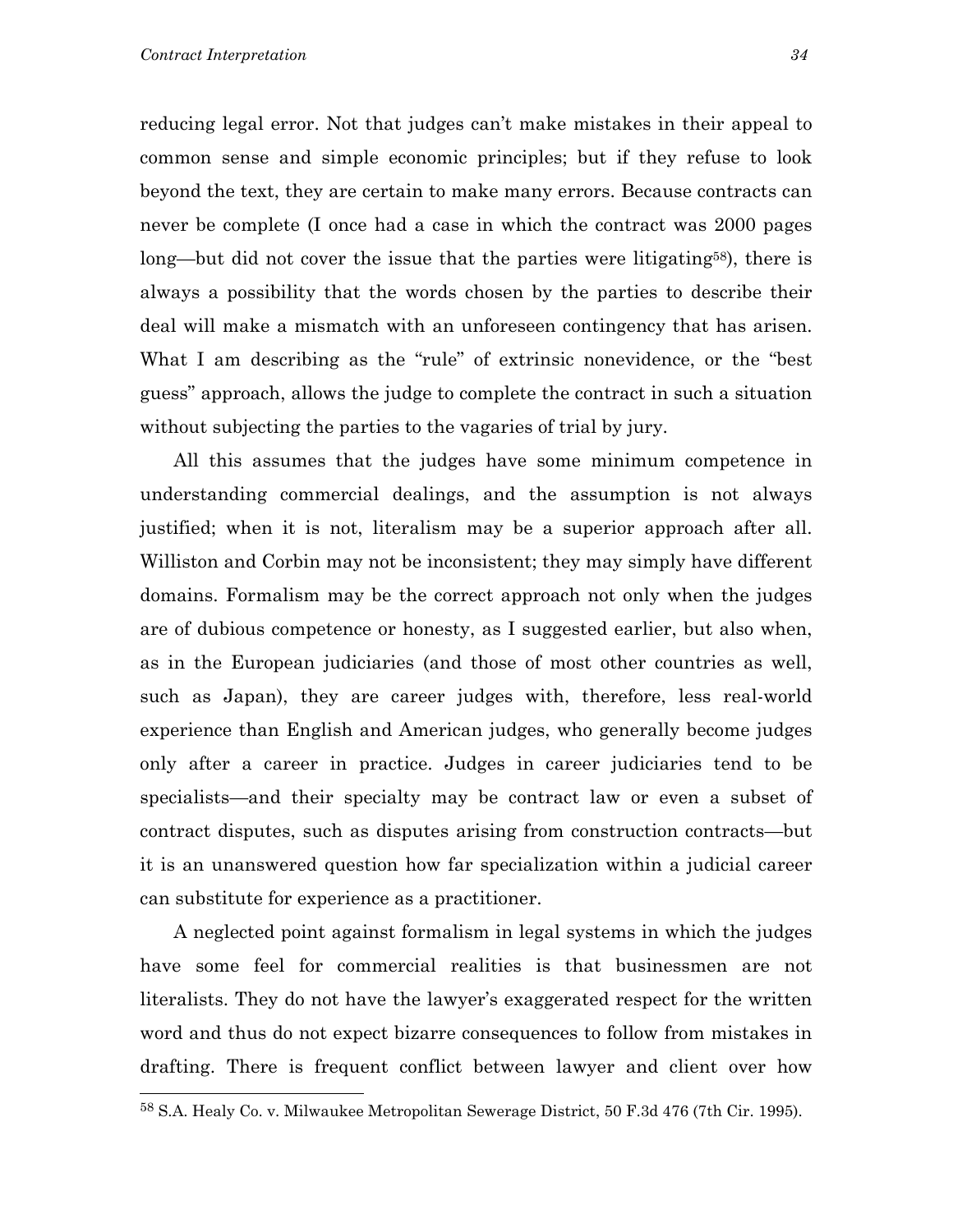detailed a contract should be, the former pushing for the inclusion of endless protective clauses and the latter worrying that pressing for such clauses will not only protract negotiations and increase legal fees but also make him seem a sharpie and kill the deal. Better that the contract should be kept reasonably short and that if an unforeseen contingency arises it should be resolved in a commonsensical fashion. It is rather reassuring than otherwise to think that if one's contract should come to grief the court will straighten matters out in a "reasonable" way rather than by recourse to legal technicalities[.59](#page-36-0) Businessman would, I am speculating, like judges to resolve interpretive issues the way a reasonable businessman would.

This is a conventional though, I have argued, probably a subordinate reason for the inclusion of arbitration clauses in many contracts. I have not heard it argued that a reason against including an arbitration clause is that judges are literalists. Arbitration can be resisted because of arbitrators' fees or their propensity to split the difference, but not I think because they are less literal-minded than some judges.

A related point is that most contracts are enforced not by threat of legal action but by the parties' concern for their commercial reputations. A person or firm that acquires a reputation for not honoring its contracts will find it difficult to find others willing to contract with it on favorable terms. If pragmatic judicial interpretation enables contracts to be short and simple, lay monitoring of compliance will be easier and therefore more effective.

#### *D. Contra Proferentem*

This is the traditional name of the doctrine that in cases of doubt an ambiguity in a contract should be resolved against the drafter of the contract. The doctrine is applied with particular vehemence in the case of insurance contracts, and I have defended this result on the ground that the insurance company is the superior bearer of the risk of noncoverage due to interpretive

<span id="page-36-0"></span><sup>59</sup> Benjamin N. Cardozo, *The Nature of the Judicial Process* 142–143 (1921).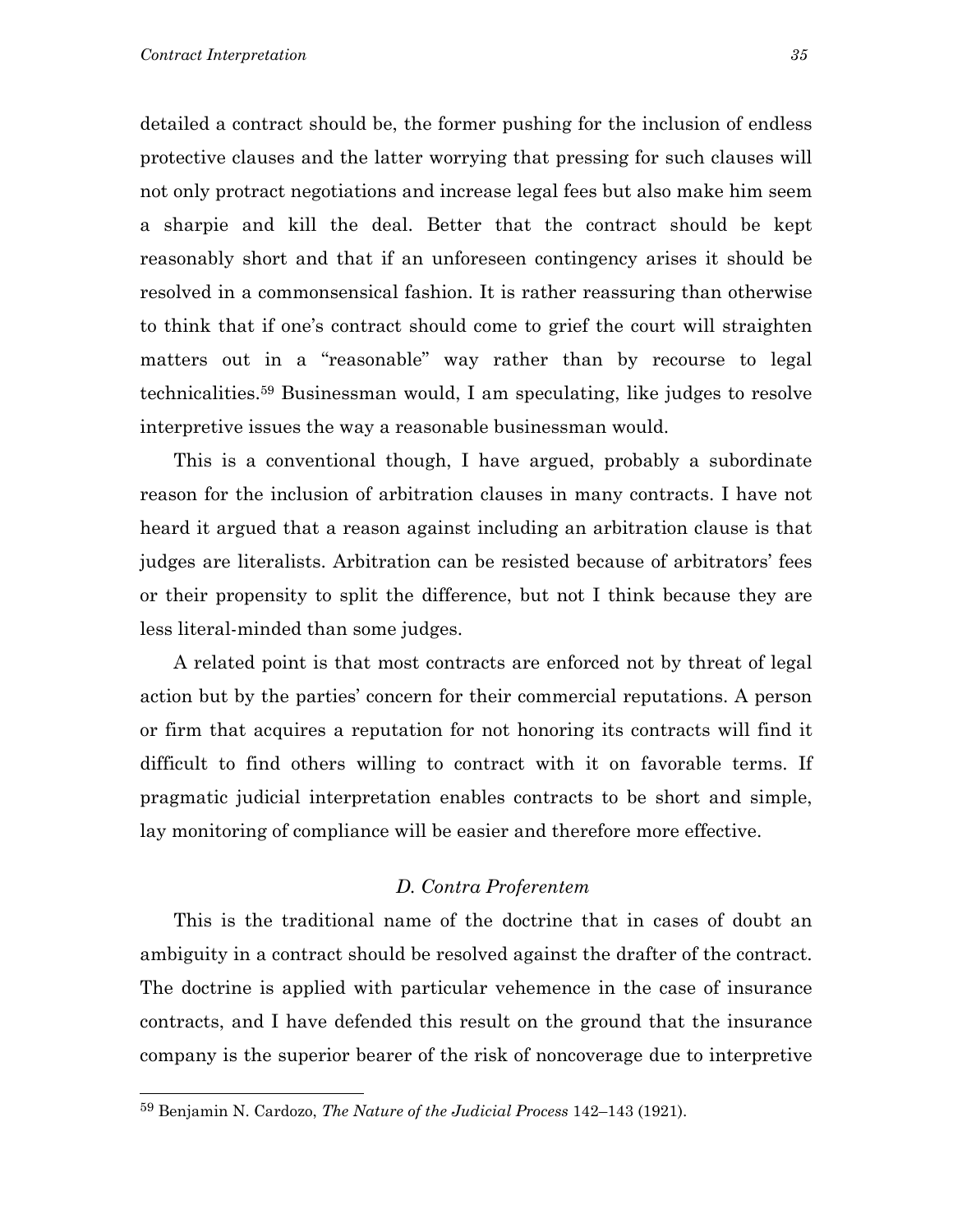uncertainty[.60](#page-37-0) The problem with this defense, I now see, is that the risk in question cannot be quantified; and if an insurance company cannot attach a probability to a risk, it cannot calculate the correct premium to charge for bearing the risk.

The doctrine of *contra proferentem* may still be a sensible tie-breaker, on the ground that the party who drafted the contract was probably in the better position to avoid ambiguities, though this is not necessarily the case, since the other party might have more information concerning the particular contingency that gave rise to the legal dispute. But I no longer think that there is a satisfactory reason for applying the doctrine differently in insurance cases than in other contract cases.

#### VI. THE ANALYSIS FORMALIZED

 Here I elaborate the simple formal model presented at the outset of this paper.

 If *x* is the cost of writing and negotiation, *p* the probability of a legal dispute over the meaning of the contract, *y* the cost of litigation to the parties and *z* the cost to the judiciary, *r* the probability of erroneous judicial interpretation and *e* the social cost of an erroneous interpretation, then *C*, the cost of contracting, is given by

$$
C = x(z) + {p(x(z)) [y(x(z), z) + z(x(z), y) + r(x(z), y, z)e]}.
$$
 (2)

The cost of negotiation and drafting, *x*, is incurred with probability 1; the remaining costs are incurred only if there is litigation, which has a probability of *p*. That probability is lower, the higher *x* is—the parties spend more time negotiating and drafting the contract, and the result should be a lower probability that a dispute over meaning will arise. The cost of the litigation itself (the expression in brackets) consists of the litigation costs incurred by the parties, *y*, which presumably is less the greater *x* and *z* are

<span id="page-37-0"></span><sup>60</sup> Posner, note 8 above, at 108.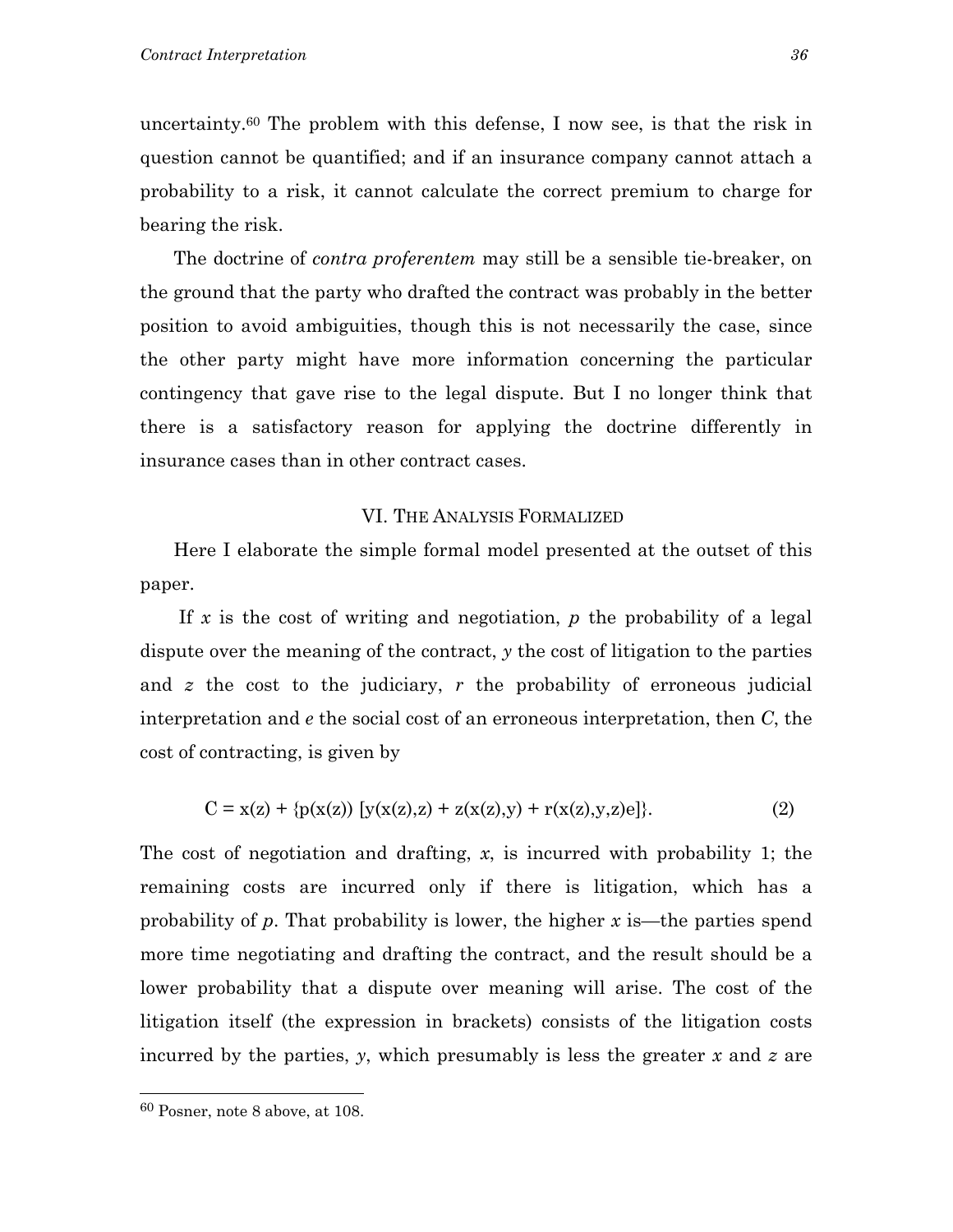(the contract will be clearer, and the court will wield the laboring oar); the cost to the judiciary of resolving the dispute, *z*, which presumably is smaller the higher *x* and *y* are (the more resources the parties devote both to making the contract clearer and to presenting evidence in support of their respective interpretations, the less burdensome the decision of the case will be for the court—maybe; I will question this assumption shortly); and the error cost, *e*, discounted by the probability (*r*) that it will be incurred.

Let me pause on error for a moment. It is important to distinguish between the distributive and the allocative aspect of a judicial error in interpreting a contract. Suppose that *A* sues *B* for breach of contract, and there really was a breach and *A* should have been awarded damages of \$1 million, but the court, incorrectly interpreting the contract, rules that there was no breach, and so *A* gets nothing. *A* has lost \$1 million, but *B* has gained the identical amount, so what is the *net* error cost? Is it anything more than the parties' litigation expenses? I think it is, even if neither party is risk averse (but of course one or both may be). For one thing, the possible outcomes may not be symmetrical; the judgment may impose greater costs on one party than the benefits conferred on the other, though in that event we would expect a corrective transaction—but it wouldn't be costless. For another thing, the more error-prone the courts are, the more each party will spend on *x*, in an effort to increase the probability that any error will be in its favor; so total expenditures at the first, the negotiation and drafting, stage of the transaction will rise. Or potential contracting parties may be driven to substitute another, less efficient method of regulating their relationship than contract. There may also be external costs if the institution of contracting is made more costly, since contracts affect other people and firms besides the parties to them.

The probability of error is lower the greater *x*, *y*, and *z* are—all are inputs into clarifying the true meaning of the contract. For simplicity, I assume that only the probability of an erroneous decision varies with these inputs. But the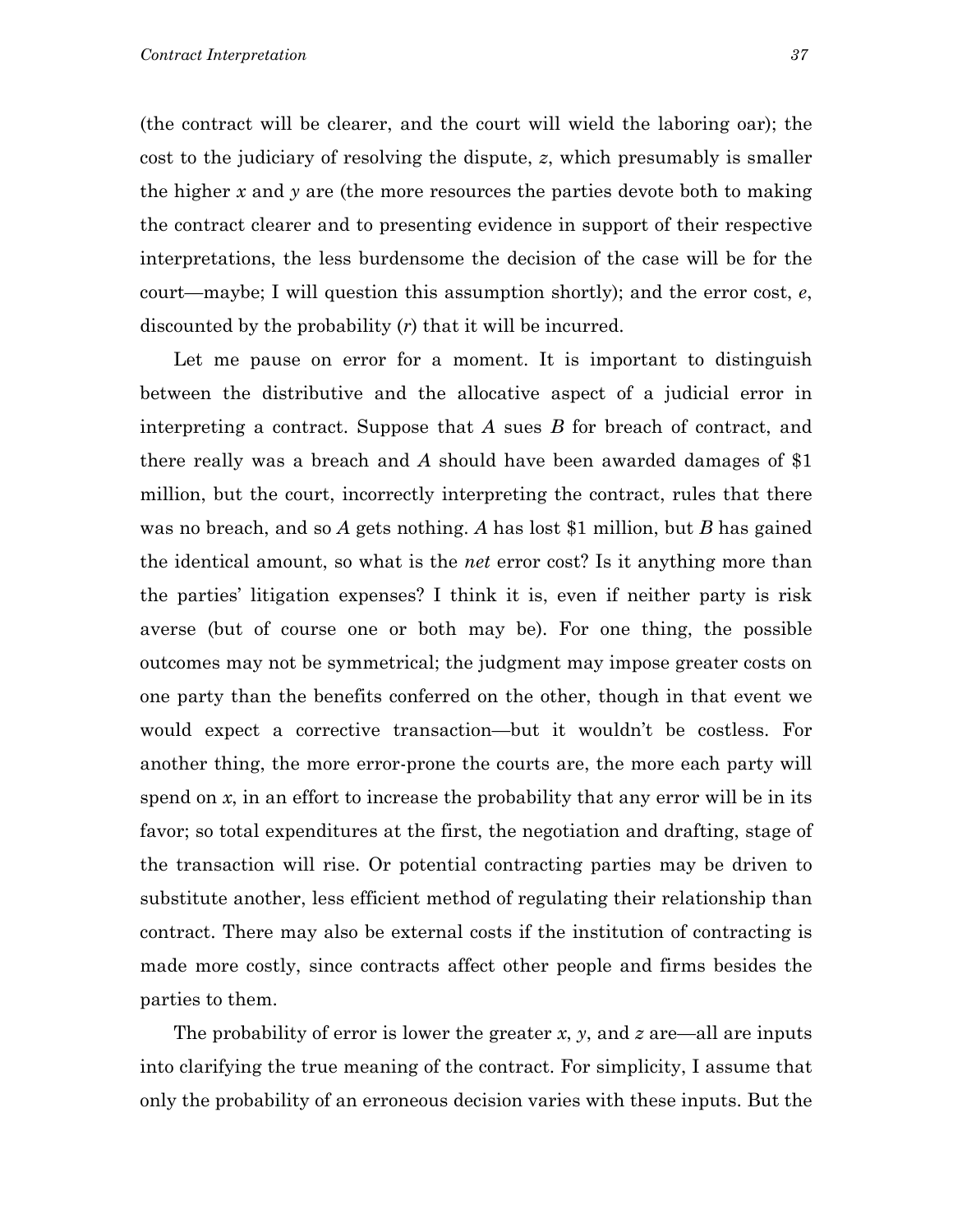size, and thus cost, of the error is likely to vary also. Expenditures on careful drafting and on litigating will not avert all errors but will probably avert the grossest ones, measured by consequences. If the true damages suffered by the victim of an alleged breach are \$1 million, the standard deviation is likely to be narrower the greater the investment in negotiating and drafting the contract and in litigating the legal dispute over its meaning. This point may help to explain the "middle of the road" propensity of arbitrators. Because they are not bound by the rules for interpreting contracts or subject to appellate review (there are no appellate arbitrators and judicial review of arbitration decisions is extremely limited), and therefore are operating with fewer constraints than courts, there is a potential risk of a high degree of unpredictability in arbitral decisions; that risk (the variance dimension, not the probability) is reduced if arbitral awards are truncated.

Even with this truncation, arbitration would be unlikely to be a popular method of resolving contract disputes if arbitrators were substantially more error prone than courts. Its popularity implies a substitution effect between legal rules and commercial knowledge. Judges in interpreting contracts are guided by rules, arbitrators by their knowledge of the commercial context. Perhaps, then, judges who know something about commercial matters commit the fewest errors in interpreting contracts. An interesting question to investigate empirically is whether lawyer arbitrators tend to have relevant commercial knowledge; if so this would support the suggestion that a combination of legal and commercial expertise is optimal for resolving a dispute over the meaning of a contract.

 The probability of litigation, *p*, is critical to an understanding of why it is optimal for parties to allow ambiguities to remain in their contract. It might seem that the lower *p* was, the lower would be the expected cost of an adverse outcome to a lawsuit, and so the smaller would be the expected benefit of eliminating the need for such a suit by resolving the ambiguity in the contract itself. (This is related to but distinct from the earlier point about the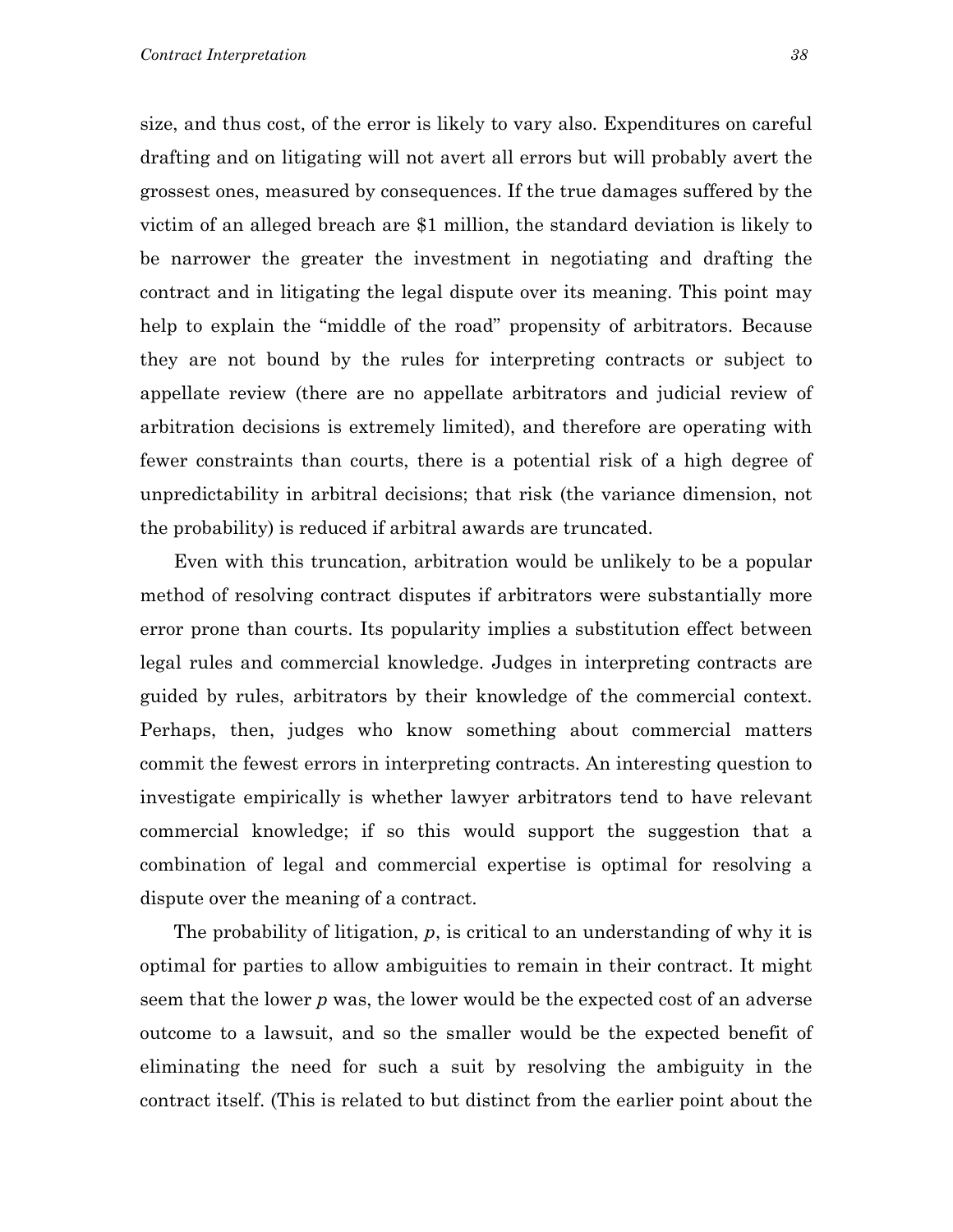fallacy of disaggregation.) But this depends on *why* p is lower. If *p* is lower simply because a dispute over the particular contract term is unlikely (maybe the likelihood that the term will come into play during the life of the contract is slight), there is no problem. But if *p* is lower because *x* is higher, and the higher *x* has resulted in a reduction in *z* (the court is investing less care in litigation because the parties are drafting their contracts more carefully), then expected litigation costs, *py*, may rise. This seems unlikely, however, since *y* will fall as *x* increases, so the net effect of a simultaneous increase in *x* and decrease in *z* (which will cause an increase in *y*—the less the court invests in dispute resolution the more the parties will) is unlikely to be significant. In a commercial setting in which suits are rare, maybe because the existence of ongoing relationships among contracting parties both reduces the likelihood of disputes (the parties have a lot of information) and facilitates informal settlement of those disputes that do arise, we can expect contracts to be short, lack detail, and contain gaps and ambiguities[.61](#page-40-0)

 If *p* is exogenously high, the parties may be led to reduce the duration of their contract or defer providing for particular contingencies by "agreeing to agree" to resolve those contingencies in good faith if and when they arise.<sup>[62](#page-40-1)</sup>

 Consider now the effect of raising *z*, that is, of a greater judicial investment in interpreting contracts to fulfill the parties' expectations. The parties will be less careful in negotiating and drafting their contracts, so *x* will fall, resulting in a cost savings. At the same time, the probability of litigation, and hence the expected costs of litigation, will rise. The effect may be buffered by the fact that an increase in *z* will reduce *y*. But probably on balance litigation costs will rise, because any contract litigation will be more difficult to resolve, implying that the increase in *z* will not be fully offset by a

<span id="page-40-0"></span><sup>&</sup>lt;sup>61</sup> Other economic motives for leaving contracts vague, besides economizing on costs of negotiation and drafting, are discussed in George G. Triantis, "The Efficiency of Vague Contract Terms: A Response to the Schwartz-Scott Theory of U.C.C. Article 2," 62 *Louisiana Law Review* 1066 (2002).

<span id="page-40-1"></span><sup>62</sup> Oliver Hart and John Moore, "Agreeing Now to Agree Later: Contracts That Rule Out But Do Not Rule In" (Harvard University and Edinburgh University, May 2004).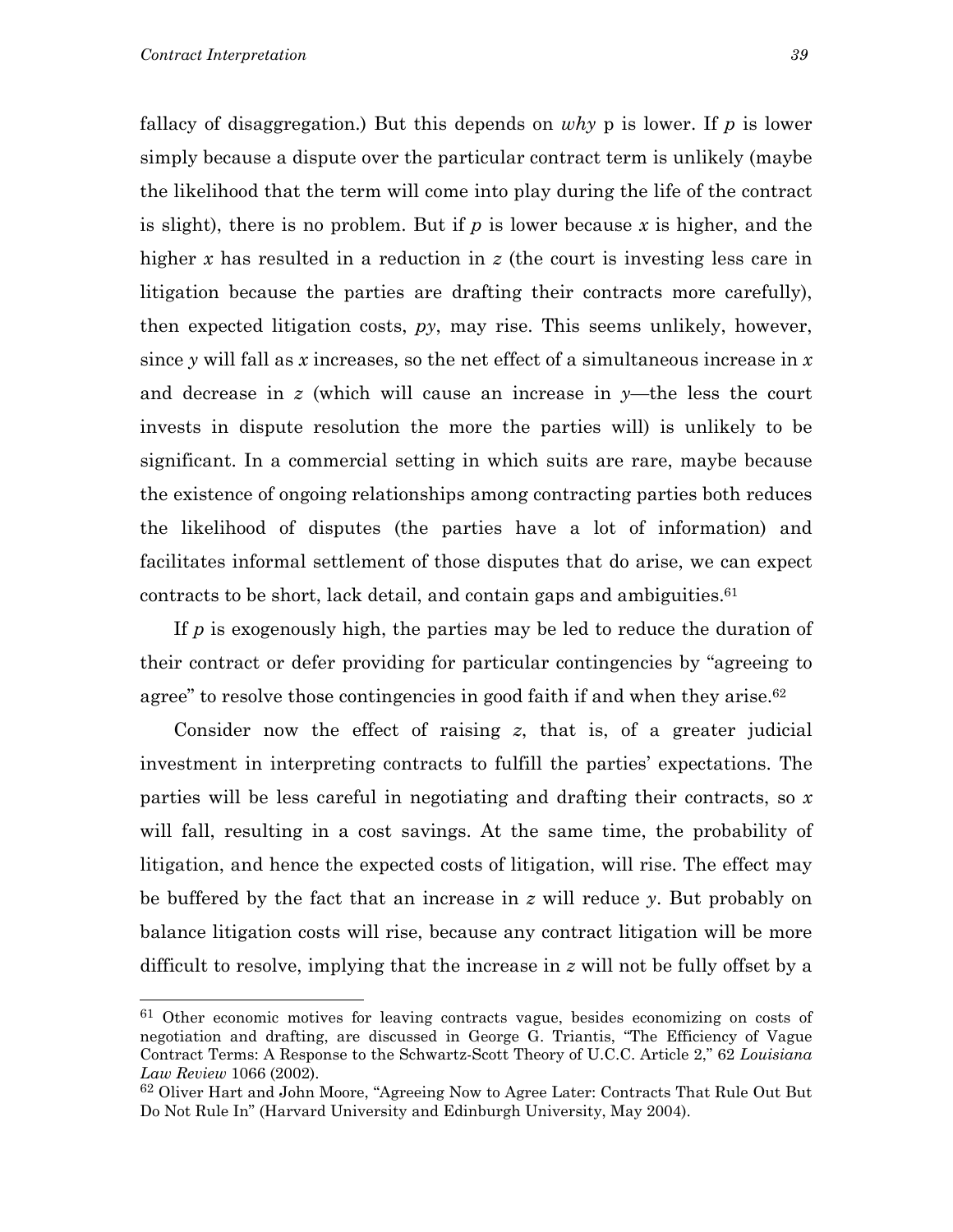reduction in *y*, the parties' expenditures on litigation, which is a substitute for *z*. Will the expected error costs of litigation be greater? Not necessarily, because more is being spent on each suit, so why should an error be more likely?

 This tradeoff may seem to imply an aggressive role for the court as contract interpreter, as that would lower the cost of all contracts while probably increasing only slightly a litigation rate that is likely to be quite low. But this depends not only on the assumption that increasing *z* will not increase average litigation costs, but also on the existence of a competent and honest judiciary. The more competent and honest it is (and competence may be inverse to the use of lay juries), the less detail we can expect in contracts. John Langbein attributes the greater brevity of European compared to American contracts largely to the fact that contract cases in Europe are "decided by a trustworthy career judiciary whose members have been selected and promoted on criteria of ability, learning, and diligence."[63](#page-41-0) Against this, however, is the concern one sometimes hears expressed by European lawyers that European judges, because as I pointed out earlier they do not come from practice as most U.S. judges do, lack a feel for commercial issues and in particular for the importance of prompt judicial resolution of contract cases.

 While it seems highly likely that an increase in *z* will lead to a reduction in *y* (this is apparent from the fact that in the European legal systems the ratio of judges to lawyers is much higher than it is in Anglo-American legal systems), it is less clear that an increase in *y* will lead to a reduction in *z*. If the lawyers invest more effort in litigation, this may serve to clarify the issues but it may also multiply them and increase the number of witnesses and the amount of documentary evidence and lengthen the litigation—and by doing these things put more work on the judges. That is, *y* and *z* are likely to be complements as well as substitutes in systems such as that of the United States in which the control of the pace and scope of litigation is largely in the

<span id="page-41-0"></span><sup>63</sup> Langbein, note 21 above, at 386.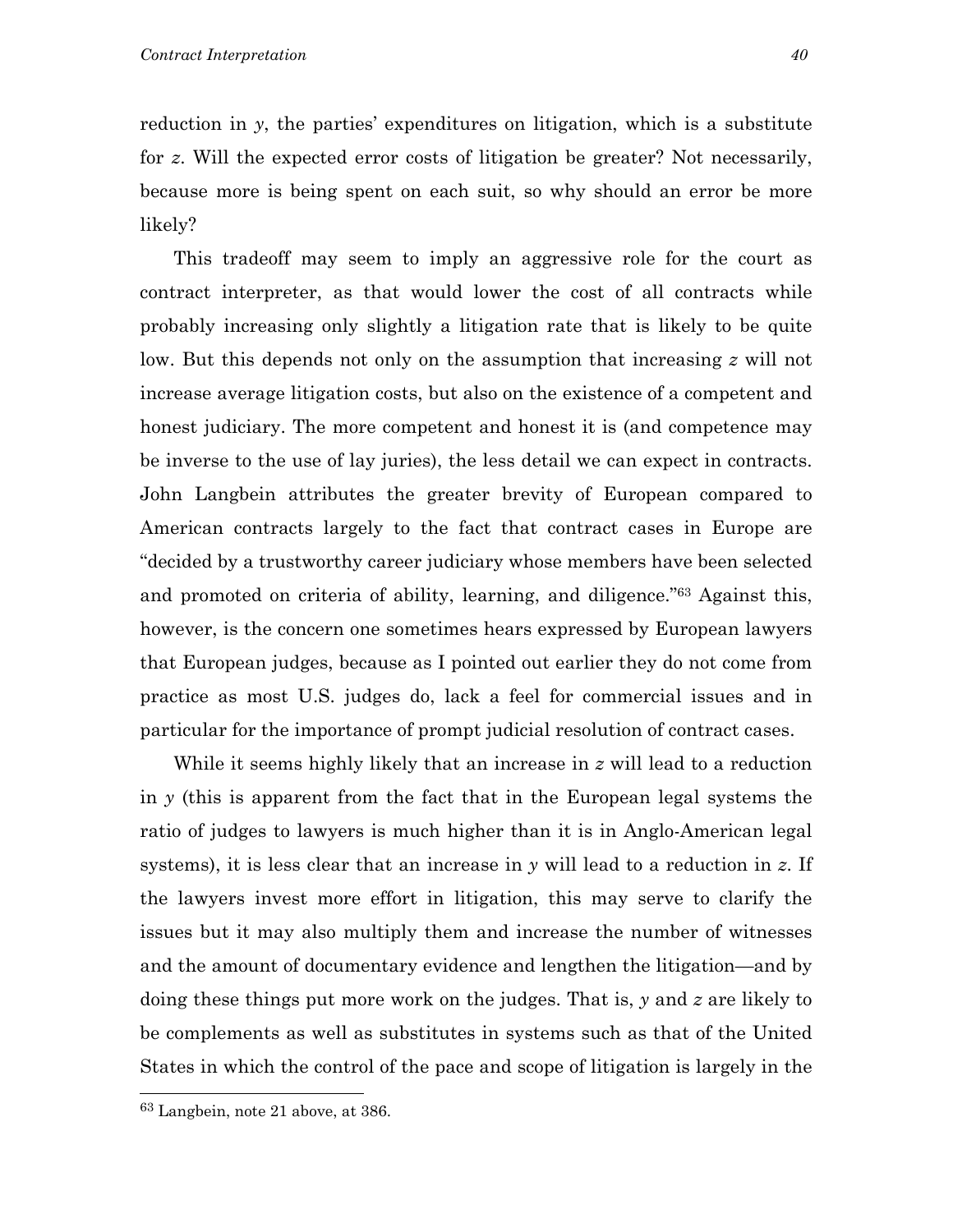hands of the parties rather than the judges, and it is unclear which effect predominates in such a system. Increase in party litigation expenditures may thus increase the costs of resolving contract disputes indirectly by its effect on judicial effort as well as directly. But there should be at least some offset from the tendency of greater expenditures on litigation to reduce expected error costs.

 A factor that influences several of the variables in the model is the dollar value of the transaction.<sup>64</sup> The greater that value, the likelier is litigation,<sup>65</sup> and also the greater the expenditures that the parties are likely to make in litigating. Those expenditures will tend to reduce the expected error costs of the litigation. But probably on balance the total expected litigation costs will be higher and this will increase the optimal expenditure of the parties on negotiation and drafting, resulting in longer, more carefully drafted contracts. As a result, there may be no net tendency for large contractual transactions to be more likely to be litigated than small ones. This is a counterintuitive implication of the analysis.

 Let us consider the choice of *x* by the parties, for whom *z* is fixed. They wish to choose the level of care in negotiating and drafting their contract that will minimize the sum of their contractual drafting and negotiation costs  $a(x)$ , their litigation costs, *b(x)*, and their error costs *(e)*; as before, I'll assume that error costs are unaffected by the level of care. Total costs are therefore

$$
C = a(x) + p(x)[b(x) + e],
$$
 (3)

where  $p(x)$  is again the probability of litigation, and is lower the greater the investment in care (*x*). Differentiating *C* with respect to *x* yields

$$
dC/dx = da/dx + (dp/dx)[b(x) + e] + p(x)(db/dx).
$$
 (4)

<span id="page-42-0"></span><sup>64</sup> See the brief discussion in Battigalli and Maggi, note 2 above, at 808–809.

<span id="page-42-1"></span><sup>65</sup> This is a general implication of economic models of litigation. Posner, note 8 above, at 569.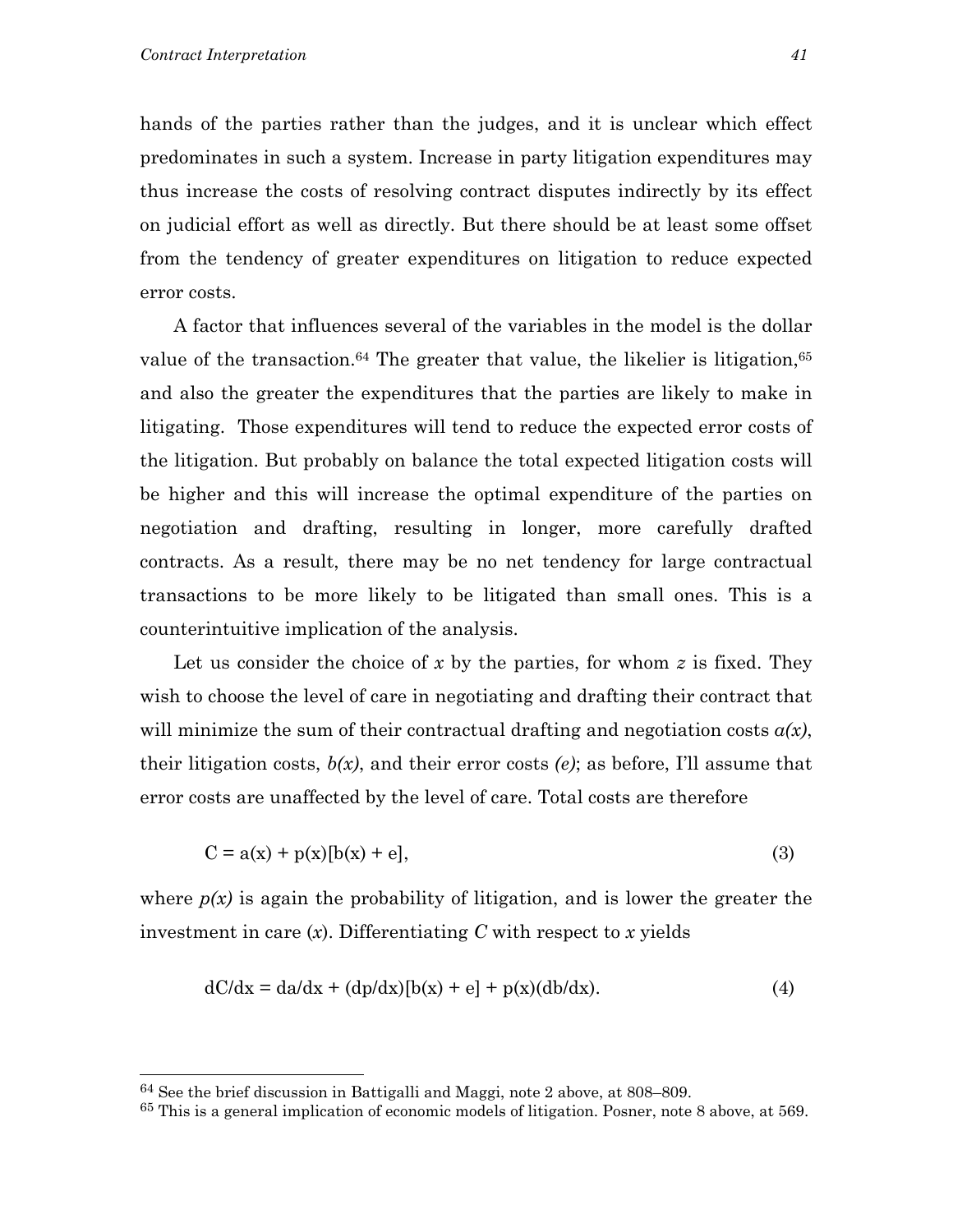Thus an increase in *x* increases the costs of negotiating and drafting the contract (the first expression on the right-hand side of equation (4)) but reduces the probability of litigation because the more carefully a contract is drafted, the less likely it is to give rise to a lawsuit. An increase in *x* reduces average litigation costs as well because *db/dx* in the third expression is negative (an increase in *x* reduces litigation costs because the contract is more carefully drafted) and because the middle expression is also smaller since *dp/dx* is negative.

 Let me note finally an oversimplification that slants the analysis a bit too much toward an aggressive judicial role in contract interpretation. I have assumed that costs (transaction costs in a broad sense) are incurred at only two stages: the negotiation and drafting of the contract, and the legal dispute that propels the interpretive issue into court (or arbitration). But actually there is an intermediate stage. When a dispute over the contract's meaning arises, the parties will first try to resolve it themselves. They will do this not only because of the costs of litigation, but also because of the reputation factor that I discussed earlier: the party demonstrably in the wrong on the interpretive issue will hesitate to force the issue to litigation; he is likely to lose but in any event may acquire a reputation as someone who doesn't honor his commitments. The more carefully drafted the contract is, the easier it will be for the parties to resolve a dispute over its meaning when the dispute first arises, in other words at the prelitigation stage.

Readers with comments should address them to: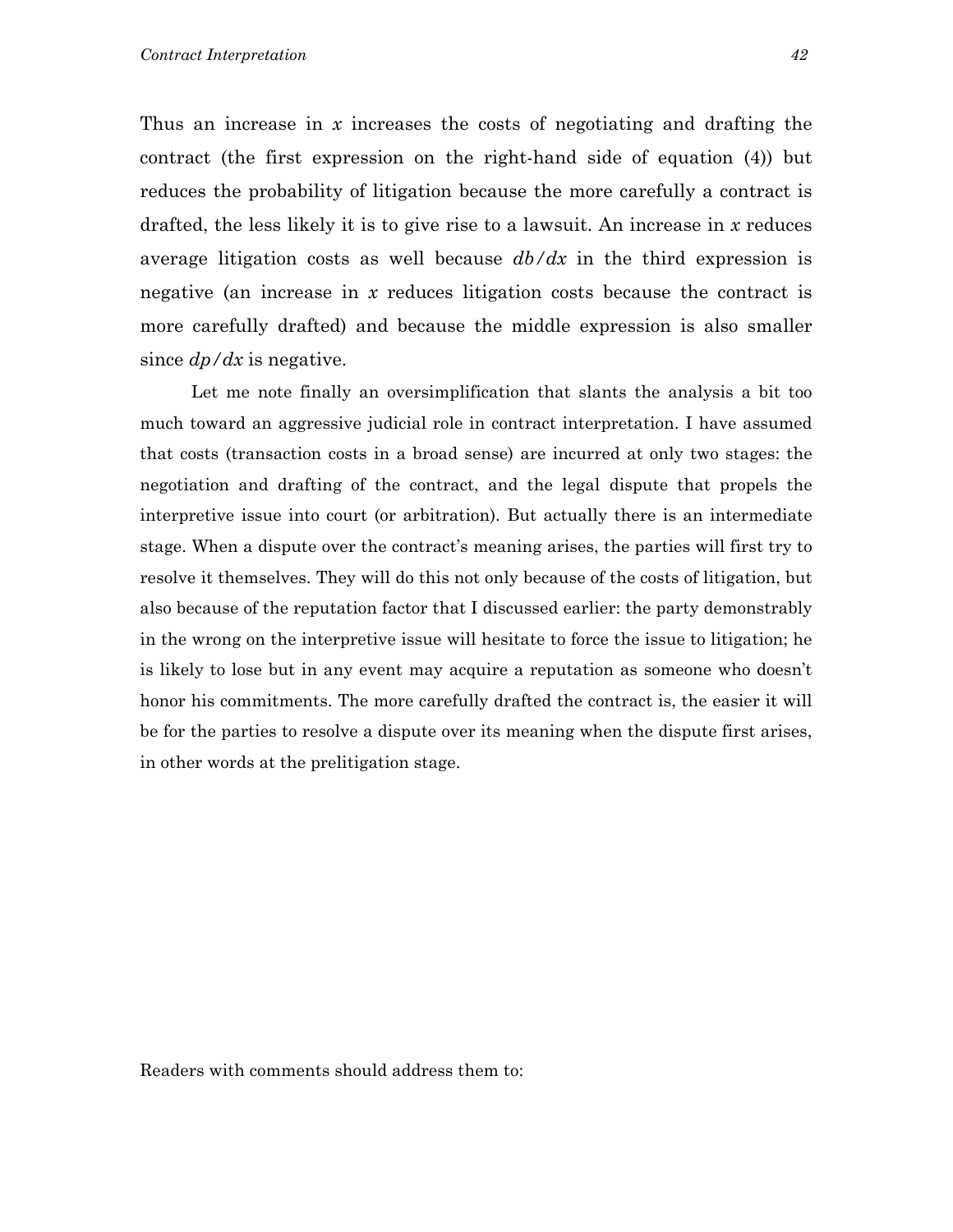Richard A. Posner University of Chicago Law School 1111 East 60th Street Chicago, IL 60637 Richard\_Posner@ca7.uscourts.gov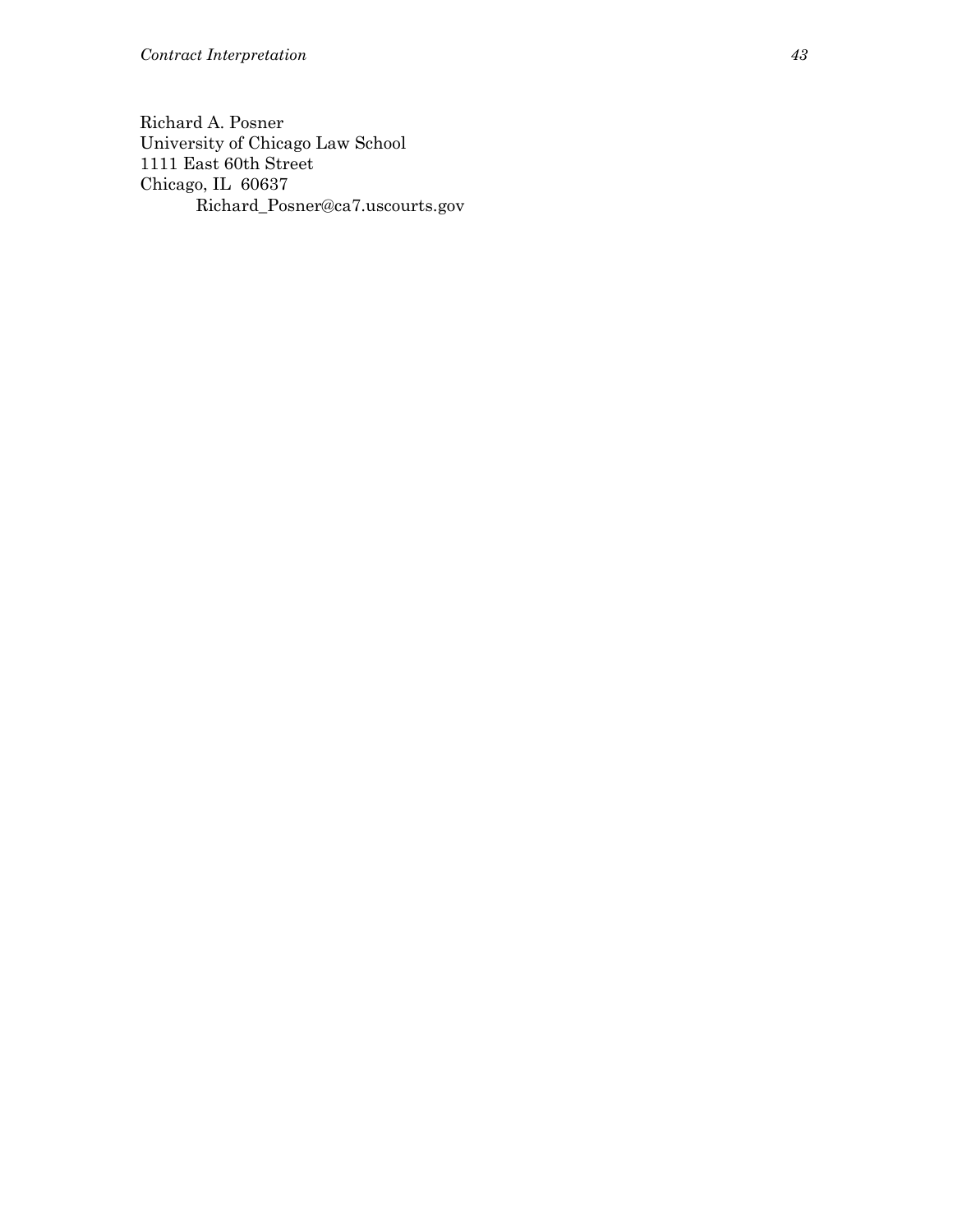#### Chicago Working Papers in Law and Economics (Second Series)

- 1. William M. Landes, Copyright Protection of Letters, Diaries and Other Unpublished Works: An Economic Approach (July 1991)
- 2. Richard A. Epstein, The Path to *The T.J. Hooper*: The Theory and History of Custom in the Law of Tort (August 1991)
- Cass R. Sunstein, On Property and Constitutionalism (September 1991) 3.
- 4. Richard A. Posner, Blackmail, Privacy, and Freedom of Contract (February 1992)
- 5. Randal C. Picker, Security Interests, Misbehavior, and Common Pools (February 1992)
- 6. Tomas J. Philipson & Richard A. Posner, Optimal Regulation of AIDS (April 1992)
- 7. Douglas G. Baird, Revisiting Auctions in Chapter 11 (April 1992)
- 8. William M. Landes, Sequential versus Unitary Trials: An Economic Analysis (July 1992)
- 9. William M. Landes & Richard A. Posner, The Influence of Economics on Law: A Quantitative Study (August 1992)
- Alan O. Sykes, The Welfare Economics of Immigration Law: A Theoretical Survey With An 10. Analysis of U.S. Policy (September 1992)
- Douglas G. Baird, 1992 Katz Lecture: Reconstructing Contracts (November 1992) 11.
- 12. Gary S. Becker, The Economic Way of Looking at Life (January 1993)
- 13. J. Mark Ramseyer, Credibly Committing to Efficiency Wages: Cotton Spinning Cartels in Imperial Japan (March 1993)
- 14. Cass R. Sunstein, Endogenous Preferences, Environmental Law (April 1993)
- 15. Richard A. Posner, What Do Judges and Justices Maximize? (The Same Thing Everyone Else Does) (April 1993)
- 16. Lucian Arye Bebchuk and Randal C. Picker, Bankruptcy Rules, Managerial Entrenchment, and Firm-Specific Human Capital (August 1993)
- 17. J. Mark Ramseyer, Explicit Reasons for Implicit Contracts: The Legal Logic to the Japanese Main Bank System (August 1993)
- William M. Landes and Richard A. Posner, The Economics of Anticipatory Adjudication 18. (September 1993)
- 19. Kenneth W. Dam, The Economic Underpinnings of Patent Law (September 1993)
- 20. Alan O. Sykes, An Introduction to Regression Analysis (October 1993)
- Richard A. Epstein, The Ubiquity of the Benefit Principle (March 1994) 21.
- 22. Randal C. Picker, An Introduction to Game Theory and the Law (June 1994)
- William M. Landes, Counterclaims: An Economic Analysis (June 1994) 23.
- 24. J. Mark Ramseyer, The Market for Children: Evidence from Early Modern Japan (August 1994)
- 25. Robert H. Gertner and Geoffrey P. Miller, Settlement Escrows (August 1994)
- Kenneth W. Dam, Some Economic Considerations in the Intellectual Property Protection of 26. Software (August 1994)
- 27. Cass R. Sunstein, Rules and Rulelessness, (October 1994)
- 28. David Friedman, More Justice for Less Money: A Step Beyond Cimino (December 1994)
- 29. Daniel Shaviro, Budget Deficits and the Intergenerational Distribution of Lifetime Consumption (January 1995)
- 30. Douglas G. Baird, The Law and Economics of Contract Damages (February 1995)
- Daniel Kessler, Thomas Meites, and Geoffrey P. Miller, Explaining Deviations from the 31. Fifty Percent Rule: A Multimodal Approach to the Selection of Cases for Litigation (March 1995)
- 32. Geoffrey P. Miller, Das Kapital: Solvency Regulation of the American Business Enterprise (April 1995)
- Richard Craswell, Freedom of Contract (August 1995) 33.
- 34. J. Mark Ramseyer, Public Choice (November 1995)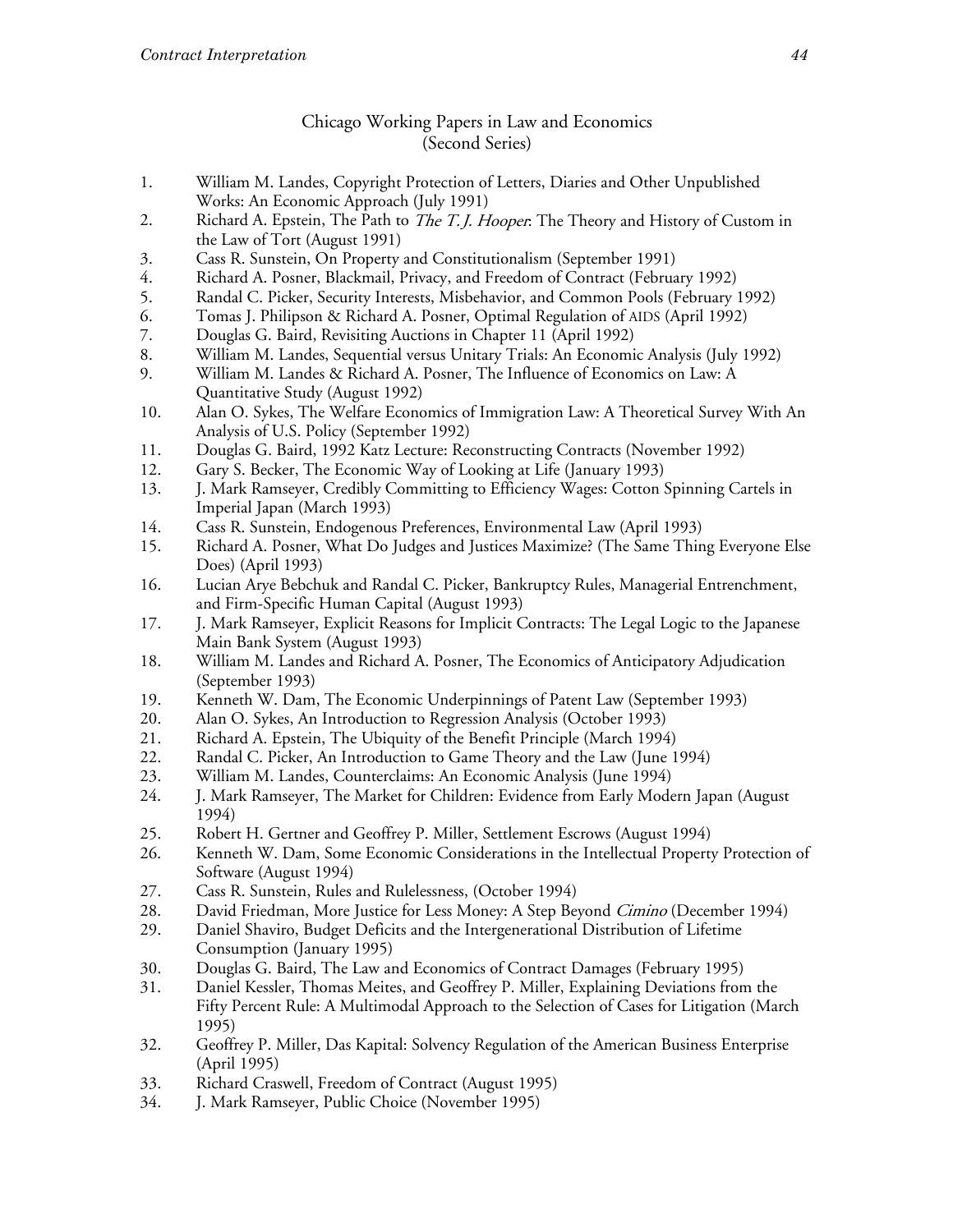- 35. Kenneth W. Dam, Intellectual Property in an Age of Software and Biotechnology (November 1995)
- Cass R. Sunstein, Social Norms and Social Roles (January 1996) 36.
- J. Mark Ramseyer and Eric B. Rasmusen, Judicial Independence in Civil Law Regimes:  $37.$ Econometrics from Japan (January 1996)
- 38. Richard A. Epstein, Transaction Costs and Property Rights: Or Do Good Fences Make Good Neighbors? (March 1996)
- 39. Cass R. Sunstein, The Cost-Benefit State (May 1996)
- 40. William M. Landes and Richard A. Posner, The Economics of Legal Disputes Over the Ownership of Works of Art and Other Collectibles (July 1996)
- 41. John R. Lott, Jr. and David B. Mustard, Crime, Deterrence, and Right-to-Carry Concealed Handguns (August 1996)
- Cass R. Sunstein, Health-Health Tradeoffs (September 1996) 42.
- 43. G. Baird, The Hidden Virtues of Chapter 11: An Overview of the Law and Economics of Financially Distressed Firms (March 1997)
- 44. Richard A. Posner, Community, Wealth, and Equality (March 1997)
- 45. William M. Landes, The Art of Law and Economics: An Autobiographical Essay (March 1997)
- 46. Cass R. Sunstein, Behavioral Analysis of Law (April 1997)
- 47. John R. Lott, Jr. and Kermit Daniel, Term Limits and Electoral Competitiveness: Evidence from California's State Legislative Races (May 1997)
- Randal C. Picker, Simple Games in a Complex World: A Generative Approach to the 48. Adoption of Norms (June 1997)
- 49. Richard A. Epstein, Contracts Small and Contracts Large: Contract Law through the Lens of Laissez-Faire (August 1997)
- Cass R. Sunstein, Daniel Kahneman, and David Schkade, Assessing Punitive Damages (with 50. Notes on Cognition and Valuation in Law) (December 1997)
- William M. Landes, Lawrence Lessig, and Michael E. Solimine, Judicial Influence: A 51. Citation Analysis of Federal Courts of Appeals Judges (January 1998)
- 52. John R. Lott, Jr., A Simple Explanation for Why Campaign Expenditures are Increasing: The Government is Getting Bigger (February 1998)
- Richard A. Posner, Values and Consequences: An Introduction to Economic Analysis of Law 53. (March 1998)
- 54. Denise DiPasquale and Edward L. Glaeser, Incentives and Social Capital: Are Homeowners Better Citizens? (April 1998)
- 55. Christine Jolls, Cass R. Sunstein, and Richard Thaler, A Behavioral Approach to Law and Economics (May 1998)
- John R. Lott, Jr., Does a Helping Hand Put Others At Risk?: Affirmative Action, Police 56. Departments, and Crime (May 1998)
- 57. Cass R. Sunstein and Edna Ullmann-Margalit, Second-Order Decisions (June 1998)
- 58. Jonathan M. Karpoff and John R. Lott, Jr., Punitive Damages: Their Determinants, Effects on Firm Value, and the Impact of Supreme Court and Congressional Attempts to Limit Awards (July 1998)
- 59. Kenneth W. Dam, Self-Help in the Digital Jungle (August 1998)
- 60. John R. Lott, Jr., How Dramatically Did Women's Suffrage Change the Size and Scope of Government? (September 1998)
- 61. Kevin A. Kordana and Eric A. Posner, A Positive Theory of Chapter 11 (October 1998)
- David A. Weisbach, Line Drawing, Doctrine, and Efficiency in the Tax Law (November 62. 1998)
- 63. Jack L. Goldsmith and Eric A. Posner, A Theory of Customary International Law (November 1998)
- 64. John R. Lott, Jr., Public Schooling, Indoctrination, and Totalitarianism (December 1998)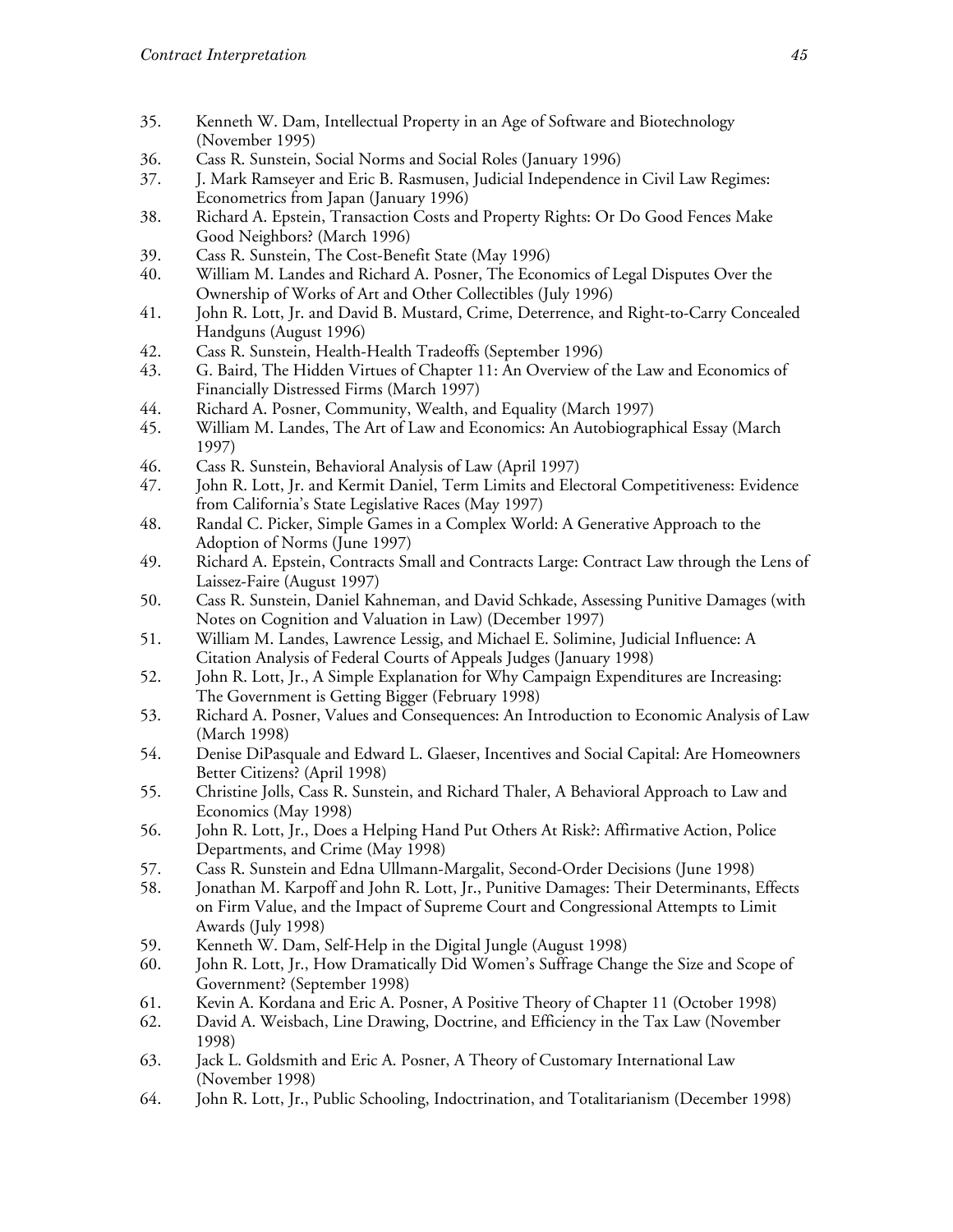- Cass R. Sunstein, Private Broadcasters and the Public Interest: Notes Toward A "Third 65. Way" (January 1999)
- Richard A. Posner, An Economic Approach to the Law of Evidence (February 1999) 66.
- Yannis Bakos, Erik Brynjolfsson, Douglas Lichtman, Shared Information Goods (February 67. 1999)
- Kenneth W. Dam, Intellectual Property and the Academic Enterprise (February 1999) 68.
- 69. Gertrud M. Fremling and Richard A. Posner, Status Signaling and the Law, with Particular Application to Sexual Harassment (March 1999)
- 70. Cass R. Sunstein, Must Formalism Be Defended Empirically? (March 1999)
- 71. Jonathan M. Karpoff, John R. Lott, Jr., and Graeme Rankine, Environmental Violations, Legal Penalties, and Reputation Costs (March 1999)
- 72. Matthew D. Adler and Eric A. Posner, Rethinking Cost-Benefit Analysis (April 1999)
- 73. John R. Lott, Jr. and William M. Landes, Multiple Victim Public Shooting, Bombings, and Right-to-Carry Concealed Handgun Laws: Contrasting Private and Public Law Enforcement (April 1999)
- 74. Lisa Bernstein, The Questionable Empirical Basis of Article 2's Incorporation Strategy: A Preliminary Study (May 1999)
- 75. Richard A. Epstein, Deconstructing Privacy: and Putting It Back Together Again (May 1999)
- 76. William M. Landes, Winning the Art Lottery: The Economic Returns to the Ganz Collection (May 1999)
- Cass R. Sunstein, David Schkade, and Daniel Kahneman, Do People Want Optimal 77. Deterrence? (June 1999)
- Tomas J. Philipson and Richard A. Posner, The Long-Run Growth in Obesity as a Function 78. of Technological Change (June 1999)
- 79. David A. Weisbach, Ironing Out the Flat Tax (August 1999)
- Eric A. Posner, A Theory of Contract Law under Conditions of Radical Judicial Error 80. (August 1999)
- 81. David Schkade, Cass R. Sunstein, and Daniel Kahneman, Are Juries Less Erratic than Individuals? Deliberation, Polarization, and Punitive Damages (September 1999)
- 82. Cass R. Sunstein, Nondelegation Canons (September 1999)
- 83. Richard A. Posner, The Theory and Practice of Citations Analysis, with Special Reference to Law and Economics (September 1999)
- Randal C. Picker, Regulating Network Industries: A Look at *Intel* (October 1999) 84.
- 85. Cass R. Sunstein, Cognition and Cost-Benefit Analysis (October 1999)
- 86. Douglas G. Baird and Edward R. Morrison, Optimal Timing and Legal Decisionmaking: The Case of the Liquidation Decision in Bankruptcy (October 1999)
- 87. Gertrud M. Fremling and Richard A. Posner, Market Signaling of Personal Characteristics (November 1999)
- 88. Matthew D. Adler and Eric A. Posner, Implementing Cost-Benefit Analysis When Preferences Are Distorted (November 1999)
- Richard A. Posner, Orwell versus Huxley: Economics, Technology, Privacy, and Satire 89. (November 1999)
- David A. Weisbach, Should the Tax Law Require Current Accrual of Interest on Derivative 90. Financial Instruments? (December 1999)
- 91. Cass R. Sunstein, The Law of Group Polarization (December 1999)
- Eric A. Posner, Agency Models in Law and Economics (January 2000) 92.
- 93. Karen Eggleston, Eric A. Posner, and Richard Zeckhauser, Simplicity and Complexity in Contracts (January 2000)
- 94. Douglas G. Baird and Robert K. Rasmussen, Boyd's Legacy and Blackstone's Ghost (February 2000)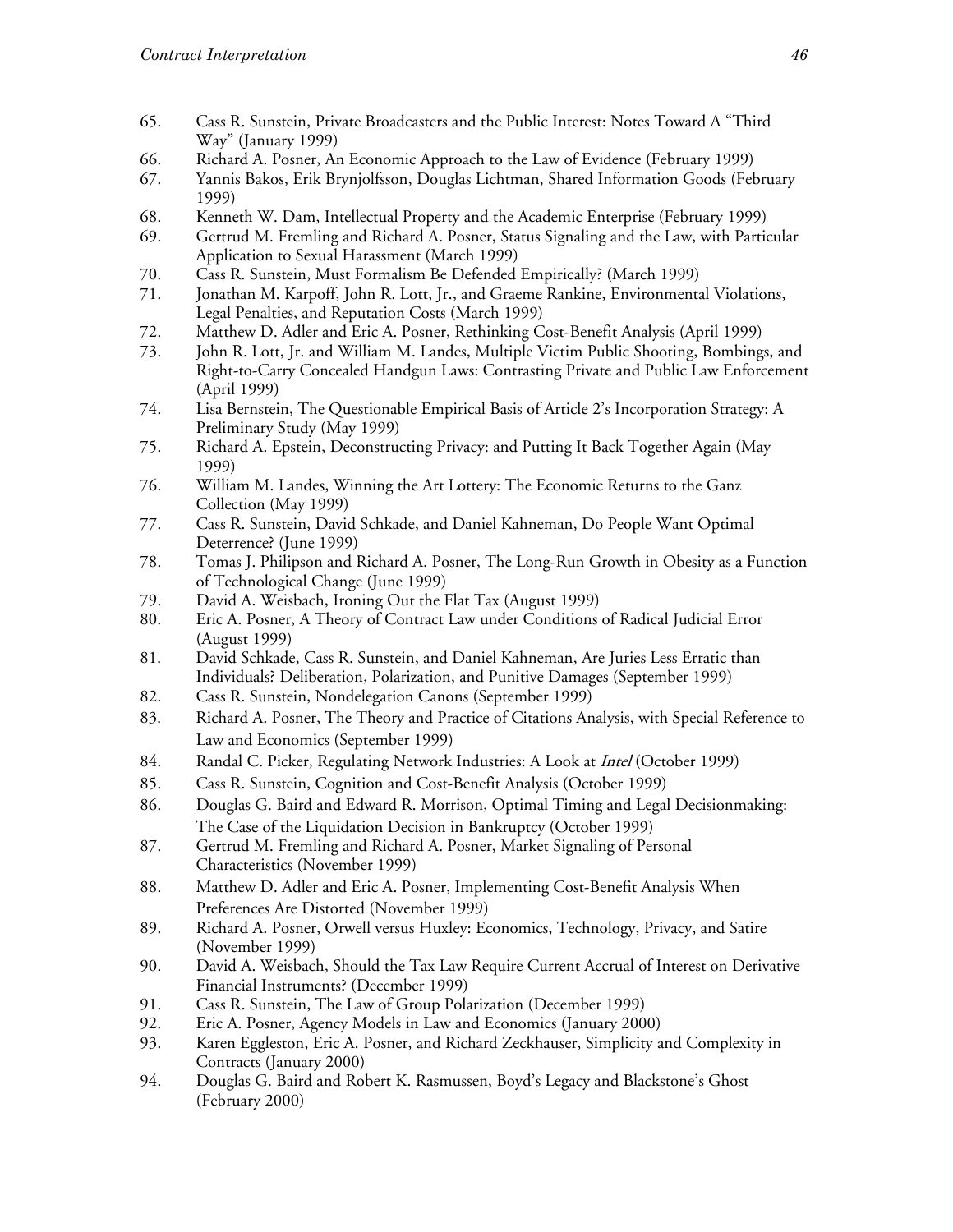- 95. David Schkade, Cass R. Sunstein, Daniel Kahneman, Deliberating about Dollars: The Severity Shift (February 2000)
- 96. Richard A. Posner and Eric B. Rasmusen, Creating and Enforcing Norms, with Special Reference to Sanctions (March 2000)
- 97. Douglas Lichtman, Property Rights in Emerging Platform Technologies (April 2000)
- 98. Cass R. Sunstein and Edna Ullmann-Margalit, Solidarity in Consumption (May 2000)
- 99. David A. Weisbach, An Economic Analysis of Anti-Tax Avoidance Laws (May 2000, revised May 2002)
- 100. Cass R. Sunstein, Human Behavior and the Law of Work (June 2000)
- 101. William M. Landes and Richard A. Posner, Harmless Error (June 2000)
- 102. Robert H. Frank and Cass R. Sunstein, Cost-Benefit Analysis and Relative Position (August 2000)
- 103. Eric A. Posner, Law and the Emotions (September 2000)
- 104. Cass R. Sunstein, Cost-Benefit Default Principles (October 2000)
- 105. Jack Goldsmith and Alan Sykes, The Dormant Commerce Clause and the Internet (November 2000)
- 106. Richard A. Posner, Antitrust in the New Economy (November 2000)
- 107. Douglas Lichtman, Scott Baker, and Kate Kraus, Strategic Disclosure in the Patent System (November 2000)
- 108. Jack L. Goldsmith and Eric A. Posner, Moral and Legal Rhetoric in International Relations: A Rational Choice Perspective (November 2000)
- 109. William Meadow and Cass R. Sunstein, Statistics, Not Experts (December 2000)
- 110. Saul Levmore, Conjunction and Aggregation (December 2000)
- 111. Saul Levmore, Puzzling Stock Options and Compensation Norms (December 2000)
- 112. Richard A. Epstein and Alan O. Sykes, The Assault on Managed Care: Vicarious Liability, Class Actions and the Patient's Bill of Rights (December 2000)
- 113. William M. Landes, Copyright, Borrowed Images and Appropriation Art: An Economic Approach (December 2000)
- 114. Cass R. Sunstein, Switching the Default Rule (January 2001)
- George G. Triantis, Financial Contract Design in the World of Venture Capital (January 115.  $2001)$
- 116. Jack Goldsmith, Statutory Foreign Affairs Preemption (February 2001)
- 117. Richard Hynes and Eric A. Posner, The Law and Economics of Consumer Finance (February 2001)
- Cass R. Sunstein, Academic Fads and Fashions (with Special Reference to Law) (March 118. 2001)
- Eric A. Posner, Controlling Agencies with Cost-Benefit Analysis: A Positive Political Theory 119. Perspective (April 2001)
- Douglas G. Baird, Does Bogart Still Get Scale? Rights of Publicity in the Digital Age (April 120.  $2001)$
- 121. Douglas G. Baird and Robert K. Rasmussen, Control Rights, Priority Rights and the Conceptual Foundations of Corporate Reorganization (April 2001)
- David A. Weisbach, Ten Truths about Tax Shelters (May 2001) 122.
- William M. Landes, What Has the Visual Arts Rights Act of 1990 Accomplished? (May 123.  $2001)$
- 124. Cass R. Sunstein, Social and Economic Rights? Lessons from South Africa (May 2001)
- 125. Christopher Avery, Christine Jolls, Richard A. Posner, and Alvin E. Roth, The Market for Federal Judicial Law Clerks (June 2001)
- 126. Douglas G. Baird and Edward R. Morrison, Bankruptcy Decision Making (June 2001)
- 127. Cass R. Sunstein, Regulating Risks after ATA (June 2001)
- Cass R. Sunstein, The Laws of Fear (June 2001) 128.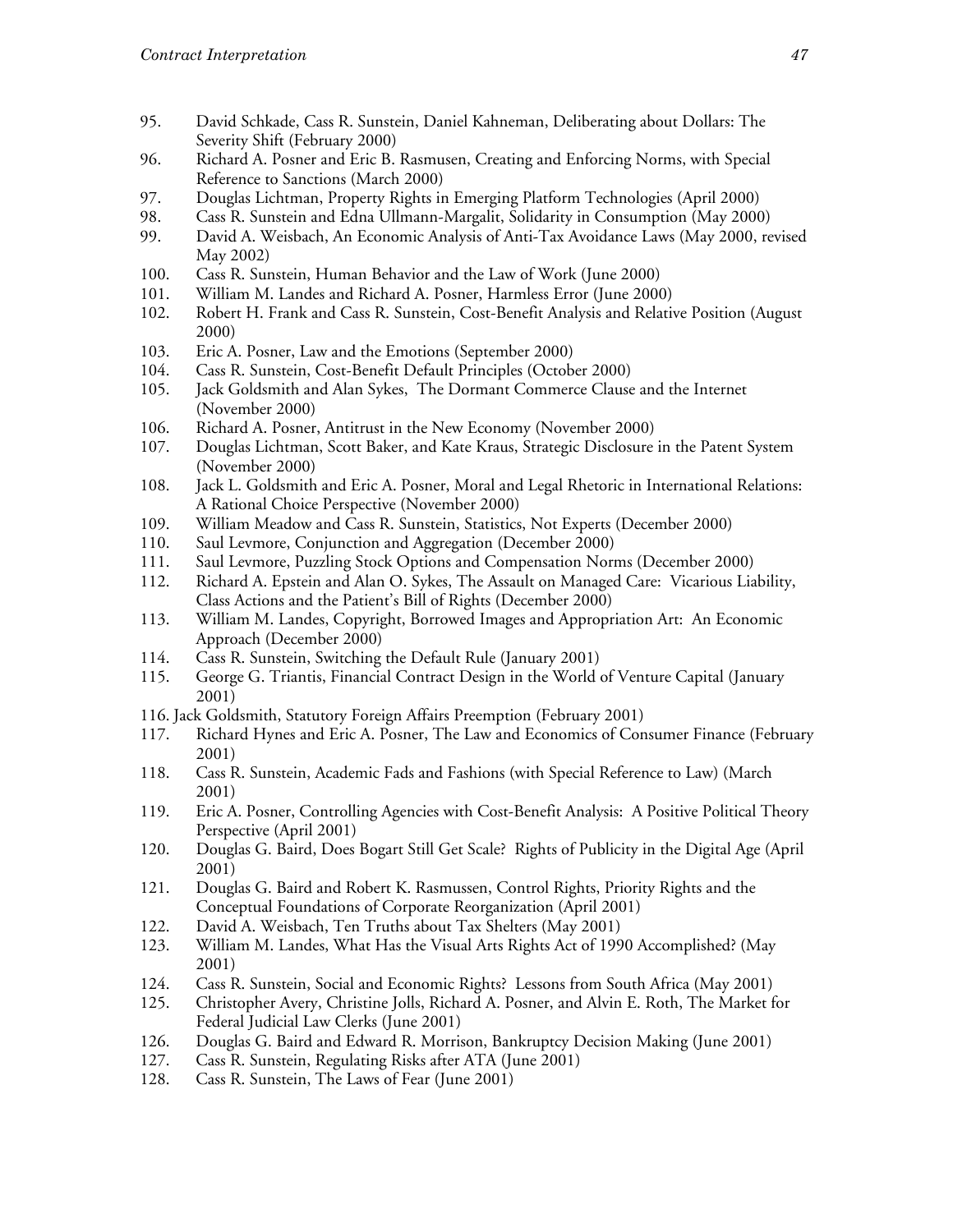- 129. Richard A. Epstein, In and Out of Public Solution: The Hidden Perils of Property Transfer  $(Iuly 2001)$
- 130. Randal C. Picker, Pursuing a Remedy in *Microsoft*: The Declining Need for Centralized Coordination in a Networked World (July 2001)
- 131. Cass R. Sunstein, Daniel Kahneman, David Schkade, and Ilana Ritov, Predictably Incoherent Judgments (July 2001)
- Eric A. Posner, Courts Should Not Enforce Government Contracts (August 2001) 132.
- 133. Lisa Bernstein, Private Commercial Law in the Cotton Industry: Creating Cooperation through Rules, Norms, and Institutions (August 2001)
- 134. Richard A. Epstein, The Allocation of the Commons: Parking and Stopping on the Commons (August 2001)
- 135. Cass R. Sunstein, The Arithmetic of Arsenic (September 2001)
- 136. Eric A. Posner, Richard Hynes, and Anup Malani, The Political Economy of Property Exemption Laws (September 2001)
- 137. Eric A. Posner and George G. Triantis, Covenants Not to Compete from an Incomplete Contracts Perspective (September 2001)
- Cass R. Sunstein, Probability Neglect: Emotions, Worst Cases, and Law (November 2001) 138.
- 139. Randall S. Kroszner and Philip E. Strahan, Throwing Good Money after Bad? Board Connections and Conflicts in Bank Lending (December 2001)
- 140. Alan O. Sykes, TRIPs, Pharmaceuticals, Developing Countries, and the Doha "Solution" (February 2002)
- 141. Edna Ullmann-Margalit and Cass R. Sunstein, Inequality and Indignation (February 2002)
- Daniel N. Shaviro and David A. Weisbach, The Fifth Circuit Gets It Wrong in Compaq v. 142. *Commissioner* (February 2002) (Published in *Tax Notes*, January 28, 2002)
- 143. Warren F. Schwartz and Alan O. Sykes, The Economic Structure of Renegotiation and Dispute Resolution in the WTO/GATT System (March 2002, Journal of Legal Studies 2002)
- 144. Richard A. Epstein, HIPAA on Privacy: Its Unintended and Intended Consequences (March 2002, forthcoming Cato Journal, summer 2002)
- 145. David A. Weisbach, Thinking Outside the Little Boxes (March 2002, Texas Law Review)
- 146. Eric A. Posner, Economic Analysis of Contract Law after Three Decades: Success or Failure (March 2002)
- 147. Randal C. Picker, Copyright as Entry Policy: The Case of Digital Distribution (April 2002, The Antitrust Bulletin)
- David A. Weisbach, Taxes and Torts in the Redistribution of Income (April 2002, Coase 148. Lecture February 2002)
- 149. Cass R. Sunstein, Beyond the Precautionary Principle (April 2002)
- 150. Robert W. Hahn and Cass R. Sunstein, A New Executive Order for Improving Federal Regulation? Deeper and Wider Cost-Benefit Analysis (April 2002)
- 151. Douglas Lichtman, Copyright as a Rule of Evidence (May 2002, updated January 2003)
- 152. Richard A. Epstein, Steady the Course: Property Rights in Genetic Material (May 2002; revised March 2003)
- Jack Goldsmith and Cass R. Sunstein, Military Tribunals and Legal Culture: What a 153. Difference Sixty Years Makes (June 2002)
- 154. William M. Landes and Richard A. Posner, Indefinitely Renewable Copyright (July 2002)
- 155. Anne Gron and Alan O. Sykes, Terrorism and Insurance Markets: A Role for the Government as Insurer? (July 2002)
- 156. Cass R. Sunstein and Adrian Vermeule, Interpretation and Institutions (July 2002)
- 157. Cass R. Sunstein, The Rights of Animals: A Very Short Primer (August 2002)
- 158. Cass R. Sunstein, Avoiding Absurdity? A New Canon in Regulatory Law (with Notes on Interpretive Theory) (August 2002)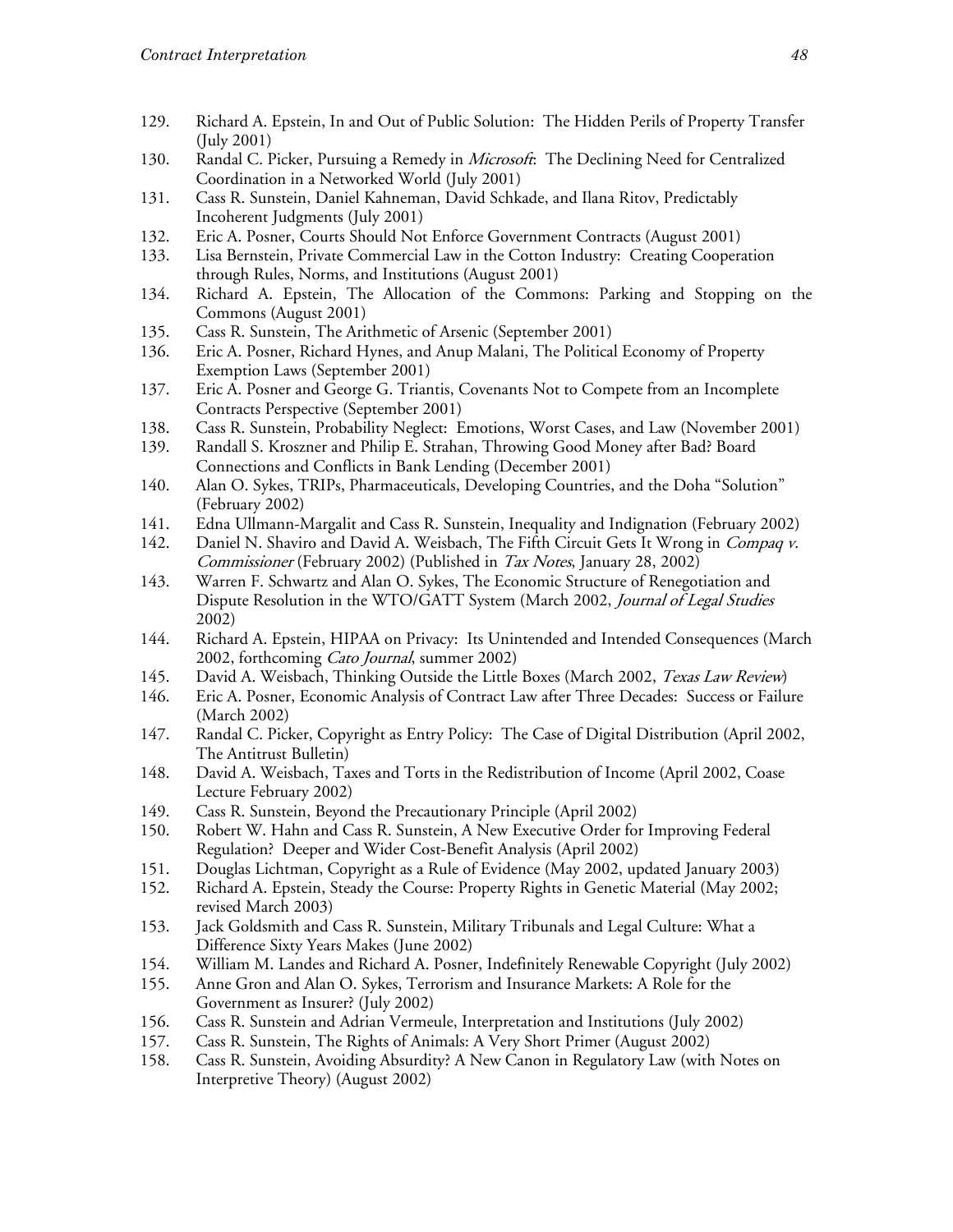- 159. Randal C. Picker, From Edison to the Broadcast Flag: Mechanisms of Consent and Refusal and the Propertization of Copyright (September 2002)
- Eric A. Posner, A Theory of the Laws of War (September 2002) 160.
- 161 Eric A. Posner, Probability Errors: Some Positive and Normative Implications for Tort and Contract Law (September 2002)
- 162. Lior Jacob Strahilevitz, Charismatic Code, Social Norms, and the Emergence of Cooperation on the File-Swapping Networks (September 2002)
- 163. David A. Weisbach, Does the X-Tax Mark the Spot? (September 2002)
- 164. Cass R. Sunstein, Conformity and Dissent (September 2002)
- 165. Cass R. Sunstein, Hazardous Heuristics (October 2002)
- Douglas Lichtman, Uncertainty and the Standard for Preliminary Relief (October 2002) 166.
- 167. Edward T. Swaine, Rational Custom (November 2002)
- 168. Julie Roin, Truth in Government: Beyond the Tax Expenditure Budget (November 2002)
- 169. Avraham D. Tabbach, Criminal Behavior: Sanctions and Income Taxation: An Economic Analysis (November 2002)
- 170. Richard A. Epstein, In Defense of "Old" Public Health: The Legal Framework for the Regulation of Public Health (December 2002)
- 171. Richard A. Epstein, Animals as Objects, or Subjects, of Rights (December 2002)
- 172. David A. Weisbach, Taxation and Risk-Taking with Multiple Tax Rates (December 2002)
- 173. Douglas G. Baird and Robert K. Rasmussen, The End of Bankruptcy (December 2002)
- 174. Richard A. Epstein, Into the Frying Pan: Standing and Privity under the Telecommunications Act of 1996 and Beyond (December 2002)
- 175. Douglas G. Baird, In Coase's Footsteps (January 2003)
- 176. David A. Weisbach, Measurement and Tax Depreciation Policy: The Case of Short-Term Assets (January 2003)
- 177. Randal C. Picker, Understanding Statutory Bundles: Does the Sherman Act Come with the 1996 Telecommunications Act? (January 2003)
- 178. Douglas Lichtman and Randal C. Picker, Entry Policy in Local Telecommunications: Iowa Utilities and Verizon (January 2003)
- William Landes and Douglas Lichtman, Indirect Liability for Copyright Infringement: An 179. Economic Perspective (February 2003)
- 180. Cass R. Sunstein, Moral Heuristics (March 2003)
- 181. Amitai Aviram, Regulation by Networks (March 2003)
- 182. Richard A. Epstein, Class Actions: Aggregation, Amplification and Distortion (April 2003)
- 183. Richard A. Epstein, The "Necessary" History of Property and Liberty (April 2003)
- 184. Eric A. Posner, Transfer Regulations and Cost-Effectiveness Analysis (April 2003)
- 185. Cass R. Sunstein and Richard H. Thaler, Libertarian Paternalizm Is Not an Oxymoron (May 2003)
- 186. Alan O. Sykes, The Economics of WTO Rules on Subsidies and Countervailing Measures (May 2003)
- 187. Alan O. Sykes, The Safeguards Mess: A Critique of WTO Jurisprudence (May 2003)
- 188. Alan O. Sykes, International Trade and Human Rights: An Economic Perspective (May 2003)
- 189. Saul Levmore and Kyle Logue, Insuring against Terrorism—and Crime (June 2003)
- 190. Richard A. Epstein, Trade Secrets as Private Property: Their Constitutional Protection (June 2003)
- 191. Cass R. Sunstein, Lives, Life-Years, and Willingness to Pay (June 2003)
- Amitai Aviram, The Paradox of Spontaneous Formation of Private Legal Systems (July 2003) 192.
- 193. Robert Cooter and Ariel Porat, Decreasing Liability Contracts (July 2003)
- 194. David A. Weisbach and Jacob Nussim, The Integration of Tax and Spending Programs (September 2003)
- 195. William L. Meadow, Anthony Bell, and Cass R. Sunstein, Statistics, Not Memories: What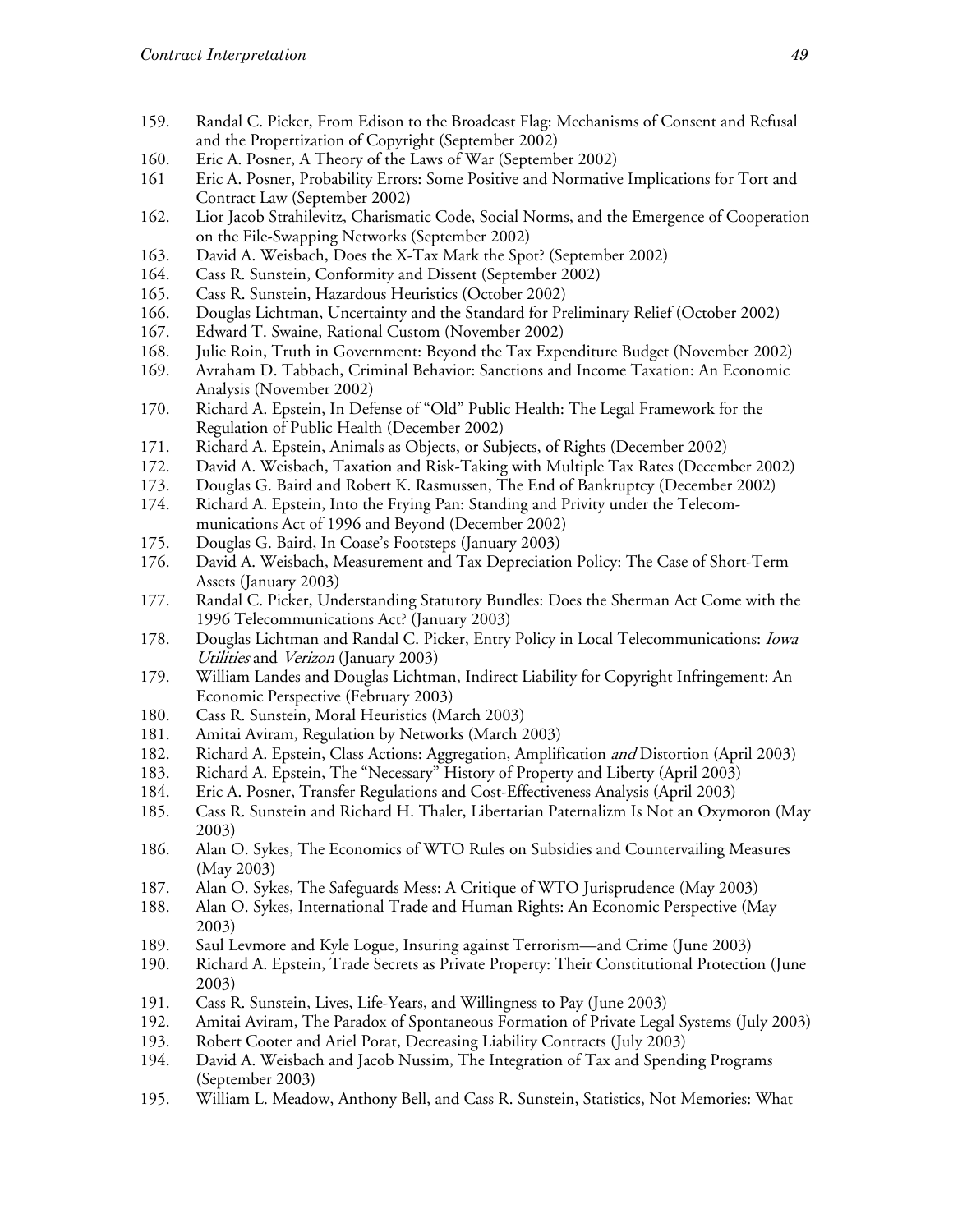Was the Standard of Care for Administering Antenatal Steroids to Women in Preterm Labor between 1985 and 2000? (September 2003)

- 196. Cass R. Sunstein, What Did *Lawrence* Hold? Of Autonomy, Desuetude, Sexuality, and Marriage (September 2003)
- 197. Randal C. Picker, The Digital Video Recorder: Unbundling Advertising and Content (September 2003)
- 198. Cass R. Sunstein, David Schkade, and Lisa Michelle Ellman, Ideological Voting on Federal Courts of Appeals: A Preliminary Investigation (September 2003)
- Avraham D. Tabbach, The Effects of Taxation on Income Producing Crimes with Variable 199. Leisure Time (October 2003)
- Douglas Lichtman, Rethinking Prosecution History Estoppel (October 2003) 200.
- 201. Douglas G. Baird and Robert K. Rasmussen, Chapter 11 at Twilight (October 2003)
- 202. David A. Weisbach, Corporate Tax Avoidance (January 2004)
- 203. David A. Weisbach, The (Non)Taxation of Risk (January 2004)
- Richard A. Epstein, Liberty versus Property? Cracks in the Foundations of Copyright Law 204. (April 2004)
- 205. Lior Jacob Strahilevitz, The Right to Destroy (January 2004)
- 206. Eric A. Posner and John C. Yoo, A Theory of International Adjudication (February 2004)
- 207. Cass R. Sunstein, Are Poor People Worth Less Than Rich People? Disaggregating the Value of Statistical Lives (February 2004)
- 208. Richard A. Epstein, Disparities and Discrimination in Health Care Coverage; A Critique of the Institute of Medicine Study (March 2004)
- Richard A. Epstein and Bruce N. Kuhlik, Navigating the Anticommons for Pharmaceutical 209. Patents: Steady the Course on Hatch-Waxman (March 2004)
- 210. Richard A. Esptein, The Optimal Complexity of Legal Rules (April 2004)
- 211. Eric A. Posner and Alan O. Sykes, Optimal War and *Jus Ad Bellum* (April 2004)
- 212. Alan O. Sykes, The Persistent Puzzles of Safeguards: Lessons from the Steel Dispute (May 2004)
- 213. Luis Garicano and Thomas N. Hubbard, Specialization, Firms, and Markets: The Division of Labor within and between Law Firms (April 2004)
- Luis Garicano and Thomas N. Hubbard, Hierarchies, Specialization, and the Utilization of 214. Knowledge: Theory and Evidence from the Legal Services Industry (April 2004)
- 215. James C. Spindler, Conflict or Credibility: Analyst Conflicts of Interest and the Market for Underwriting Business (July 2004)
- 216. Alan O. Sykes, The Economics of Public International Law (July 2004)
- 217. Douglas Lichtman and Eric Posner, Holding Internet Service Providers Accountable (July 2004)
- 218. Shlomo Benartzi, Richard H. Thaler, Stephen P. Utkus, and Cass R. Sunstein, Company Stock, Market Rationality, and Legal Reform (July 2004)
- 219. Cass R. Sunstein, Group Judgments: Deliberation, Statistical Means, and Information Markets (August 2004, revised October 2004)
- 220. Cass R. Sunstein, Precautions against What? The Availability Heuristic and Cross-Cultural Risk Perceptions (August 2004)
- 221. M. Todd Henderson and James C. Spindler, Corporate Herroin: A Defense of Perks (August 2004)
- 222. Eric A. Posner and Cass R. Sunstein, Dollars and Death (August 2004)
- 223. Randal C. Picker, Cyber Security: Of Heterogenity and Autarky (August 2004)
- 224. Randal C. Picker, Unbundling Scope-of-Permission Goods: When Should We Invest in Reducing Entry Barriers? (September 2004)
- 225. Christine Jolls and Cass R. Sunstein, Debiasing through Law (September 2004)
- 226. Richard A. Posner, An Economic Analysis of the Use of Citations in the Law (2000)
- 227. Cass R. Sunstein, Cost-Benefit Analysis and the Environment (October 2004)